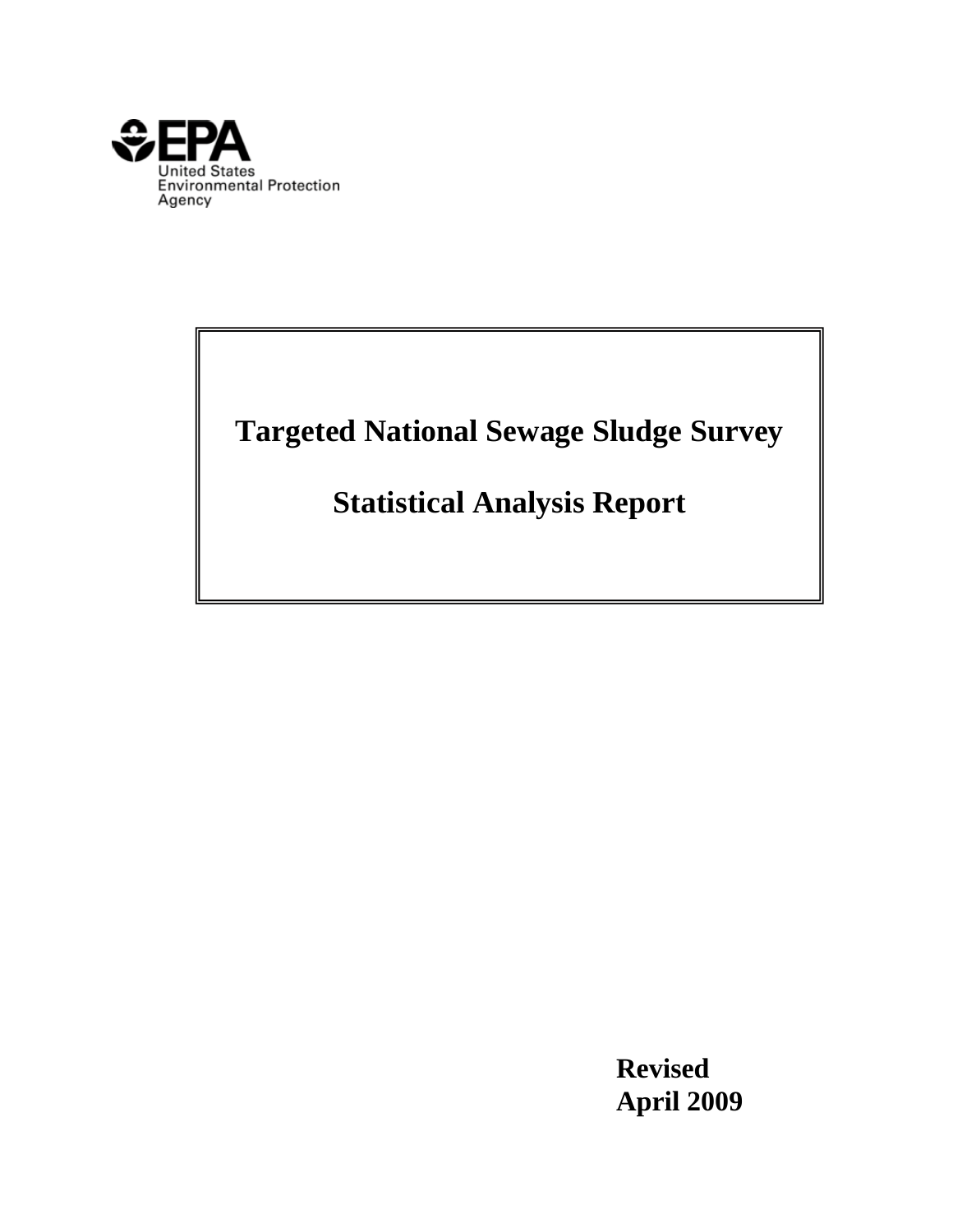U.S. Environmental Protection Agency Office of Water (4301T) 1200 Pennsylvania Avenue, NW Washington, DC 20460

*EPA-822-R-08-018*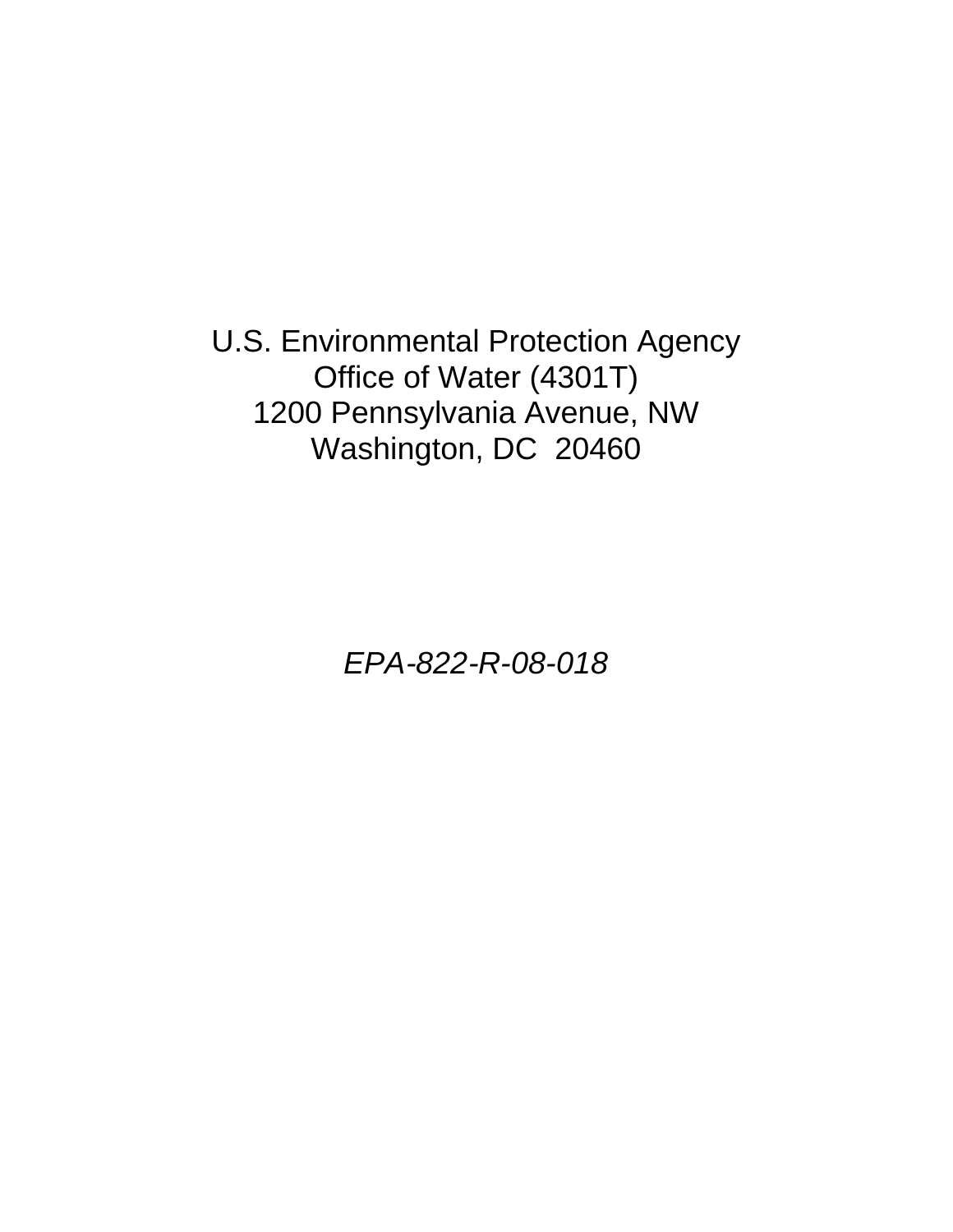#### **Acknowledgments and Disclaimer**

*This report has been reviewed and approved for publication by the Office of Science and Technology. This report was prepared with the support of Battelle and Computer Sciences Corporation, under the direction and review of the Office of Science and Technology.* 

*Neither the United States government nor any of its employees, contractors, subcontractors, or other employees makes any warranty, expressed or implied, or assumes any legal liability or responsibility for any third party's use of, or the results of such use of, any information, apparatus, product, or process discussed in this report, or represents that its use by such a third party would not infringe on privately owned rights.*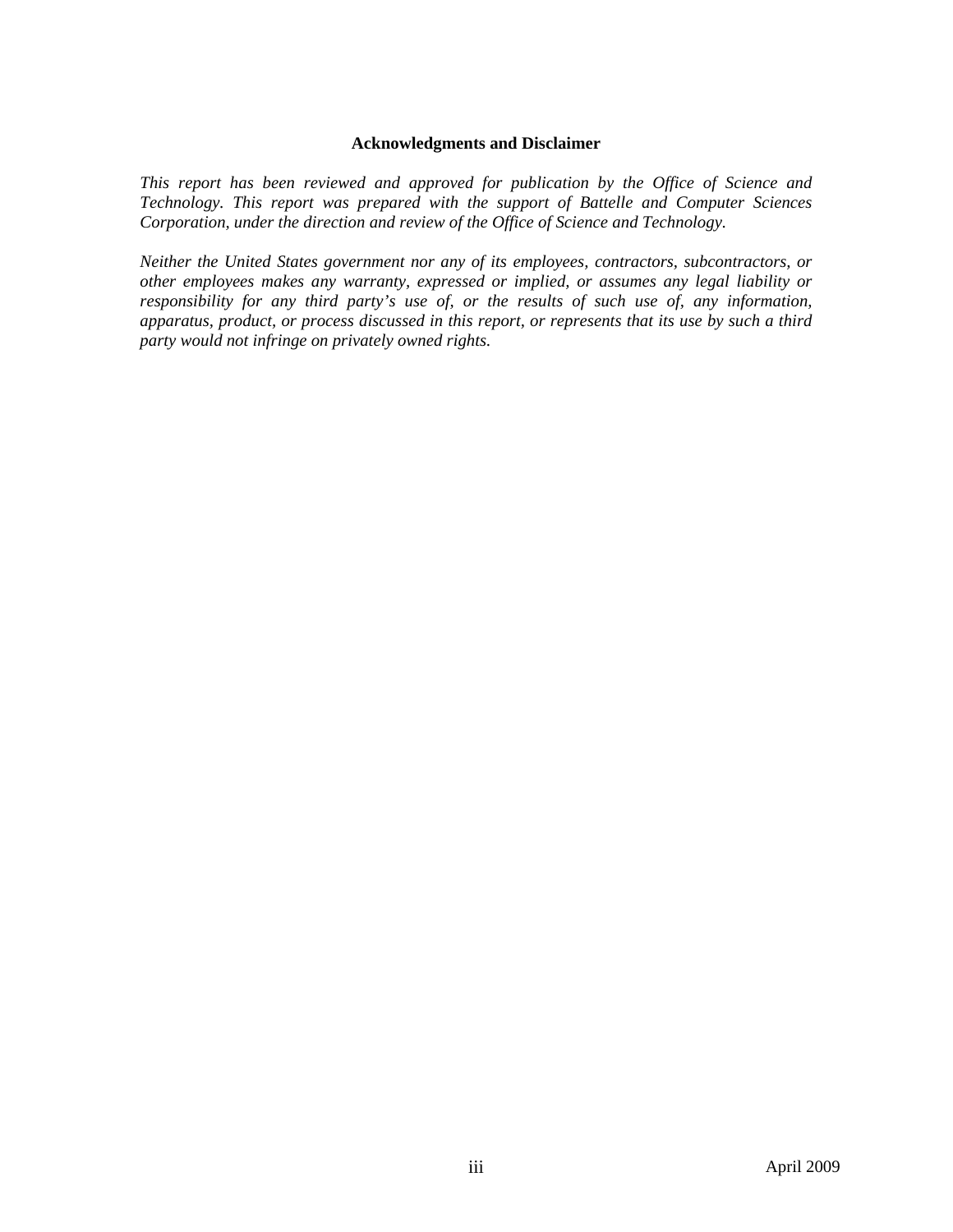| 2.1 |         |  |
|-----|---------|--|
| 2.2 |         |  |
| 2.3 |         |  |
|     |         |  |
|     |         |  |
|     |         |  |
|     |         |  |
| 2.4 |         |  |
|     |         |  |
|     |         |  |
|     |         |  |
|     |         |  |
|     |         |  |
| 3.1 |         |  |
| 3.2 |         |  |
|     |         |  |
|     |         |  |
| 3.3 |         |  |
|     |         |  |
|     |         |  |
| 4.1 |         |  |
| 4.2 |         |  |
|     |         |  |
|     |         |  |
|     |         |  |
|     |         |  |
|     |         |  |
| 4.3 |         |  |
|     | 4.3.1   |  |
|     |         |  |
|     |         |  |
|     | 4.3.3.1 |  |
|     | 4.3.3.2 |  |
|     |         |  |
|     | 4.3.3.3 |  |
|     | 4.3.3.4 |  |
|     | 4.3.3.5 |  |
| 4.4 |         |  |
| 4.5 |         |  |
| 4.6 |         |  |
|     |         |  |

# **TABLE OF CONTENTS**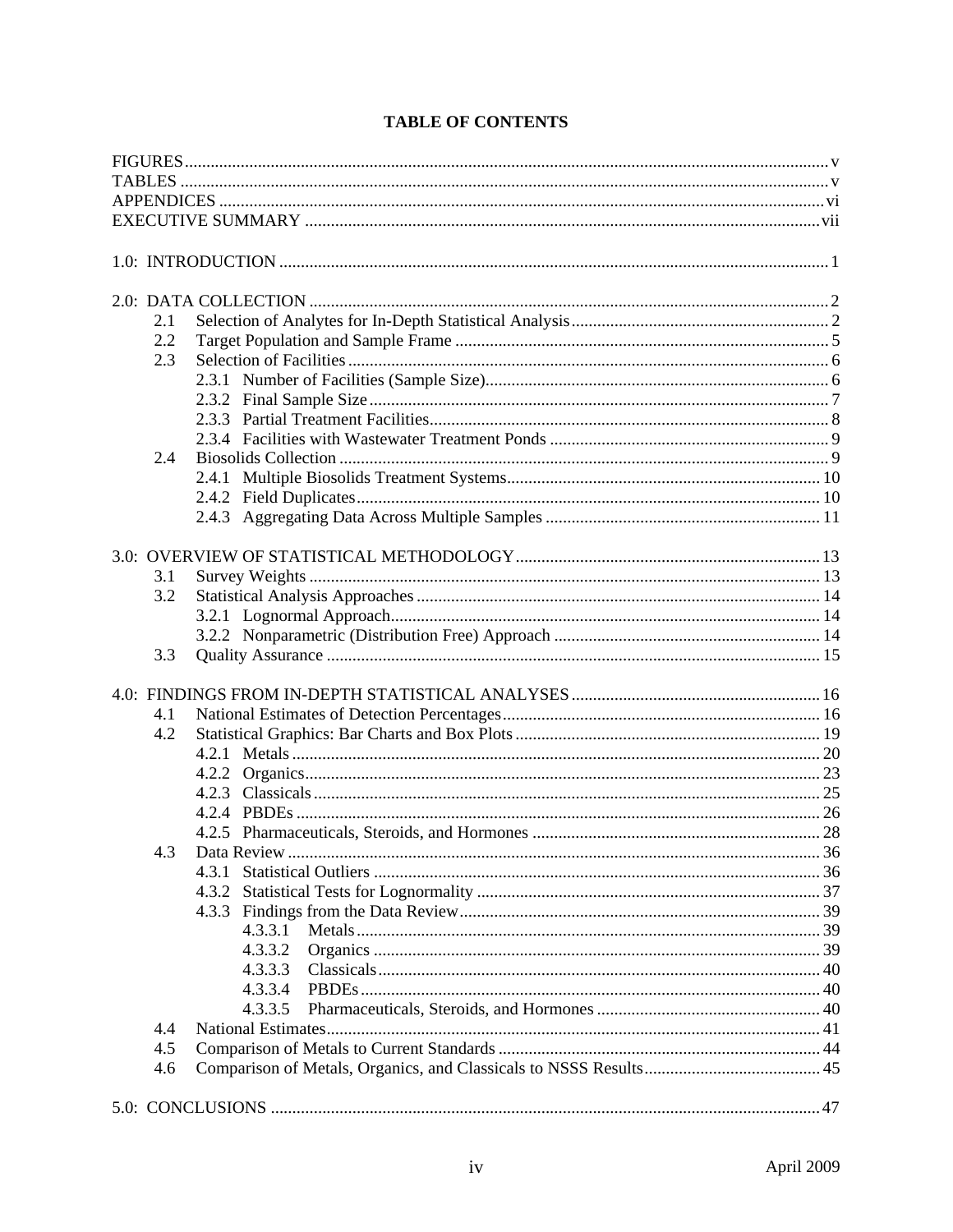|--|--|--|--|

## **FIGURES**

<span id="page-4-0"></span>

## **TABLES**

<span id="page-4-1"></span>

| Table ES-1. |                                                                                   |  |
|-------------|-----------------------------------------------------------------------------------|--|
| Table 2-1.  |                                                                                   |  |
| Table 2-2.  |                                                                                   |  |
| Table 2-3.  | Pharmaceuticals, Steroids, and Hormones Selected for In-Depth Statistical         |  |
|             |                                                                                   |  |
| Table 2-4.  |                                                                                   |  |
| Table 2-5.  | Facilities in the Original Sample that Employed Partial Treatment, and Their      |  |
|             |                                                                                   |  |
| Table 2-6.  | Facilities from the Original Sample that Employed Wastewater Treatment Ponds,     |  |
| Table 2-7.  | Summary of Situations Where Multiple Samples Were Selected at POTWs  10           |  |
| Table 2-8.  | Original Set of Eight Facilities Selected for Field Duplicate Sampling 11         |  |
| Table 2-9.  | Determining the Classification of Aggregated Measurements as Detected or Not      |  |
|             |                                                                                   |  |
| Table 3-1.  |                                                                                   |  |
| Table 4-1.  |                                                                                   |  |
| Table 4-2.  | Nationally-Representative Estimates of Detection Percentages in Biosolids for     |  |
|             |                                                                                   |  |
| Table 4-3.  | Nationally-Representative Estimates of Detection Percentages in Biosolids for     |  |
|             |                                                                                   |  |
| Table 4-4.  | Listing of Detected Measurements Labeled as Statistical Outliers for Analytes     |  |
|             |                                                                                   |  |
| Table 4-5.  | Results of Shapiro-Wilk Tests for Normality of Log-Transformed Biosolids Data     |  |
|             |                                                                                   |  |
| Table 4-6.  | Nationally Representative Estimates of the Mean, Standard Deviation, and Selected |  |
|             | Upper Percentiles of the Distribution of Concentrations for 34 Analytes in the    |  |
|             |                                                                                   |  |
| Table 4-7.  | Land Application Ceiling Standards for Nine Metals, and Maximum Concentrations    |  |
|             |                                                                                   |  |
| Table 4-8.  | Comparison of Distributional Parameter Estimates Between the NSSS and the         |  |
|             | TNSSS, Obtained Using Nonparametric (Distribution-Free) Approaches  46            |  |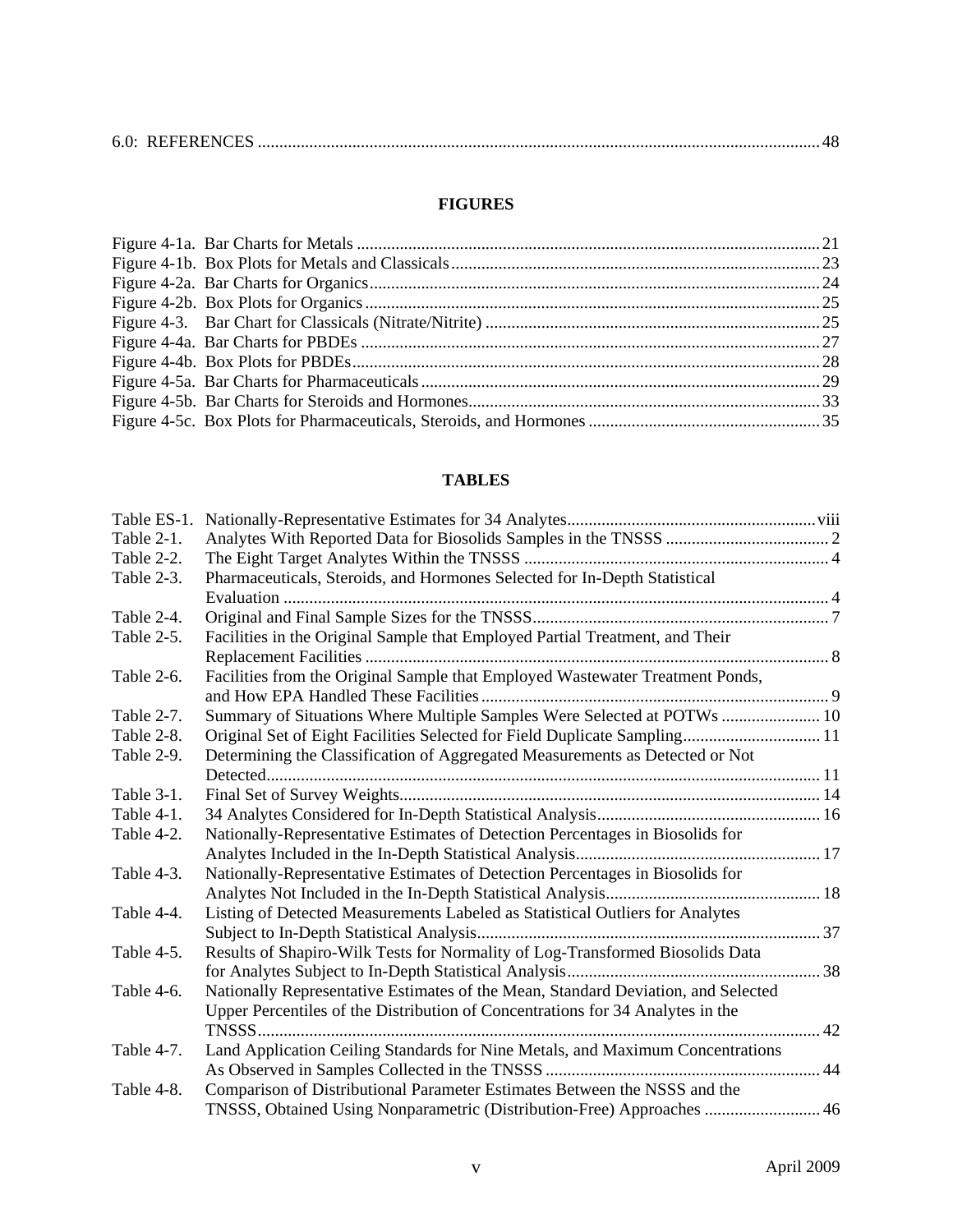#### **APPENDICES**

- <span id="page-5-0"></span>[Appendix A: List of Facilities in the TNSSS and Sample Measurements by Analyte](#page-0-0)
- [Appendix B: Data Review and Preparation for Statistical Analysis](#page-0-0)
- [Appendix C: Statistical Methodology](#page-0-0)
- [Appendix D: Estimates of Mean, Standard Deviation, and Selected Percentiles as Calculated](#page-0-0)  [Under Both Statistical Approaches](#page-0-0)
- Appendix E: TNSSS Sample Design Report
- Appendix F: Estimates from the 1988 National Sewage Sludge Survey (NSSS)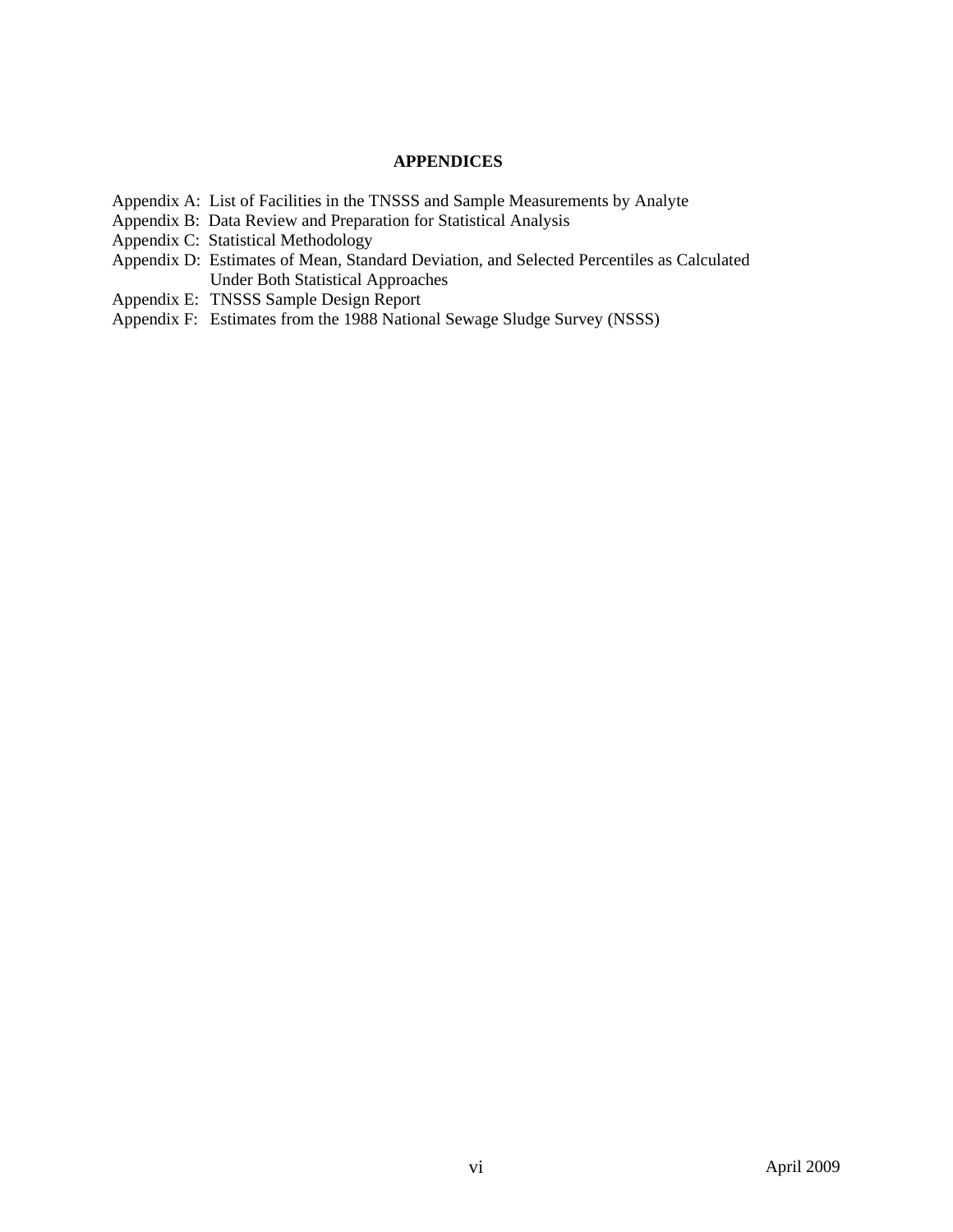## **EXECUTIVE SUMMARY**

<span id="page-6-0"></span>This document provides technical background, statistical methods, and resulting estimates of pollutant concentrations in treated sewage sludge ("biosolids") that represent Publicly Owned Treatment Works (POTWs) in the contiguous United States with flow rates of at least 1 million gallons per day (MGD). Estimates were produced using data from a national probability sample of 74 POTWs that statistically represent 3,337 POTWs that met the study criteria. This sampling effort is known as the Targeted National Sewage Sludge Survey (TNSSS). Estimates presented in this document are generally exploratory, and they provide important input to EPA's efforts to evaluate biosolids generated by the nation's POTWs. The results also may support the development of pollutant limitations, regulatory impact analysis (RIA), and aggregate risk analysis related to biosolids under Part 503 of 40 CFR.

This report presents the concentrations for 145 analytes, including metals, classicals, organics, polybrominated diphenyl ethers (PBDEs), pharmaceuticals, steroids, and hormones. For 34 of the analytes measured in this survey, including eight "target" analytes, this report discusses an in-depth statistical analysis that yielded nationally-representative estimates. For all other analytes, Appendix B.3 provides preliminary summaries and national estimates derived from the concentration data. Because EPA has not performed an in-depth statistical analysis on the 111 analytes listed in Appendix B.3, the reader should exercise caution when interpreting the preliminary summaries. If information becomes available at some later time that warrants further evaluation of these analytes, or if other analytes become the basis for any decision-making activities, EPA will perform in-depth statistical analyses and possibly revise the preliminary results.

For each of the 34 analytes, Table ES-1 presents nationally-representative estimates of the  $50<sup>th</sup>$  percentile (i.e., median) of the underlying distribution of measurements across POTWs, as well as the  $90<sup>th</sup>$ ,  $95<sup>th</sup>$ ,  $98<sup>th</sup>$ , and 99<sup>th</sup> percentiles. Table ES-2 provides selected nationally-representative estimates of the mean and standard deviation, along with the minimum and maximum measurements that were encountered among the samples collected in this survey. For 33 of the 34 analytes (i.e., all but nitrate/nitrite), EPA's statistical approach assumed an underlying lognormal distribution for the measurements. Because lognormality was a poor fit to the observed distribution of nitrate/nitrite data, EPA used a distribution-free nonparametric approach to generate its estimates.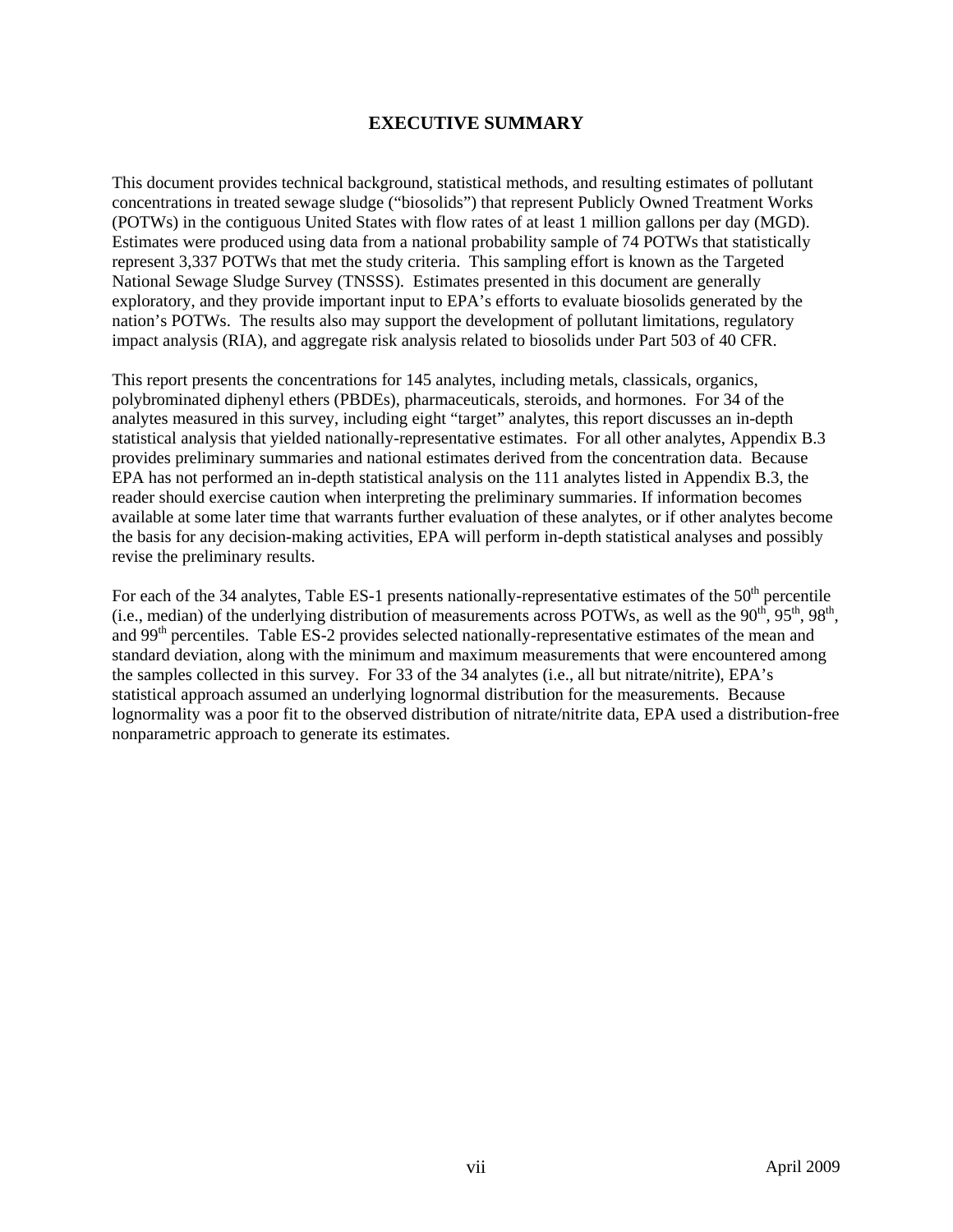<span id="page-7-0"></span>

|                                                | <b>Observed Values</b> |                | <b>Estimates</b> |                  |                    |                  |                  |             |                                     |                                                                          |
|------------------------------------------------|------------------------|----------------|------------------|------------------|--------------------|------------------|------------------|-------------|-------------------------------------|--------------------------------------------------------------------------|
|                                                |                        |                |                  |                  | <b>Percentiles</b> |                  |                  |             | <b>Summary Statistics</b>           |                                                                          |
| Analyte                                        | <b>Minimum</b>         | <b>Maximum</b> | 99 <sup>th</sup> | 98 <sup>th</sup> | $95^{\text{th}}$   | 90 <sup>th</sup> | 50 <sup>th</sup> | <b>Mean</b> | <b>Standard</b><br><b>Deviation</b> | <b>Percent</b><br><b>POTWs</b><br>with<br><b>Detected</b><br><b>Conc</b> |
| Metals (mg/kg)                                 |                        |                |                  |                  |                    |                  |                  |             |                                     |                                                                          |
| Barium                                         | 77                     | 2,117          | 2,230            | 1,848            | 1,396              | 1,088            | 452              | 572         | 443                                 | 100                                                                      |
| Beryllium                                      | 0.04                   | 2.34           | 1.81             | 1.45             | 1.04               | 0.77             | 0.27             | 0.38        | 0.37                                | 98.5                                                                     |
| Manganese                                      | 35                     | 14,900         | 9,700            | 6,904            | 4,156              | 2,648            | 540              | 1,165       | 2,231                               | 100                                                                      |
| Molybdenum                                     | 2.51                   | 86.4           | 68.7             | 55.6             | 40.5               | 30.6             | 11.4             | 15.3        | 13.8                                | 100                                                                      |
| Silver*                                        | $\overline{2}$         | 195            | 105              | 82               | 57                 | 42               | 13               | 20          | 22                                  | 100                                                                      |
| Organics (ug/kg)                               |                        |                |                  |                  |                    |                  |                  |             |                                     |                                                                          |
| 4-Chloroaniline                                | 51                     | 5,900          | 12,013           | 8,288            | 4,762              | 2,912            | 513              | 1,284       | 2,946                               | 74.4                                                                     |
| Fluoranthene                                   | 45                     | 12,000         | 13,173           | 9,112            | 5,256              | 3,226            | 575              | 1,421       | 3,211                               | 89.5                                                                     |
| Pyrene                                         | 44                     | 14,000         | 15,918           | 10,894           | 6,184              | 3,742            | 634              | 1,654       | 3,981                               | 84.9                                                                     |
| <b>Classicals (mg/kg)</b>                      |                        |                |                  |                  |                    |                  |                  |             |                                     |                                                                          |
| Nitrate/Nitrite**                              | $\overline{2}$         | 6,120          | 6,120            | 2,750            | 960                | 463              | 14               | 219         | 828                                 | 100                                                                      |
| PBDEs (ng/kg)                                  |                        |                |                  |                  |                    |                  |                  |             |                                     |                                                                          |
| BDE-47 (2,2',4,4'-<br>tetrabromodiphenyl)      | 73,000                 | 5,000,000      | 2,650,430        | 2,212,077        | 1,688,881          | 1,329,167        | 570,448          | 709,174     | 523,791                             | 100                                                                      |
| BDE-99 (2,2',4,4',5-<br>pentabromodiphenyl)    | 64,000                 | 4,000,000      | 2,696,928        | 2,248,181        | 1,713,370          | 1,346,295        | 574,559          | 716,362     | 533,447                             | 100                                                                      |
| BDE-153 (2,2',4,4',5,5'-<br>hexabromodiphenyl) | 9,100                  | 410,000        | 265,395          | 220,098          | 166,454            | 129,902          | 54,117           | 68,334      | 52,685                              | 100                                                                      |
| <b>BDE-209</b><br>(decabromodiphenyl)          | 150,000                | 17,000,000     | 15,836,435       | 11,645,502       | 7,360,103          | 4,898,034        | 1,162,523        | 2,181,237   | 3,462,942                           | 98.5                                                                     |
| <b>Pharmaceuticals (ug/kg)</b>                 |                        |                |                  |                  |                    |                  |                  |             |                                     |                                                                          |
| 4-Epitetracycline (ETC)                        | 41                     | 4,380          | 8,026            | 5,937            | 3,787              | 2,540            | 620              | 1,135       | 1,741                               | 96.0                                                                     |
| Azithromycin                                   | 8                      | 5,205          | 8,717            | 5,811            | 3,172              | 1,853            | 278              | 831         | 2,342                               | 96.0                                                                     |
| Carbamazepine                                  | 9                      | 6,030          | 1,234            | 856              | 497                | 306              | 55               | 135         | 298                                 | 96.0                                                                     |
| Cimetidine*                                    | 4                      | 8,330          | 19,128           | 10,975           | 4,789              | 2,294            | 171              | 1,332       | 10,314                              | 89.8                                                                     |

## **Table ES-1. Nationally-Representative Estimates for 34 Analytes -- Estimates Statistically Adjusted to Represent 3,337 POTWs (>1 MGD)**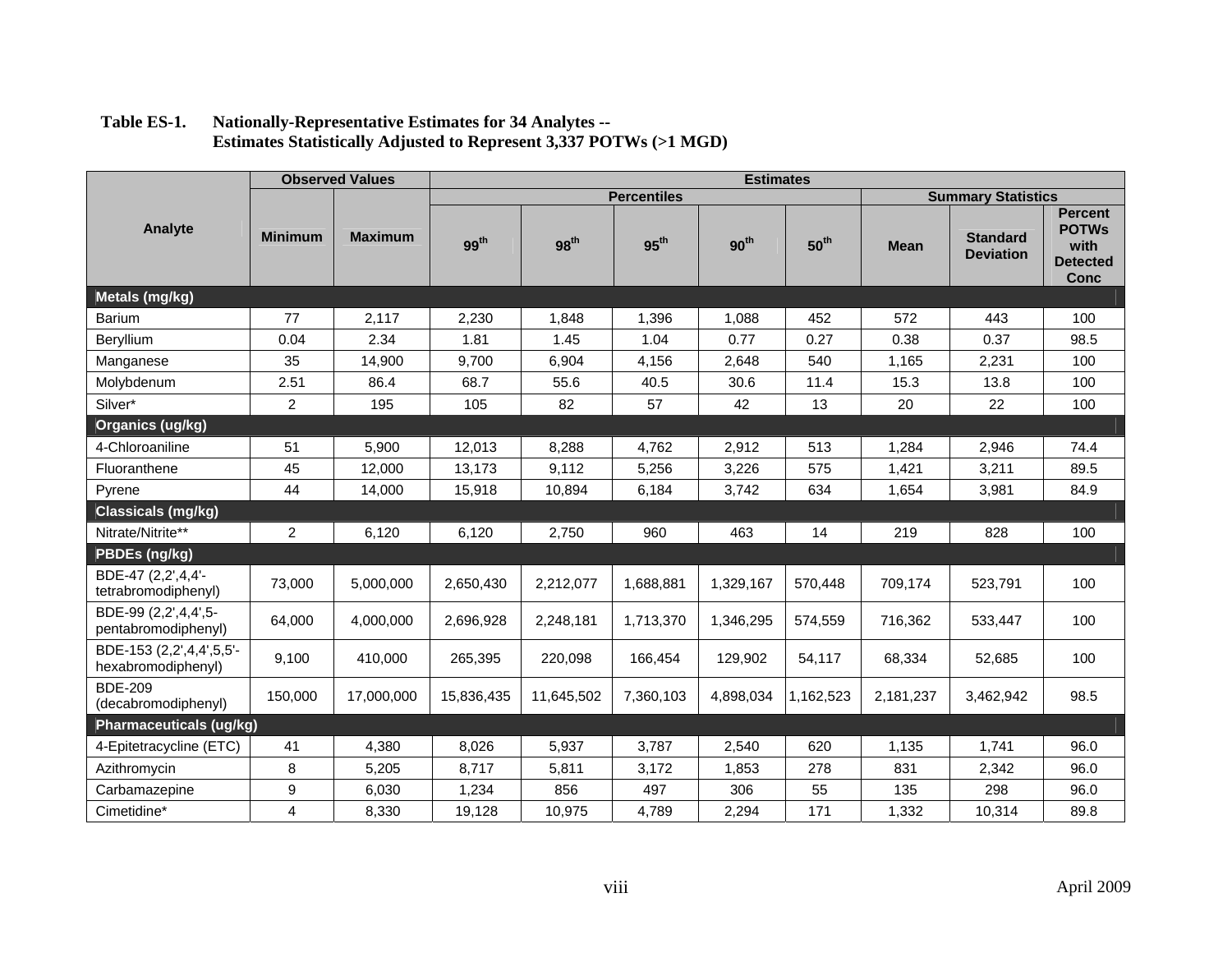## **Table ES-1 (cont.)**

|                                      | <b>Observed Values</b> |                | <b>Estimates</b>   |                  |                  |                  |                  |                           |                                     |                                                                   |
|--------------------------------------|------------------------|----------------|--------------------|------------------|------------------|------------------|------------------|---------------------------|-------------------------------------|-------------------------------------------------------------------|
|                                      |                        |                | <b>Percentiles</b> |                  |                  |                  |                  | <b>Summary Statistics</b> |                                     |                                                                   |
| Analyte                              | <b>Minimum</b>         | <b>Maximum</b> | 99 <sup>th</sup>   | 98 <sup>th</sup> | $95^{\text{th}}$ | $90^{\text{th}}$ | $50^{\text{th}}$ | <b>Mean</b>               | <b>Standard</b><br><b>Deviation</b> | <b>Percent</b><br><b>POTWs</b><br>with<br><b>Detected</b><br>Conc |
| Pharmaceuticals (ug/kg) (cont.)      |                        |                |                    |                  |                  |                  |                  |                           |                                     |                                                                   |
| Ciprofloxacin                        | 75                     | 40,800         | 79,636             | 57,975           | 36,095           | 23,703           | 5,367            | 10,501                    | 17,658                              | 100                                                               |
| Diphenhydramine                      | 37                     | 5,730          | 5,255              | 4,021            | 2,696            | 1,891            | 541              | 871                       | 1,101                               | 100                                                               |
| Doxycycline                          | 34                     | 5,090          | 7,021              | 5,046            | 3,082            | 1,989            | 424              | 877                       | 1,588                               | 92.8                                                              |
| Erythromycin-Total                   | 2                      | 180            | 264                | 194              | 123              | 82               | 19               | 36                        | 58                                  | 92.9                                                              |
| Fluoxetine*                          | 10                     | 3,130          | 1,555              | 1,178            | 778              | 539              | 147              | 245                       | 329                                 | 96.0                                                              |
| Miconazole                           | $\overline{7}$         | 9,210          | 16,931             | 10.083           | 4,652            | 2,341            | 207              | 1,239                     | 7,311                               | 95.8                                                              |
| Ofloxacin                            | 25                     | 58,100         | 85,562             | 57,929           | 32,363           | 19,304           | 3,113            | 8,573                     | 21,998                              | 98.5                                                              |
| Tetracycline (TC)                    | 38                     | 5,270          | 10,042             | 7,250            | 4,458            | 2,895            | 630              | 1,278                     | 2,255                               | 97.5                                                              |
| Triclocarban                         | 187                    | 441,000        | 276,708            | 205,043          | 131,079          | 88,120           | 21,677           | 39,433                    | 59,924                              | 100                                                               |
| Triclosan                            | 334                    | 133,000        | 197,288            | 124,176          | 62,217           | 33,693           | 3,862            | 16,097                    | 65,135                              | 92.4                                                              |
| <b>Steroids and Hormones (ug/kg)</b> |                        |                |                    |                  |                  |                  |                  |                           |                                     |                                                                   |
| Beta Stigmastanol                    | 3,440                  | 1,330,000      | 1,651,188          | 1,123,256        | 632,009          | 379,365          | 62,547           | 168,079                   | 419,232                             | 98.5                                                              |
| Campesterol                          | 2,840                  | 524,000        | 842,112            | 598,919          | 360,119          | 229,283          | 46,547           | 100,879                   | 193,964                             | 100                                                               |
| Cholestanol                          | 3,860                  | 4,590,000      | 7,874,368          | 5,071,045        | 2,629,149        | 1,467,636        | 187,244          | 680,046                   | 2,374,369                           | 100                                                               |
| Cholesterol                          | 2,340                  | 5,390,000      | 13,376,891         | 8,538,884        | 4,369,111        | 2,410,541        | 295,092          | 1,129,268                 | 4,171,366                           | 96.9                                                              |
| Coprostanol                          | 7,720                  | 43,700,000     | 57,794,254         | 35,060,035       | 16,626,022       | 8,574,467        | 827,108          | 4,366,714                 | 22,636,715                          | 100                                                               |
| Epicoprostanol                       | 868                    | 6,030,000      | 25,579,800         | 13,441,281       | 5,143,938        | 2,193,143        | 108,028          | 1,702,708                 | 26,783,520                          | 98.5                                                              |
| Stigmasterol                         | 455                    | 568,500        | 4,606,900          | 2,646,615        | 1,157,099        | 555,217          | 41,513           | 321,199                   | 2,464,383                           | 90.1                                                              |

\* For these analytes, the calculations in this table excluded either one or two concentration values. For silver, one sample was considered a statistical outlier; for cimetidine, one sample did not meet the chemical quality assurance criteria; and for fluoxetine, two samples did not meet the chemical quality assurance criteria.

\*\* Nitrate/nitrite estimates were generated using the non-parametric model. Estimates for all other analytes in this table were calculated using the lognormal model, which treated any non-detected outcomes as censored at the sample-specific detection limit.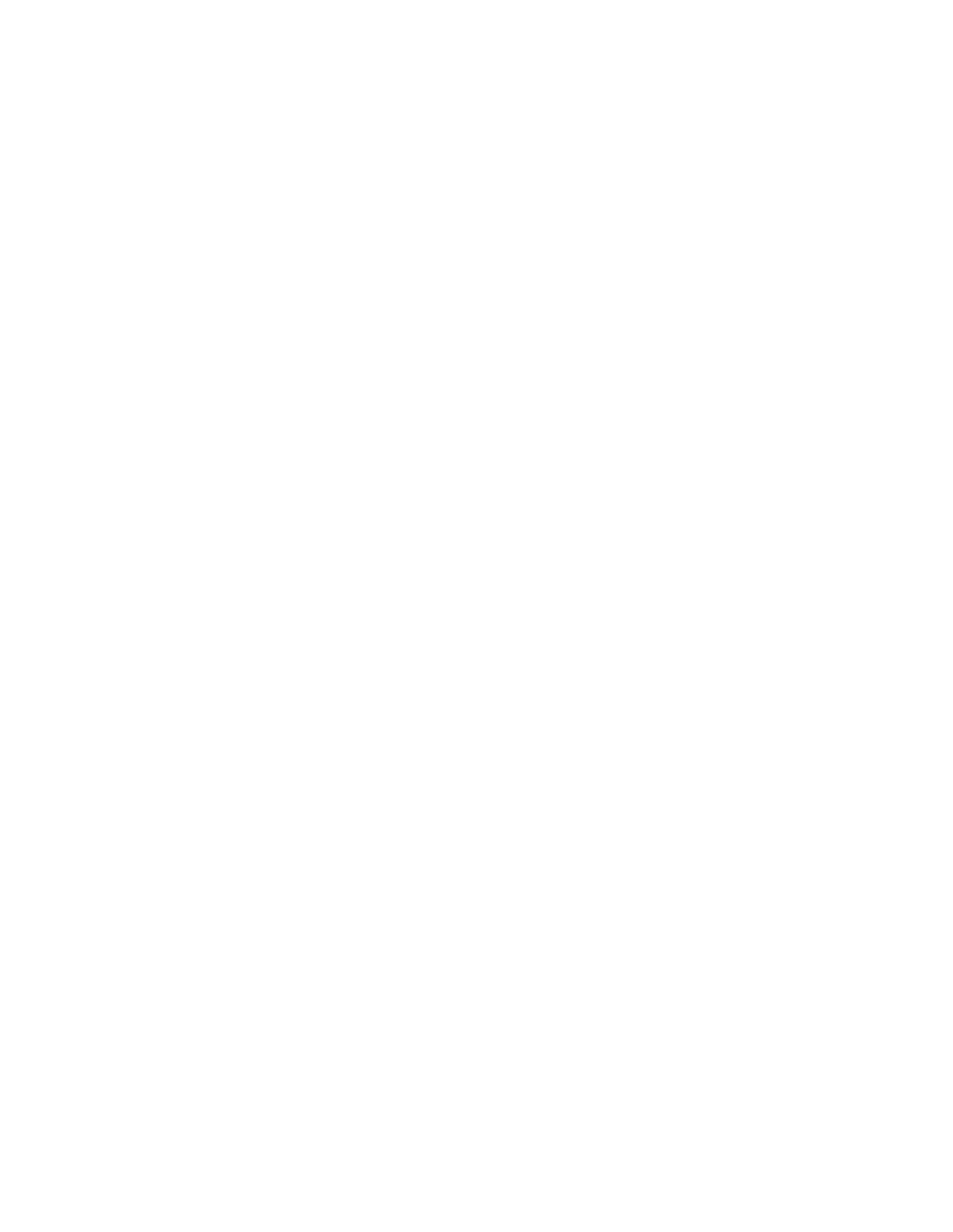#### **1.0: INTRODUCTION**

<span id="page-10-0"></span>Biosolids are the nutrient-rich solid, semisolid, or liquid organic materials that result from the treatment of domestic wastewater by municipal wastewater treatment plants, also known as Publicly Owned Treatment Works (POTWs). Local municipalities typically decide how best to manage the treated sewage sludge ("biosolids") that their POTWs generate, such as to recycle them as a fertilizer, incinerate them, or bury them in a landfill. The U.S. Environmental Protection Agency (EPA) is responsible for providing the public with educational information, based on the best science, on the safe recycling and disposal of these biosolids. Furthermore, Section 405(d) of the Clean Water Act requires EPA to identify and regulate toxic pollutants that may be present in biosolids at levels that may negatively impact public health and the environment.

In 1988, EPA conducted the National Sewage Sludge Survey (NSSS) to obtain information on pollutant levels in treated biosolids (USEPA, 1992). EPA used information collected in this survey when promulgating Round 1 of regulations in 1993, which established standards for the final use and disposal of biosolids. EPA completed Round 2 of regulations, which focused on land-applied biosolids containing dioxin and dioxin-like compounds, in October 2003.

Following these first two rounds of regulations, EPA performed a screening assessment of chemical pollutants in biosolids. From this assessment, EPA identified a subset of pollutants for possible regulation. However, additional data were needed for these pollutants. In addition, EPA and other organizations, such as the National Research Council (NRC, 2002), recognized the need for collecting data on other non-regulated analytes that had not been previously assessed. Examples of such analytes included polybrominated diphenyl ethers (PBDEs), pharmaceuticals, steroids, and hormones. To obtain these data, EPA initiated a new survey called the Targeted National Sewage Sludge Survey (TNSSS). In this survey, EPA collected physical samples of biosolids from a statistically representative subset of the nation's POTWs and analyzed these samples for a series of environmental pollutants and contaminants.

This report presents statistical methodology and evaluations related to the data collected in the TNSSS. For selected analytes, it provides estimates of concentrations in biosolids that are representative of the nation's largest 3,337 POTWs. A companion report describes the sampling and chemical analyses (USEPA, 2008: *Sampling and Analysis Report for the Targeted National Sewage Sludge Survey*, EPA-822-R-08-016).

This report about the statistical methodology has six chapters. This first chapter provides background and organization of the report. Chapter 2 provides a summary of the selected analytes for the in-depth statistical evaluation, the target population, and selection of facilities for the survey. Chapter 3 provides an overview of the statistical methodology used to derive the survey weights and model the concentration data. (Appendix C provides the statistical equations and derivations.) Chapter 4 presents the results of the statistical analyses. Finally, Chapter 5 presents a summary of the results and conclusions with Chapter 6 providing references.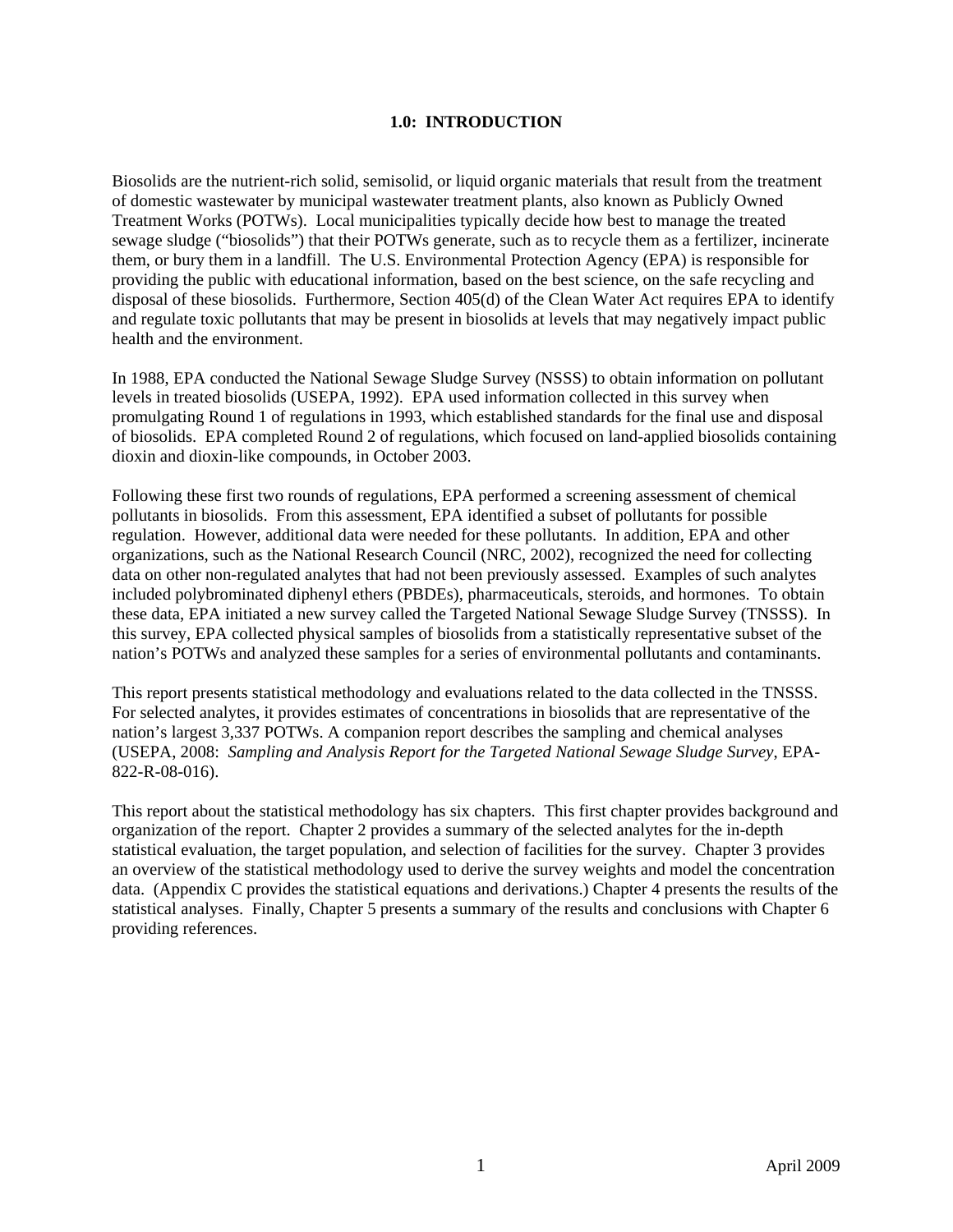## **2.0: DATA COLLECTION**

<span id="page-11-0"></span>This chapter lists the set of analytes (i.e., pollutants and contaminants) for which EPA collected concentration measurements within the TNSSS. Then, it provides an overview of the survey design. Section 2.2 defines the target population of POTWs; and Section 2.3 describes the plan for selecting a statistically representative sample of facilities from this target population and deviations during the study. Finally, Section 2.4 describes the biosolids collection and the numbers of biosolids samples collected at each sampled facility.

#### <span id="page-11-1"></span>**2.1 Selection of Analytes for In-Depth Statistical Analysis**

This report evaluates the concentrations for 145 analytes, including metals, classicals, organics, polybrominated diphenyl ethers (PBDEs), pharmaceuticals, steroids, and hormones. Table 2-1 identifies the 145 analytes measured in TNSSS, and asterisks denote the 34 analytes with in-depth statistical evaluation presented in Chapter 4. This section describes EPA criteria for selecting specific analytes for the in-depth evaluation of the statistical results. As a result of performing the in-depth evaluations, EPA verified or modified distributional assumptions and data selections as described in this document. Although EPA presents preliminary summaries of the remaining 111 analytes in Appendix B.3, it has not thoroughly reviewed these summaries to determine if distributional assumptions are appropriate or statistical outliers are present. As a consequence, the reader should exercise caution when interpreting these preliminary summaries. If information becomes available at some later time that warrants further evaluation of certain analytes, or if other analytes become the basis for any decision-making activities, EPA will perform in-depth statistical analyses and possibly revise the preliminary results at that time.

<span id="page-11-2"></span>

|                                        | Aluminum                                                                                                                                                  | Copper                                                                                                      | Selenium                                                                                         |
|----------------------------------------|-----------------------------------------------------------------------------------------------------------------------------------------------------------|-------------------------------------------------------------------------------------------------------------|--------------------------------------------------------------------------------------------------|
|                                        | Antimony                                                                                                                                                  | <b>Iron</b>                                                                                                 | Silver*                                                                                          |
|                                        | Arsenic                                                                                                                                                   | Lead                                                                                                        | Sodium                                                                                           |
|                                        | Barium*                                                                                                                                                   | Magnesium                                                                                                   | Thallium                                                                                         |
| <b>Metals</b>                          | Beryllium*<br><b>Boron</b><br>Cadmium<br>Calcium<br>Chromium<br>Cobalt                                                                                    | Manganese*<br>Mercury<br>Molybdenum*<br><b>Nickel</b><br>Phosphorus                                         | Tin<br>Titanium<br>Vanadium<br>Yttrium<br>Zinc                                                   |
| <b>Organics</b>                        | 2-Methylnaphthalene                                                                                                                                       | Benzo(a)pyrene                                                                                              | Fluoranthene*                                                                                    |
|                                        | 4-Chloroaniline*                                                                                                                                          | Bis(2-ethylhexyl) phthalate                                                                                 | Pyrene*                                                                                          |
| <b>Classicals</b>                      | Fluoride                                                                                                                                                  | Water-Extractable                                                                                           |                                                                                                  |
| (inorganic ions)                       | Nitrate/Nitrite*                                                                                                                                          | Phosphorus                                                                                                  |                                                                                                  |
| <b>PBDEs</b>                           | <b>BDE-28</b><br>$BDE-47*$<br><b>BDE-66</b><br><b>BDE-85</b>                                                                                              | <b>BDE-99*</b><br><b>BDE-100</b><br><b>BDE-138</b><br>BDE-153 $*$                                           | <b>BDE-154</b><br><b>BDE-183</b><br>BDE-209*                                                     |
| <b>Steroids and</b><br><b>Hormones</b> | 17 Alpha-Dihydroequilin<br>17 Alpha-Estradiol<br>17 Alpha-Ethinyl-Estradiol<br>17 Beta-Estradiol<br>Androstenedione<br>Androsterone<br>Beta Stigmastanol* | Campesterol*<br>Cholestanol*<br>Cholesterol*<br>Coprostanol*<br>Desmosterol<br>Epicoprostanol*<br>Equilenin | Ergosterol<br>Estriol<br>Estrone<br>Norethindrone<br>Norgestrel<br>Progesterone<br>Stigmasterol* |

**Table 2-1. Analytes With Reported Data for Biosolids Samples in the TNSSS**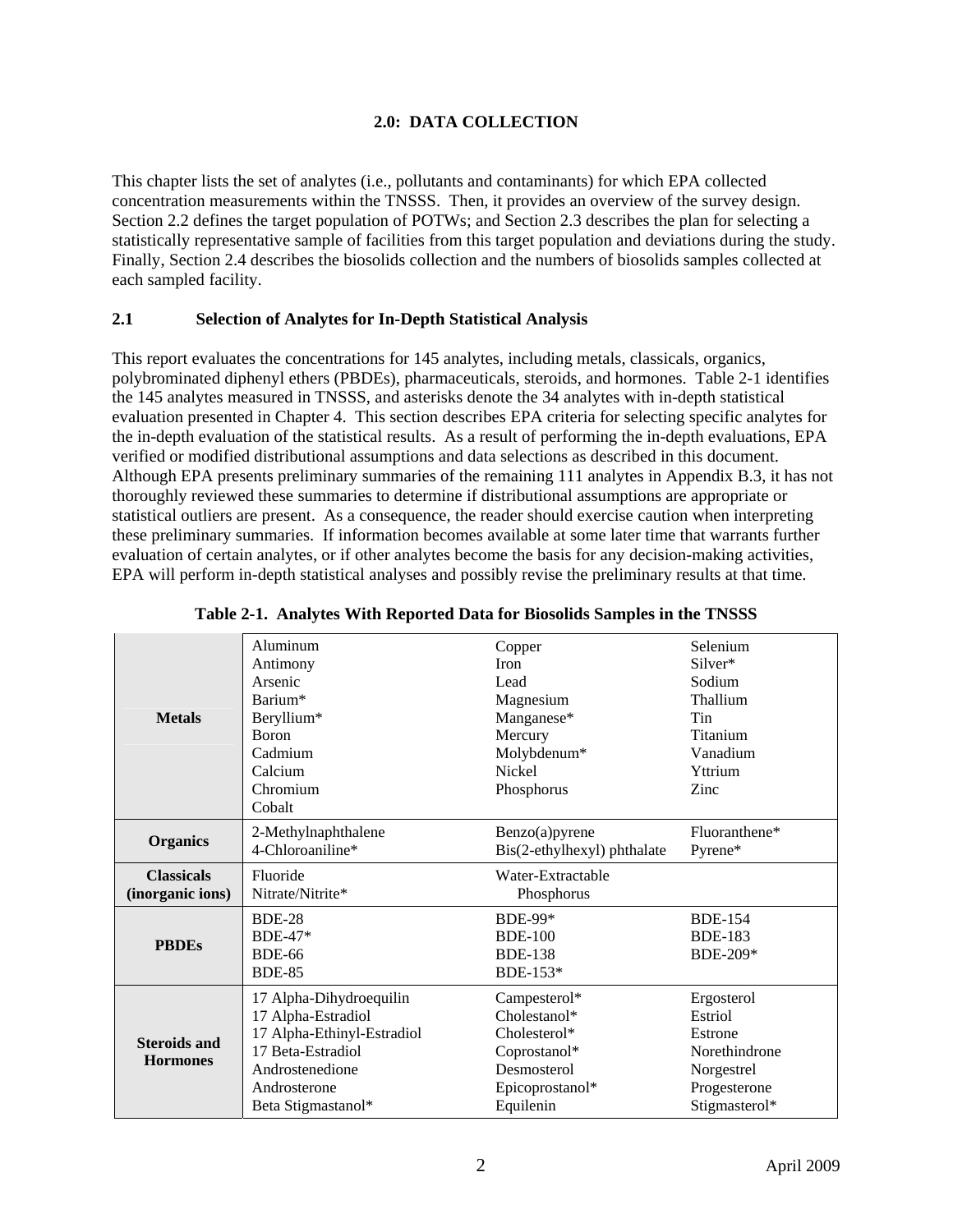#### **Table 2-1. (continued)**

 $\overline{a}$ 

|                        | Beta-Estradiol 3-Benzoate<br>Beta-Sitosterol                                                                                                                                                                                                                                                                                                                                                                                                                                                                | Equilin                                                                                                                                                                                                                                                                                                                                                                               | Testosterone                                                                                                                                                                                                                                                                                                                                                                                                       |
|------------------------|-------------------------------------------------------------------------------------------------------------------------------------------------------------------------------------------------------------------------------------------------------------------------------------------------------------------------------------------------------------------------------------------------------------------------------------------------------------------------------------------------------------|---------------------------------------------------------------------------------------------------------------------------------------------------------------------------------------------------------------------------------------------------------------------------------------------------------------------------------------------------------------------------------------|--------------------------------------------------------------------------------------------------------------------------------------------------------------------------------------------------------------------------------------------------------------------------------------------------------------------------------------------------------------------------------------------------------------------|
| <b>Pharmaceuticals</b> | 1,7-Dimethylxanthine<br>4-Epianhydrochlortetracycline<br>(EACTC)<br>4-Epianhydrotetracycline (EATC)<br>4-Epichlortetracycline (ECTC)<br>4-Epioxytetracycline (EOTC)<br>4-Epitetracycline (ETC)*<br>Acetaminophen<br>Albuterol<br>Anhydrochlortetracycline (ACTC)<br>Anhydrotetracycline (ATC)<br>Azithromycin*<br>Caffeine<br>Carbadox<br>Carbamazepine*<br>Cefotaxime<br>Chlortetracycline (CTC)<br>Cimetidine*<br>Ciprofloxacin*<br>Clarithromycin<br>Clinafloxacin<br>Cloxacillin<br>Codeine<br>Cotinine | Demeclocycline<br>Digoxigenin<br>Digoxin<br>Diltiazem<br>Diphenhydramine*<br>Doxycycline*<br>Enrofloxacin<br>Erythromycin-Total*<br>Flumequine<br>Fluoxetine*<br>Gemfibrozil<br>Ibuprofen<br>Isochlortetracycline (ICTC)<br>Lincomycin<br>Lomefloxacin<br>Metformin<br>Miconazole*<br>Minocycline<br>Naproxen<br>Norfloxacin<br>Norgestimate<br>Ofloxacin*<br>Ormetoprim<br>Oxacillin | Oxolinic Acid<br>Oxytetracycline<br>(OTC)<br>Penicillin G<br>Penicillin V<br>Ranitidine<br>Roxithromycin<br>Sarafloxacin<br>Sulfachloropyridazine<br>Sulfadiazine<br>Sulfadimethoxine<br>Sulfamerazine<br>Sulfamethazine<br>Sulfamethizole<br>Sulfamethoxazole<br>Sulfanilamide<br>Sulfathiazole<br>Tetracycline (TC)*<br>Thiabendazole<br>Triclocarban*<br>Triclosan*<br>Trimethoprim<br>Tylosin<br>Virginiamycin |
|                        | Dehydronifedipine                                                                                                                                                                                                                                                                                                                                                                                                                                                                                           |                                                                                                                                                                                                                                                                                                                                                                                       | Warfarin                                                                                                                                                                                                                                                                                                                                                                                                           |

\* Analytes for which EPA performed in-depth statistical analyses of the survey data.

Eight "target" analytes were identified as an outgrowth of the December 2003 review of biosolids regulations (68 *FR* 75531) where EPA identified 15 toxic pollutants as warranting additional evaluation of potential risks using more up-to-date sludge concentration and occurrence data. For these pollutants, EPA conducted an exposure and hazard assessment using available sewage sludge data (USEPA, 2004). EPA concluded that a new survey, the TNSSS, would be needed to collect more data for eight of the analytes. Table 2-2 identifies the eight target analytes: four metals, three organics, and one classical.<sup>[1,](#page-12-0)[2](#page-12-1)</sup> Because of the importance of these analytes to the study, EPA determined that in-depth statistical analyses were appropriate.

<span id="page-12-0"></span><sup>&</sup>lt;sup>1</sup> In this document, nitrate/nitrite is counted as one analyte because the chemical analysis generated one value for the combined analytes. In other documents, EPA often refers to them as two separate analytes. Nitrate and nitrite can be analyzed separately in wastewater, but only on a very short holding time (24-48 hours). This was essentially impossible for the survey without raising the shipping and analytical costs dramatically. The two species can undergo transformations back and forth in environmental samples, with nitrate reduced to nitrite under certain conditions, and nitrite oxidized to nitrate under others. It is difficult to look for the two separately in sludge since the process of leaching the sludge with water to make measurements is likely to lead to some conversion of nitrite to nitrate.

<span id="page-12-1"></span> $^2$  EPA has used the term "classicals" to refer to nitrate/nitrite, fluoride, and water-extractable phosphorous. In other documentation for this study, EPA has referred to these analytes as "inorganic ions."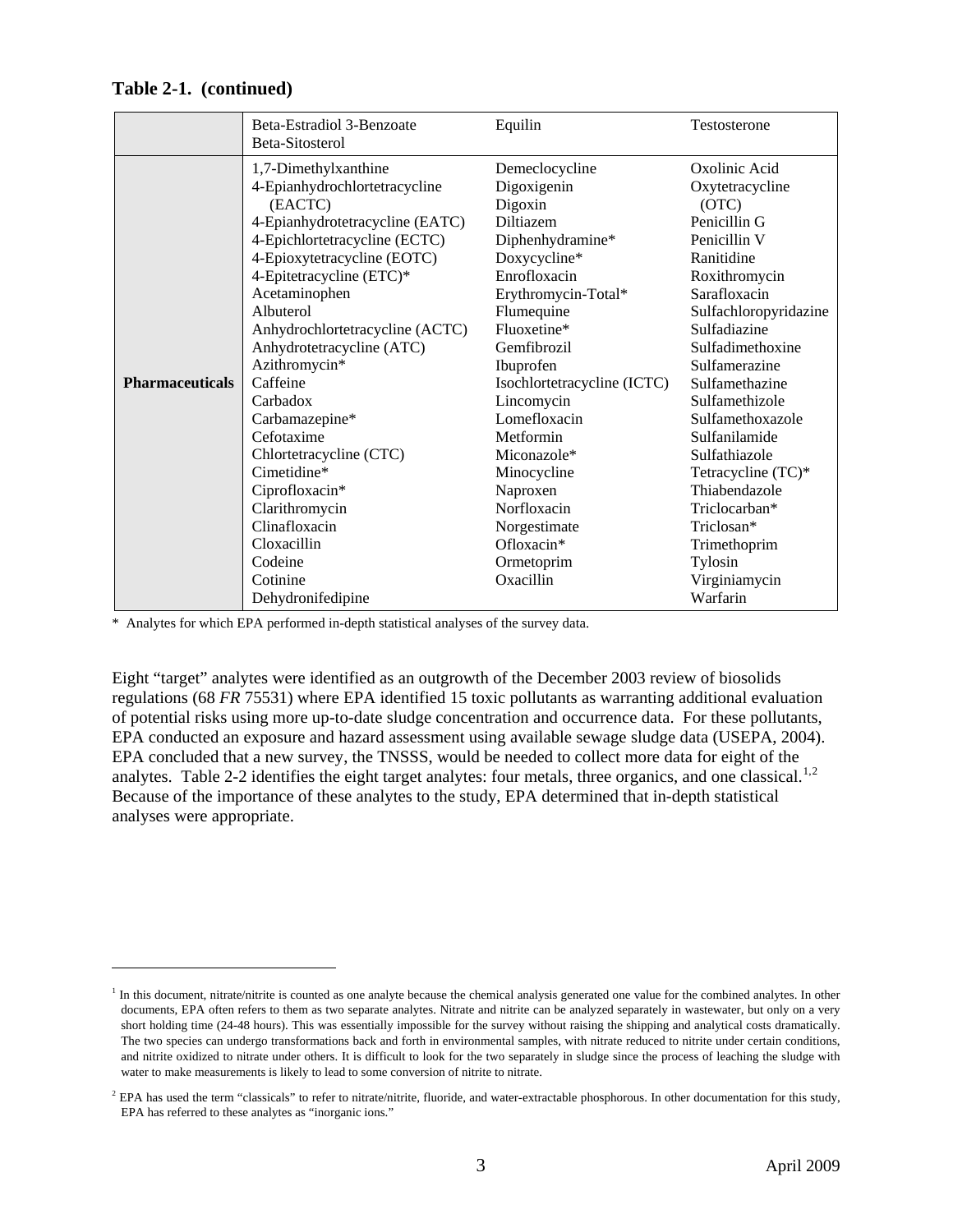| <b>Metals</b>     | <b>Barium</b>   | Manganese |
|-------------------|-----------------|-----------|
|                   | Beryllium       | Silver    |
|                   | 4-Chloroaniline | Pyrene    |
| <b>Organics</b>   | Fluoranthene    |           |
| <b>Classicals</b> | Nitrate/Nitrite |           |

|  |  | Table 2-2. The Eight Target Analytes Within the TNSSS |  |  |
|--|--|-------------------------------------------------------|--|--|
|--|--|-------------------------------------------------------|--|--|

<span id="page-13-0"></span>EPA selected an additional metal, molybdenum, for the in-depth statistical evaluation. EPA is currently re-evaluating this metal using updated information to determine the need for a revised numeric standard in land applied biosolids.

Four PBDEs were identified for in-depth statistical evaluation because they are most prevalent in various environmental media and acceptable human health benchmarks exist that may be useful for any future risk assessment purposes. The four PBDEs are BDE-47 (2,2',4,4'- tetrabromodiphenyl), BDE-99 2,2',4,4',5- pentabromodiphenyl), BDE-153 (2,2',4,4',5,5'-hexabromodiphenyl), and BDE-209 (decabromodophenyl).

The pharmaceuticals, steroids, and hormones (including some that are naturally occurring) were measured using new chemical analytical methods that were recently developed to monitor POTWs. The data from this method should be considered to be tentative results, pending further study of the chemical analytical method. Consequently, the statistical analyses of these analytes presented in this report should be considered to be exploratory in nature. For the group of 97 pharmaceuticals, steroids, and hormones, EPA used the survey data to estimate the percentage of POTWs, nationally, with detectable levels of the analytes.<sup>[3](#page-13-2)</sup> EPA then conducted an in-depth statistical review of the analytes estimated to be detected at 90 percent<sup>[4](#page-13-3)</sup> or more of the POTWs in the target population.

<span id="page-13-1"></span>

| Table 2-3. Pharmaceuticals, Steroids, and Hormones Selected for In-Depth Statistical Evaluation |  |  |  |  |  |  |  |
|-------------------------------------------------------------------------------------------------|--|--|--|--|--|--|--|
|-------------------------------------------------------------------------------------------------|--|--|--|--|--|--|--|

| <b>Analyte</b>    | <b>Percent of POTWs</b><br><b>Nationally Estimated</b><br>to have Detected<br><b>Concentrations</b> |
|-------------------|-----------------------------------------------------------------------------------------------------|
| Azithromycin      | 96.0                                                                                                |
| Beta Stigmastanol | 98.5                                                                                                |
| Campesterol       | 100                                                                                                 |
| Carbamazepine     | 96.0                                                                                                |
| Cholestanol       | 100                                                                                                 |
| Cholesterol       | 96.9                                                                                                |
| Cimetidine        | 89.8                                                                                                |
| Ciprofloxacin     | 100                                                                                                 |
| Coprostanol       | 100                                                                                                 |
| Diphenhydramine   | 100                                                                                                 |
| Doxycycline       | 92.8                                                                                                |

<span id="page-13-2"></span> $3$  The detection limit is generally considered to be the smallest quantity of the analyte that can be reliably measured with that particular method. Thus, detection is related to the sensitivity of the chemical analytical method, rather than a determination of the presence or absence of a particular analyte.

 $\overline{a}$ 

<span id="page-13-3"></span><sup>&</sup>lt;sup>4</sup> When rounded to 90 percent.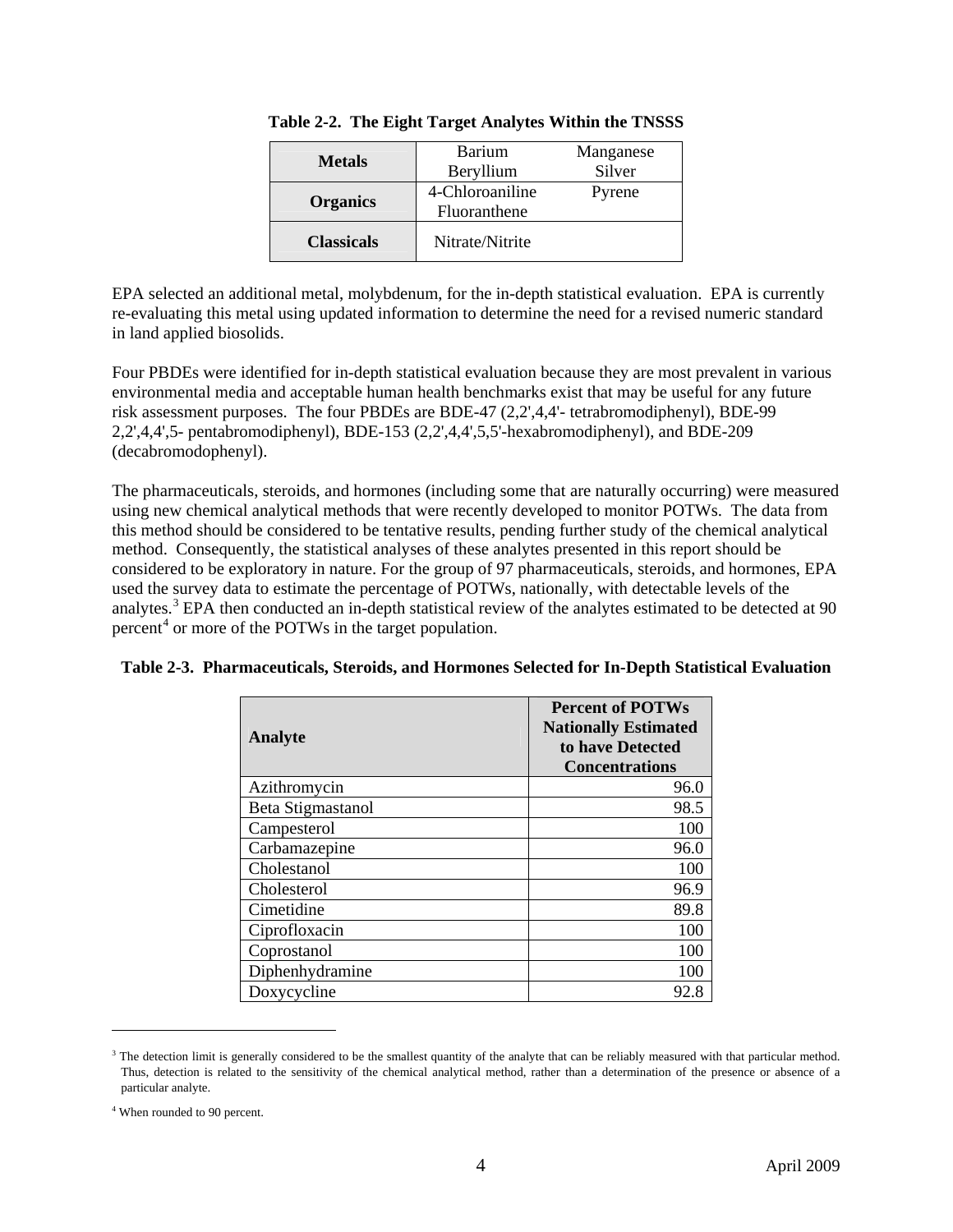## **Table 2-3. (continued)**

 $\overline{a}$ 

| <b>Analyte</b>          | <b>Percent of POTWs</b><br><b>Nationally Estimated</b><br>to have Detected<br><b>Concentrations</b> |
|-------------------------|-----------------------------------------------------------------------------------------------------|
| 4-Epitetracycline (ETC) | 96.0                                                                                                |
| Epicoprostanol          | 98.5                                                                                                |
| Erythromycin-Total      | 92.9                                                                                                |
| Fluoxetine              | 96.0                                                                                                |
| Miconazole              | 95.8                                                                                                |
| Ofloxacin               | 98.5                                                                                                |
| Stigmasterol            | 90.1                                                                                                |
| Tetracycline (TC)       | 97.5                                                                                                |
| Triclocarban            | 100                                                                                                 |
| Triclosan               | 92.4                                                                                                |

#### <span id="page-14-0"></span>**2.2 Target Population and Sample Frame**

The target population for the statistical analysis of biosolids data from the TNSSS consisted of all POTWs that:

- were in full operation in 2002 and/or 2004,
- had flow rates greater than 1 million gallons per day (MGD),
- $\bullet$  employed a minimum of secondary treatment<sup>[5](#page-14-1)</sup>, and
- were located in the contiguous United States.

The target population excluded privately-owned, non-publicly owned, and Tribal facilities. The sample design in Appendix E describes EPA's rationale for focusing the survey on POTWs that met these criteria. For example, EPA excluded POTWs with less than 1 MGD because they collectively contribute only about six percent of the total flow among all POTWs in the nation, suggesting that their potential impact to the environment is minor.

A principal task in the development of a sample survey design is establishing a sample frame that identifies the entities within the target population. EPA's sample frame consisted of 3,337 facilities which it identified from one of two sources: the 2004 Clean Watersheds Needs Survey (CWNS)<sup>[6](#page-14-2)</sup> and the 2002 version of the Permits Compliance System  $(PCS)$ .<sup>[7](#page-14-3)</sup> Within this sample frame, EPA uniquely identified all members of the target population, and each member had a known chance of being included in the sample (Kish, 1965). EPA then used statistical survey sampling techniques to select a sample of POTWs from the sample frame that would be representative of the entire target population. By applying

<span id="page-14-1"></span> $<sup>5</sup>$  At a POTW, all wastewater first must go through the primary treatment process, which involves screening and settling out large</sup> particles. The wastewater then moves on to the secondary treatment process, during which organic matter is removed by allowing bacteria to break down the pollutants.

<span id="page-14-2"></span><sup>6</sup> CWNS is a joint EPA-State survey that collected information on water quality programs and projects that may be eligible for funding under the Clean Water State Revolving Fund (CWSRF).

<span id="page-14-3"></span> $7$  PCS is EPA's computerized information management system that tracks permit issuance, permit limits, monitoring data, and other data pertaining to facilities regulated under the National Pollutant Discharge Elimination System (NPDES).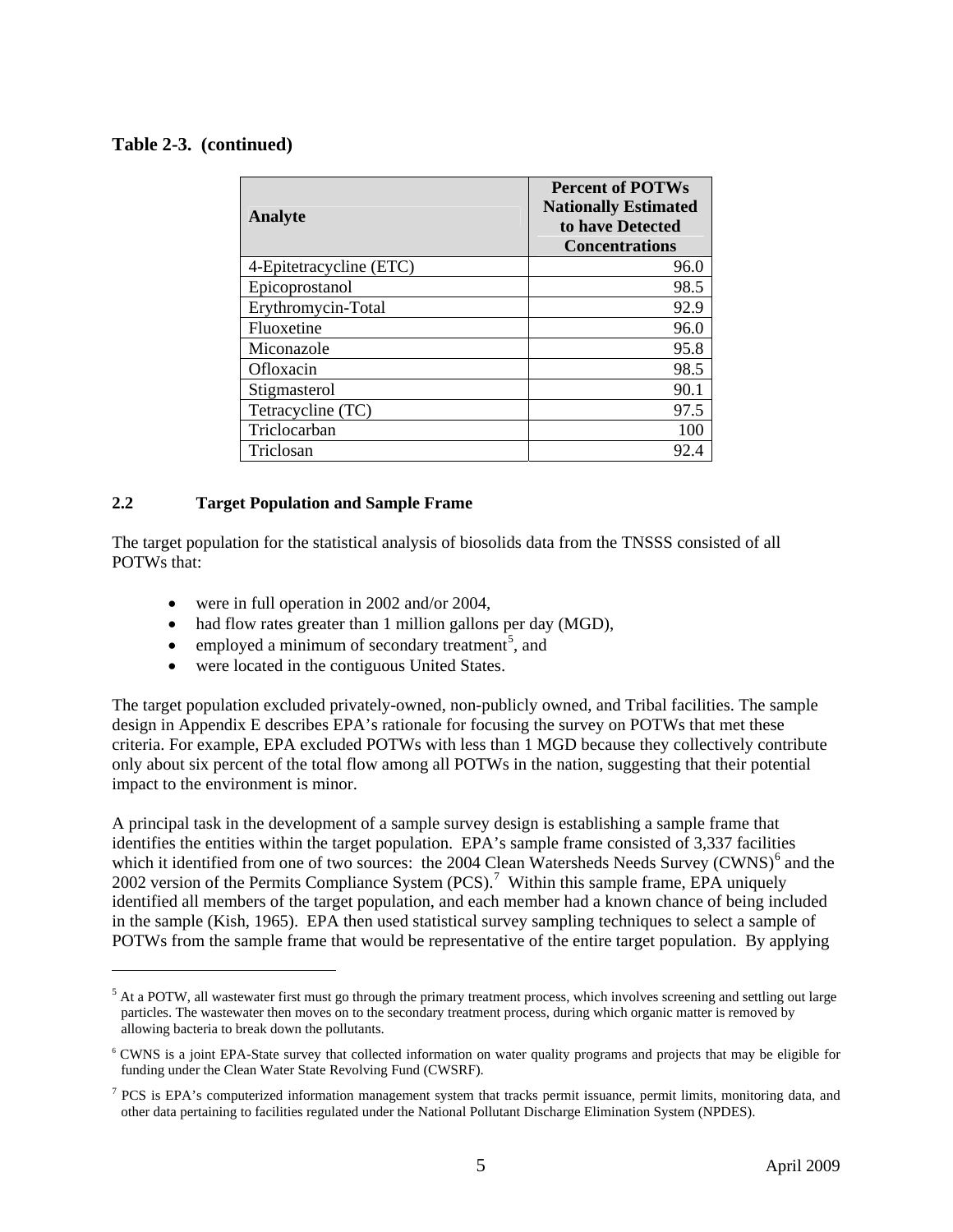appropriate statistical techniques, EPA was able to generate statistical estimates from data collected from this sample which could be extrapolated to cover the entire target population.

In the original sample design for the TNSSS (see Appendix E), EPA considered a target population that differed slightly from the final definition. EPA had originally excluded 46 facilities from the target population that utilized either partial treatment (17) or wastewater treatment ponds (29) as the final stage of treatment. This was done because such facilities would have either not produced final biosolids, or the biosolids would have been too difficult to sample. Because EPA expected that the sample frame had some imperfections, as most do, EPA incorporated a slight upward adjustment to the sample size (of approximately four percent) to account for the possibility that some facilities in the sample would actually be ineligible for the target population. In fact, EPA encountered more ineligible facilities in its sample than it had initially anticipated. Thirteen facilities (16 percent) were initially ineligible because they utilized either partial treatment (Section 2.3.3) or wastewater treatment ponds (Section 2.3.4). For reasons discussed in Sections 2.3.3 and 2.3.4, EPA later redefined the target population to include facilities that utilized partial treatment or ponds as the final stage of treatment.

## <span id="page-15-0"></span>**2.3 Selection of Facilities**

From the sample frame, EPA used statistical sampling techniques to select 80 facilities from which to collect biosolids samples within the TNSSS. To ensure that the sampled facilities covered the entire range of flow rates, the sampling design divided the sample frame into three flow groups (or strata):

- Facilities exceeding 100 MGD (>100 MGD);
- Facilities exceeding 10 MGD but no higher than 100 MGD (10 to 100 MGD);
- Facilities exceeding 1 MGD but no higher than 10 MGD (1 to 10 MGD).

Most POTWs are located in the eastern part of the country. To ensure that the sample contained POTWs from all parts of the nation, EPA selected the sample according to the following two-step process:

- 1. The facilities were sorted within each stratum by EPA Region (e.g., Region 1, Region 2, etc.), then by state name within each Region.
- 2. A systematic sample of facilities was selected within each stratum. If *N* denotes the size of the stratum and *n* denotes the stratum's target sample size, systematic sampling involves dividing the stratum into *n* equal-sized subgroups, generating a random number *k* between 1 and  $N/n$ , and selecting the  $k^{\text{th}}$  facility within each of the *n* subgroups

The following sections describe the original sample size selected for the study, the actual number of facilities selected, and deviations from the original target population definition.

<span id="page-15-1"></span>**2.3.1 Number of Facilities (Sample Size).** To determine an appropriate number of facilities to sample, EPA employed a sample design that was based upon the binomial distribution. The binomial distribution applies to situations in which only two outcomes are possible (e.g., yes or no), and it is of interest to estimate the percentage of the target population achieving the outcome of interest. In determining a sample size, EPA assumed that the true value of this percentage was 50 percent (e.g., pyrene was detected in the biosolids samples at 50 percent of the facilities). This assumption yields the maximum sample size necessary to achieve the following two precision criteria:

• *Overall Criteria*: If the true value of the percentage is 50 percent, then a 90% confidence interval on the percentage is no more than  $+/- 10\%$  (i.e., the estimated value will be within the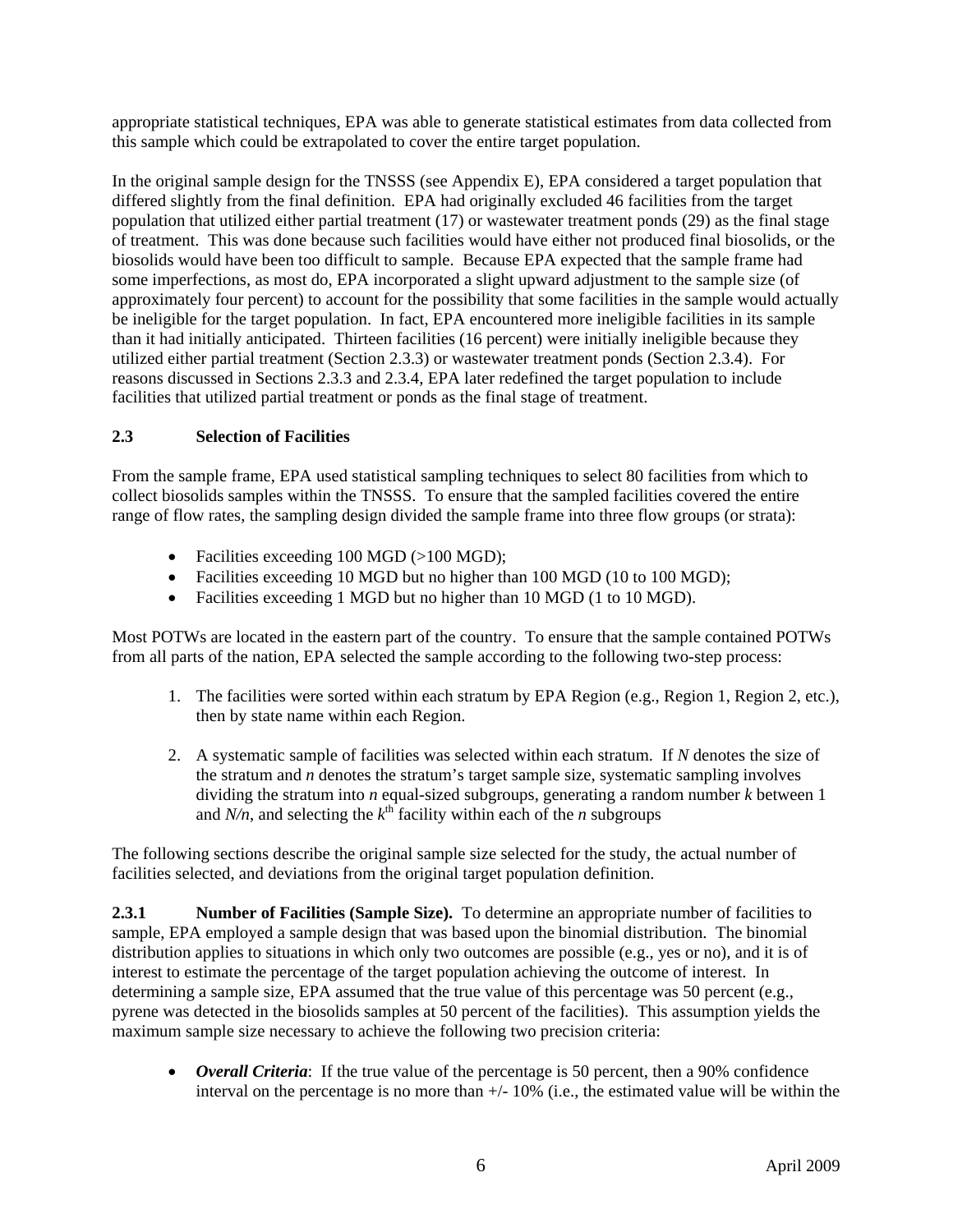range of 40% to 60%). In other words, the sample size must ensure that the unknown percentage for the target population is estimated to within 20% of its true value with 90% confidence.

• Within Stratum Criteria: If the true value of the percentage was 50 percent, then a 90% confidence interval on the percentage is no more than +/- 30% (i.e., the estimated value will be within the range of 20% to 80%). In other words, the sample size must ensure that an unknown stratum-specific percentage is estimated to within 60% of its true value with 90% confidence. (EPA recognizes that this level of precision is not sufficient to produce stratumlevel estimates, but it helps ensure that certain facilities within each stratum are represented within the sample.)

To achieve both precision criteria, EPA determined that it needed to sample a minimum of 74 facilities. EPA increased this by four percent (to 80 facilities total) in anticipation of possible ineligible facilities within the sample. (The size of this upward adjustment was determined by the number of ineligible facilities encountered in the NSSS sample.) Table 2-4 summarizes the original and final sample sizes by strata. Appendix A.1 lists the plant IDs assigned to the selected facilities, the strata in which they belonged, and the geographic region in which they were located.

As is relatively common in sampling, EPA's sample contained some facilities that did not fall within the survey's initial definition of the target population. As a result, EPA replaced some facilities with others; these situations and the replacement facilities are noted within Table 2-4 and Appendix A.1. As first noted in Section 2.2, selected facilities that were outside of the target population were one of two types: facilities that conducted only partial treatment, and facilities that utilized wastewater treatment ponds as final treatment. The following subsections describe how EPA handled these two types of "ineligible" facilities within its sample.

<span id="page-16-1"></span>

| <b>Stratum</b> | <b>Stratum</b><br><b>Size</b> | Original<br><b>Sample</b><br><b>Size</b> | No. of<br><b>Ineligibles</b> | No. of<br>Replace-<br>ments | Final<br><b>Sample</b><br><b>Size</b> | % Change<br>from the<br>Original<br><b>Sample Size</b> |
|----------------|-------------------------------|------------------------------------------|------------------------------|-----------------------------|---------------------------------------|--------------------------------------------------------|
| $>100$ MGD     | 51                            | 8                                        | 3                            | 3                           | 8                                     | 0%                                                     |
| 10 to 100 MGD  | 543                           | 12                                       | $\theta$                     | 0                           | 12                                    | 0%                                                     |
| 1 to 10 MGD    | 2,743                         | 60                                       | 8                            | 2                           | 54                                    | $-10.0\%$                                              |
| <b>TOTAL</b>   | 3,337                         | 80                                       | 11                           | 5                           | 74                                    | $-7.5\%$                                               |

**Table 2-4. Original and Final Sample Sizes for the TNSSS** 

<span id="page-16-0"></span>**2.3.2 Final Sample Size**. Field sampling involved visiting each of the selected POTWs and collecting a single sample of treated biosolids. Separate documents exist on the procedures that were used in the TNSSS to contact the selected POTWs, to arrange for a field visit, and to collect biosolids samples from these POTWs during the field visit. Although EPA had adjusted the sample size upwards for ineligible facilities selected from the sample frame (e.g., partial treatment, ponds as final treatment), early contacts with the facilities indicated that the 4% adjustment was an underestimate. To maintain the target sample size of 74, EPA made the following changes to the facility selection criteria:

 Because the objective was to obtain pollutant concentrations in final biosolids, EPA reevaluated its decision to consider partial treatment as ineligible. Attempts were made to "follow the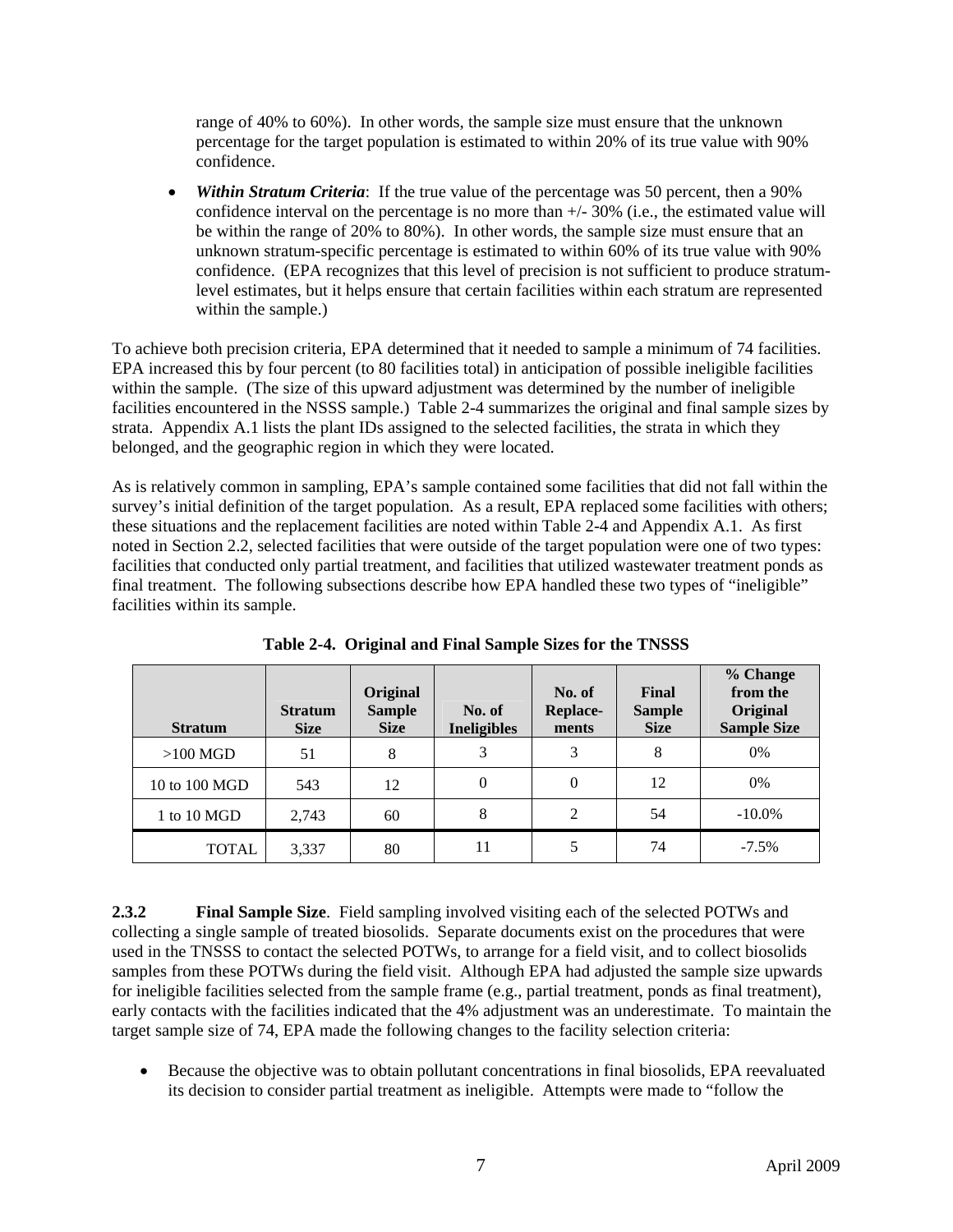sludge," or to replace the facility with the facility receiving the sludge for final treatment as described in Section 2.3.3.

 Because the sample design incorporated locality (through the sorting of the sample frame), EPA reevaluated its decision to eliminate a location because the selected facility used a wastewater treatment pond or lagoon. If another facility within the same system and/or locality produced biosolids on a regular basis, EPA collected biosolids samples at that location as described in Section 2.3.4.

<span id="page-17-0"></span>**2.3.3 Partial Treatment Facilities**. Within the original sample of 80 facilities, five utilized partial treatment. For four of these five facilities, EPA collected biosolids samples from "replacement" facilities. This section describes EPA decisions about replacements for these facilities.

Upon encountering the first facility found to use partial treatment (ID 84), EPA replaced it with another facility in the same municipality (ID 53). Compared to the original facility, the replacement facility shared the same geographic location and management, had similar hydraulic capacity, and was approximately the same size (in terms of flow). Although EPA did not select this replacement using a probabilistic sampling approach, it considers the replacement reasonable because of the similarities between the two facilities.

As it encountered a greater number of partial treatment facilities in its original sample, EPA re-evaluated its earlier decision to exclude such facilities from its target population. As a result of biosolids regulations and other factors, it is possible that partial treatment is more common than it was during the 1988 NSSS. Because the objective was to characterize final biosolids, EPA was concerned that it might be excluding a growing treatment practice, and thus, determined that it would be appropriate to "follow" the partially treated biosolids to the facility that applied full treatment, and then collect a biosolids sample from that facility. In reaching this conclusion, EPA also considered whether the co-mingling of wastes from other facilities would provide misleading results. However, co-mingling is part of the treatment process for the partially treated biosolids. Thus, because the study objective was to measure the pollutant concentrations present in the final treated biosolids at each facility, EPA concluded that concentrations at the facility applying full treatment would appropriately represent treated biosolids for each partial treatment facility. Therefore, EPA replaced three facilities employing partial treatment (IDs 81, 83, and 99) with the facilities that provided final treatment of the biosolids.

EPA did not replace one facility that performed partial treatment (ID 77). This was due to the inability to schedule sample collection at a replacement facility without incurring additional study costs.

Table 2-5 summarizes the partial treatment facilities, the replacements, and the selection criteria.

<span id="page-17-1"></span>

|    | <b>Original Facility</b> |    | <b>Replacement Facility</b> |                                                          |
|----|--------------------------|----|-----------------------------|----------------------------------------------------------|
| ID | <b>Stratum</b>           | ID | <b>Stratum</b>              | <b>Type of Replacement Facility</b>                      |
| 84 | $>100$ MGD               | 53 | $>100$ MGD                  | Similar facility within the same system                  |
| 81 | 1 to 10 MGD              | 31 | 1 to 10 MGD                 | Facility that performed final treatment of the biosolids |
| 83 | $>100$ MGD               | 73 | 10 to 100 MGD               |                                                          |
| 99 | $>100$ MGD               | 61 | MGD>100                     | Facility that performed final treatment of the biosolids |
| 77 | 1 to 10 MGD              | -- |                             | Not replaced                                             |

**Table 2-5. Facilities in the Original Sample that Employed Partial Treatment, and Their Replacement Facilities**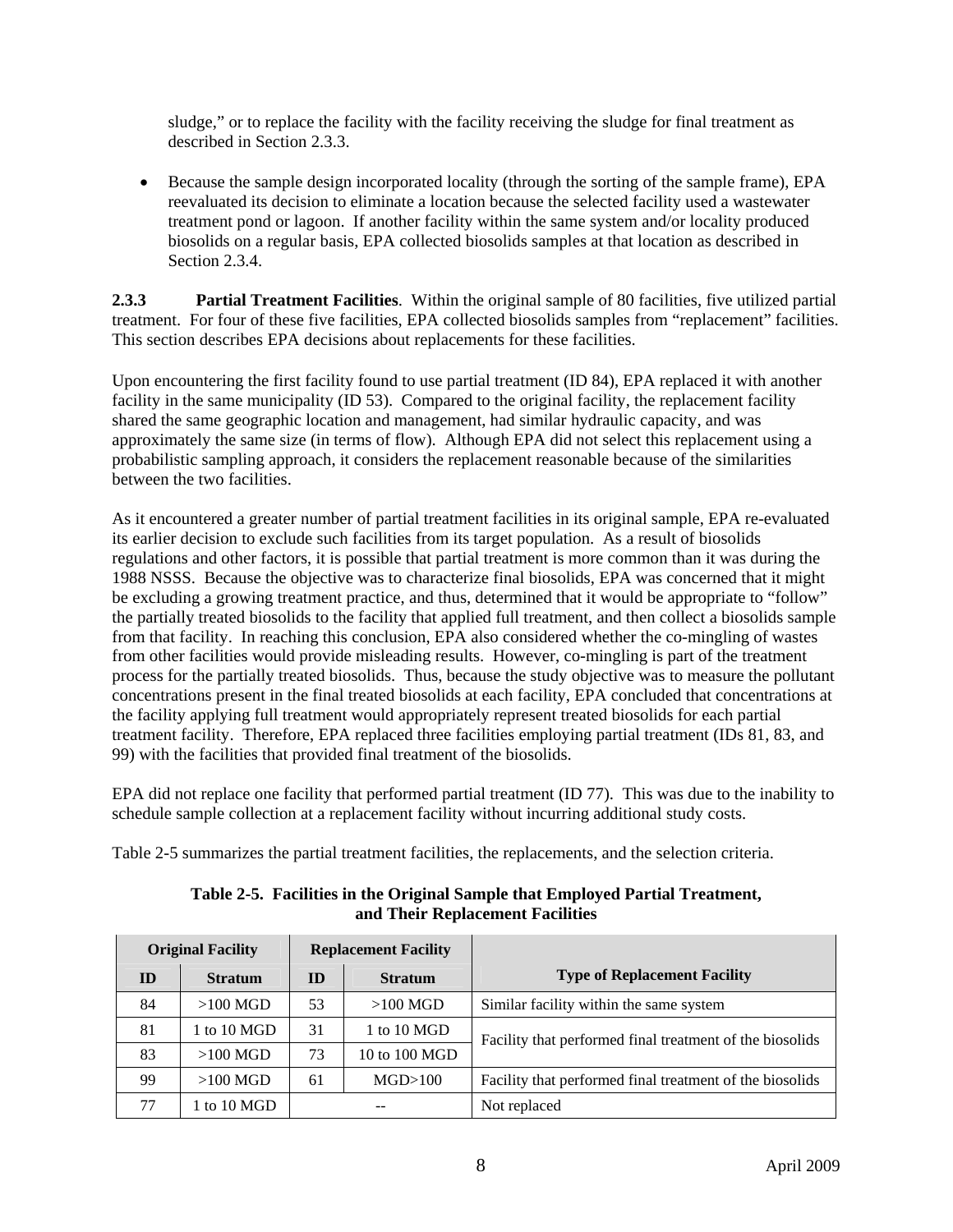<span id="page-18-0"></span>**2.3.4 Facilities with Wastewater Treatment Ponds**. Eight of the original sample of 80 facilities utilized wastewater treatment ponds (or lagoons) in its treatment process. The bottom layer of a pond includes deposits of biosolids and supports anaerobic organisms. Facilities remove solids from their ponds only when they consider the solids to be fully treated. Because the removal process is extensive, facilities tend to perform it infrequently. For example, ID 5 removes its treated biosolids once every five years.

EPA and the wastewater treatment industry have long recognized ponds as an effective method for treating biosolids. However, in the design stage of this survey, EPA felt that coordinating sample collection with the facility's scheduled removal of biosolids from the ponds would be too difficult. For this reason, EPA excluded facilities utilizing ponds from the target population. However, EPA reevaluated this decision after encountering a greater number of facilities with ponds than expected in the sample. Because ponds provide an effective final treatment of biosolids, EPA decided that it should attempt to collect samples of biosolids from these facilities whenever possible.

As noted in Table 2-6, EPA collected biosolids from two facilities that utilized ponds (IDs 3 and 5). This was possible because EPA was able to schedule physical sampling activities at these facilities as they were recovering the treated biosolids from the ponds. EPA replaced one facility (ID 82) with its "sister" facility (ID 21) in the same system. Compared to the original facility, the replacement facility shared the same geographic location and management, and it was of the same approximate size (in terms of flow). Although EPA did not select this replacement using a probabilistic sampling approach, it considers the replacement to be reasonable because of the similarities between the two facilities. The remaining five facilities with ponds were neither sampled nor replaced, and generally were dropped early in the study before EPA had reevaluated the eligibility requirements. It also was not feasible to return to the general area to sample a replacement. To reduce sampling costs, the contractor had grouped its site visits by region. Consequently, when EPA reevaluated the eligibility requirements, it would have increased the study costs substantially to incorporate several new sampling trips to the affected regions.

| ID | <b>Stratum</b> | <b>Final Outcome</b>                     |
|----|----------------|------------------------------------------|
| 3  | 1 to 10 MGD    | Biosolids sampled as planned             |
| 5  | 10 to 100 MGD  |                                          |
| 75 |                |                                          |
| 76 |                |                                          |
| 78 | 1 to 10 MGD    | Excluded from the study and not replaced |
| 79 |                |                                          |
| 80 |                |                                          |
| 82 | 1 to 10 MGD    | Replaced by ID 21, its sister facility   |

<span id="page-18-2"></span>**Table 2-6. Facilities from the Original Sample that Employed Wastewater Treatment Ponds, and How EPA Handled These Facilities** 

## <span id="page-18-1"></span>**2.4 Biosolids Collection**

EPA collected grab samples of biosolids from the 74 facilities between August 2006 and March 2007. Because EPA collected samples during one day in a relatively short period of time, the concentration data associated with these samples allow EPA to evaluate levels in biosolids at a fixed point in time, rather than to examine trends over time.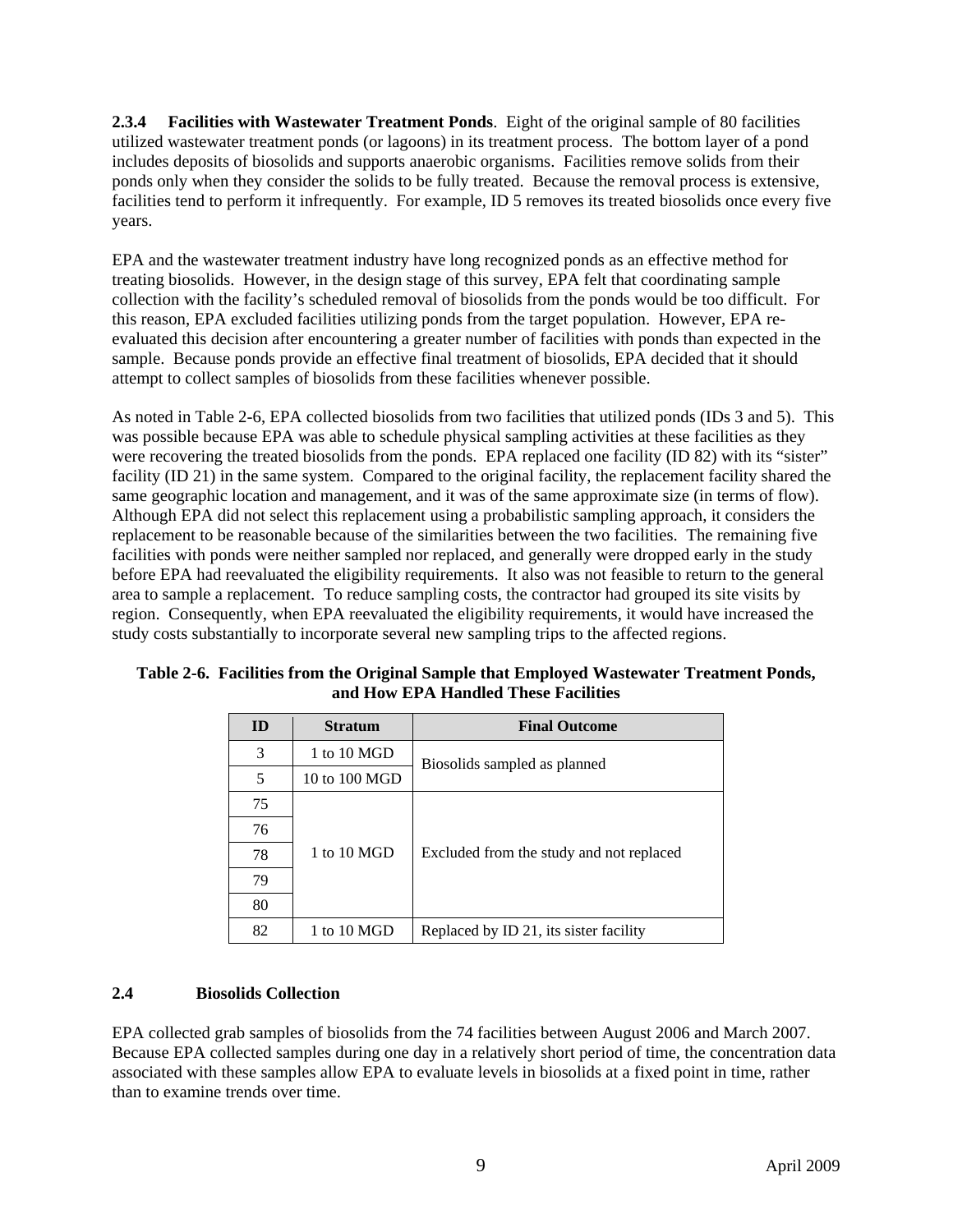EPA collected a single biosolids grab sample from most facilities. However, at ten facilities, EPA collected two grab samples. This was done either when the facility had more than one treatment system (implying different types of biosolids generated), or for quality assurance purposes. The following two sections describe each situation in more detail; and the third section describes how the multiple measurements were used in the statistical analyses. Table 2-7 summarizes all situations where two samples were collected at a given POTW.

<span id="page-19-2"></span>

| <b>Stratum</b> | <b>Final</b><br><b>Sample</b><br><b>Size</b> | $#$ POTWs<br><b>Having Field</b><br><b>Duplicates</b><br><b>Sampled</b> | # POTWs Having<br><b>Solid and Liquid</b><br><b>Products</b><br><b>Sampled from</b><br><b>Different</b><br><b>Treatment</b><br><b>Systems</b> | # POTW Having<br><b>Different</b><br><b>Locations</b><br><b>Sampled from</b><br><b>Different</b><br><b>Treatment</b><br><b>Systems</b> | Total No.<br><b>POTWs</b><br>With<br><b>Multiple</b><br><b>Samples</b><br><b>Collected</b> |
|----------------|----------------------------------------------|-------------------------------------------------------------------------|-----------------------------------------------------------------------------------------------------------------------------------------------|----------------------------------------------------------------------------------------------------------------------------------------|--------------------------------------------------------------------------------------------|
| MGD > 100      | 8                                            | 0                                                                       | (ID 53)                                                                                                                                       | (ID 18)                                                                                                                                | 2                                                                                          |
| 10 < MGD < 100 | 12                                           | (ID 49)                                                                 | $\Omega$                                                                                                                                      | $\theta$                                                                                                                               |                                                                                            |
| 1 < MGD < 10   | 54                                           | $(ID 2, 11, 19*)$ .<br>28, and 32)                                      | (ID 74)                                                                                                                                       | (ID 48)                                                                                                                                |                                                                                            |
| <b>TOTALS</b>  | 74                                           |                                                                         | 2                                                                                                                                             | 2                                                                                                                                      | 10                                                                                         |

**Table 2-7. Summary of Situations Where Multiple Samples Were Selected at POTWs** 

\*Data for the duplicate sample for ID 19 were excluded from statistical analyses for classicals, anions, and metals (see Section 4.3.3).

<span id="page-19-0"></span>**2.4.1** Multiple Biosolids Treatment Systems. Most sampled facilities had only one treatment system that produced biosolids. However, four facilities in the sample utilized two treatment systems. These facilities are represented in columns 4 and 5 of Table 2-7. Because analyte concentrations have the potential to differ among biosolids generated by different systems, EPA obtained a grab sample from both systems within each of these four facilities.

Two facilities (IDs 53, 74) produced biosolids in both liquid and solid forms, both of which were sampled. The other two facilities produced biosolids in solid form from both of their systems.

<span id="page-19-1"></span>**2.4.2 Field Duplicates**. Within its sample, EPA randomly selected eight facilities (10 percent) for the collection of duplicate grab samples. Field duplicates allow EPA to assess sampling procedures as part of its field quality assurance evaluations. EPA does not consider any decisions about field duplicates to affect the conclusions from the study.

While EPA had planned to sample a field duplicate from eight facilities, field personnel were successful in collecting field duplicate samples from six facilities (as noted in the third column of Table 2-7). Table 2-8 lists each of the eight facilities and when field duplicate samples were successfully obtained at each.

EPA had excluded one of the eight facilities (ID 75) from the study because it utilized a pond (Table 2-6). At another facility (ID 18), EPA collected samples of two types of biosolids (Section 2.4.1) rather than a field duplicate sample, without identifying another facility from which to sample a field duplicate. While the number of facilities with field duplicate samples collected was less than planned, EPA determined that this number was sufficient to meet its quality assurance objectives.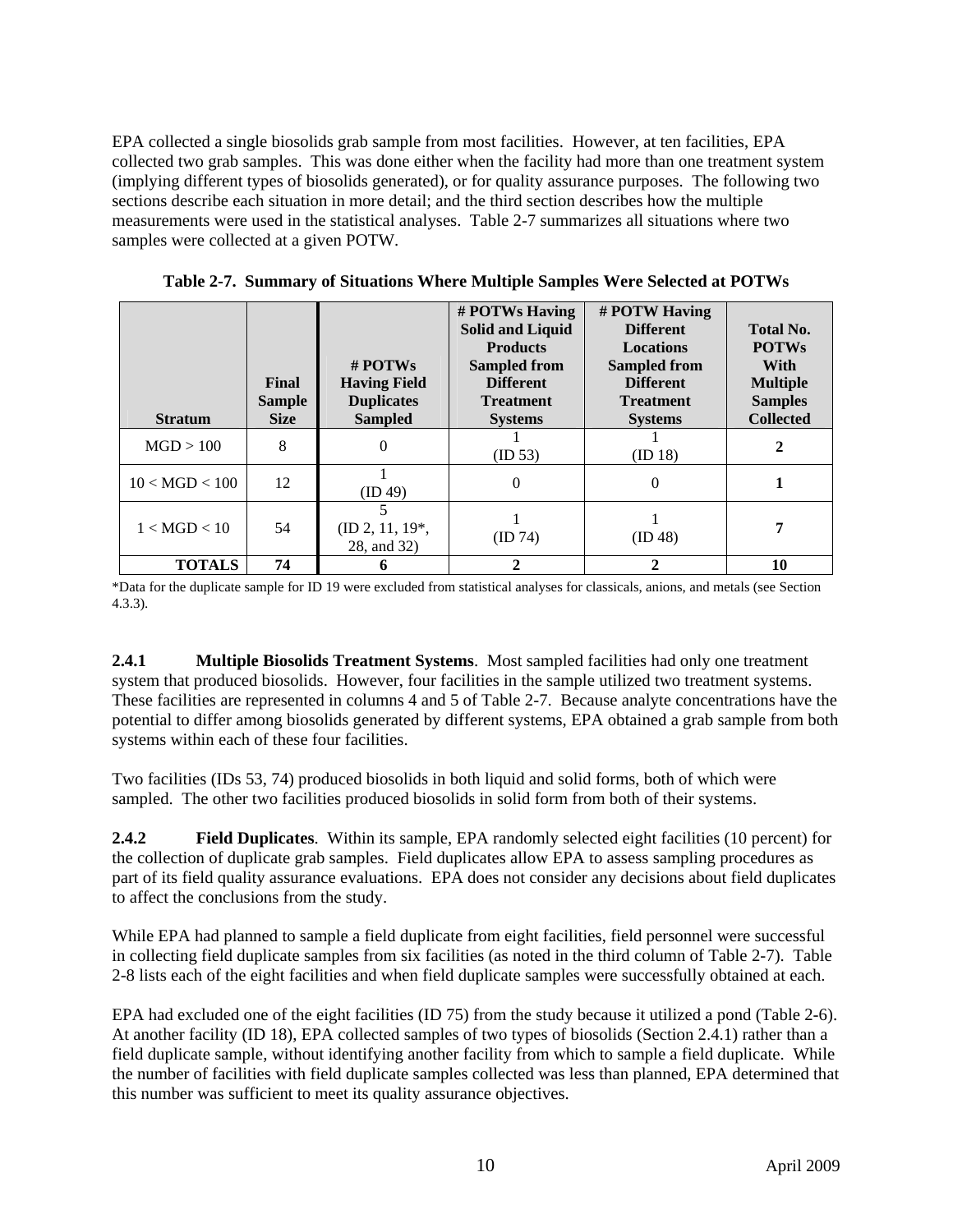<span id="page-20-1"></span>

| ID | <b>Stratum</b>        | <b>Final Outcome of Field Duplicate Sampling</b>                                                                    |
|----|-----------------------|---------------------------------------------------------------------------------------------------------------------|
| 2  | 1 to $10 \text{ MGD}$ | Duplicate was collected as planned.                                                                                 |
| 11 | $1$ to $10$ MGD       |                                                                                                                     |
| 18 | $>100$ MGD            | Samples were collected from each of two treatment systems at the<br>facility, rather than a field duplicate sample. |
| 19 |                       |                                                                                                                     |
| 28 | 1 to $10 \text{ MGD}$ | Duplicate was collected as planned.                                                                                 |
| 32 |                       |                                                                                                                     |
| 46 | 10 to 100 $MGD$       | Duplicate was collected at another facility instead (ID 49).                                                        |
| 75 | 1 to $10 \text{ MGD}$ | Excluded from the study and not replaced (Table 2-6).                                                               |

**Table 2-8. Original Set of Eight Facilities Selected for Field Duplicate Sampling** 

EPA often grouped facilities in nearby locations into a single sampling trip for convenience. On one trip, the field team discovered that the first facility visited (ID 48) produced two types of biosolids. As a result, they collected two samples from this facility, one of each biosolids type. To allow for the additional sampling, the team used equipment that had been designated for collecting a field duplicate sample at another facility (ID 46) to be visited later in the trip. Because the field team did not expect to receive the replacement equipment until after visiting ID 46, EPA collected the field duplicate sample from another facility that the team visited after visiting ID 46. This facility (ID 49) was in the same flow group and geographic area as the originally selected facility.

<span id="page-20-0"></span>**2.4.3 Aggregating Data Across Multiple Samples**. When a facility had two biosolids samples collected, either for quality control purposes or because the facility generated two types of biosolids products. EPA investigated whether the two data values for a given analyte could be aggregated into a single value prior to performing the data review and analysis. This was done to achieve the objective of characterizing a facility's average analyte concentration within its final treated biosolids at any single point in time.

Aggregation of field duplicate measurements within a facility: For each analyte in each chemical classification, EPA aggregated the data values within a facility when a field duplicate was collected with the regular sample (Section 2.4.2). The aggregation involved calculating a simple arithmetic average of the two data values for each analyte. If one or both samples contained non-detected levels of the given analyte, then the sample-specific detection limit entered into the calculation of this average. EPA classified the aggregated (average) result as "detected" or "not detected" as specified in Table 2-9.

<span id="page-20-2"></span>

| If the two sample data<br>values are              | The aggregated value<br>is calculated as the                                                                                               | This result is<br>labeled |
|---------------------------------------------------|--------------------------------------------------------------------------------------------------------------------------------------------|---------------------------|
| Both detected                                     | Arithmetic average of the measured values                                                                                                  | Detected                  |
| Both non-detected                                 | Arithmetic average of the sample-specific<br>detection limits                                                                              | Not detected              |
| A mixture of detected and<br>non-detected samples | Arithmetic average of the measured value (for<br>the detected sample) and sample-specific<br>detection limit (for the non-detected sample) | Detected                  |

| Table 2-9. Determining the Classification of Aggregated Measurements as |
|-------------------------------------------------------------------------|
| <b>Detected or Not Detected</b>                                         |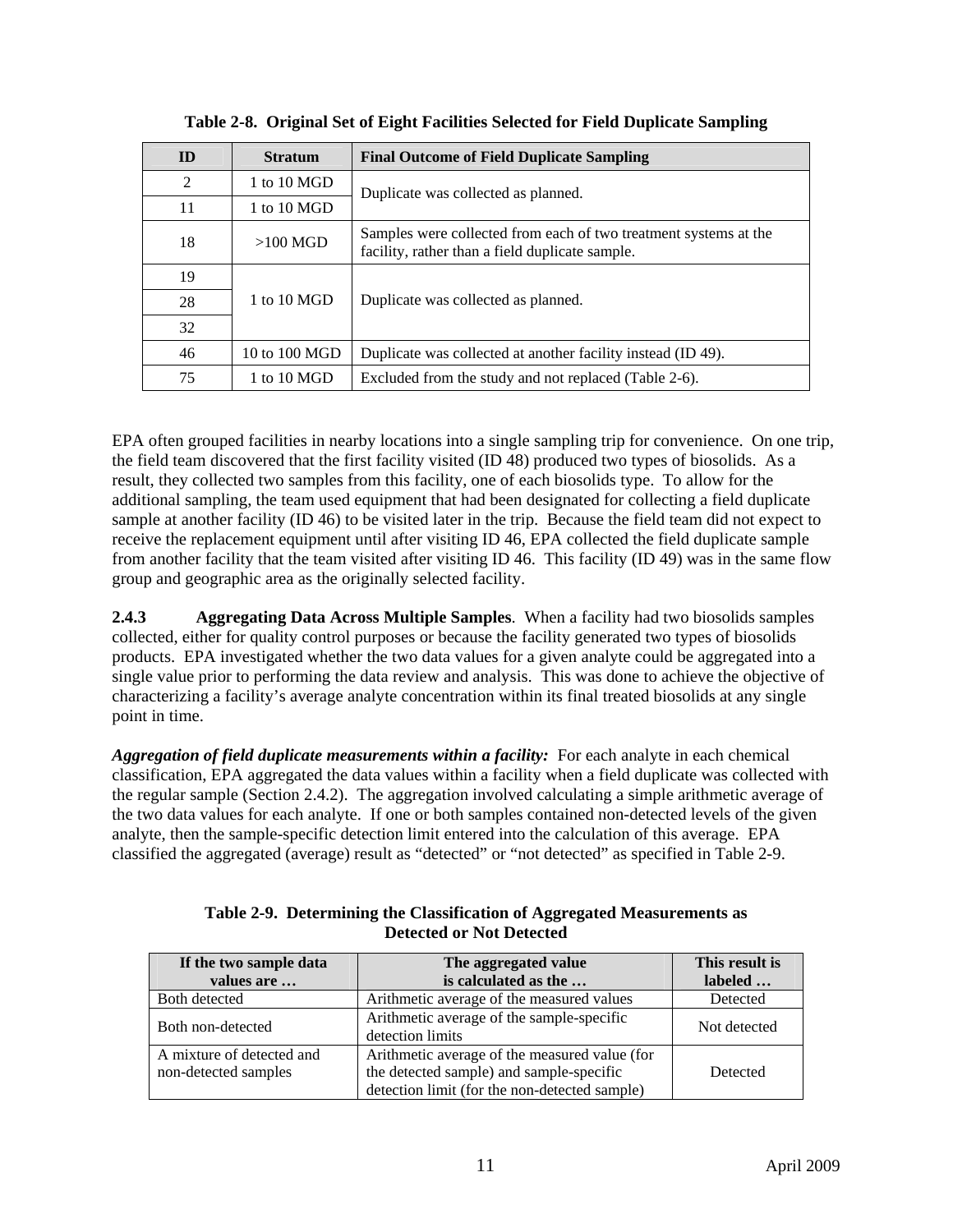Averaging the duplicates might artificially dampen the variability seen in the concentrations. The effects of averaging would be most pronounced if the duplicates were taken under different wastewater treatment conditions. Because EPA's objective was to characterize a facility's average concentration at a single point in time, the duplicates were collected on the same day from biosolids that were treated under the same process. The effects of averaging the duplicates, therefore, are minimal. EPA determined that the average concentration best represented the concentration of the POTW at that point in time.

*Aggregation of measurements for multiple treatment systems within a facility:* When multiple samples were collected at a facility having multiple treatment systems (Section 2.4.1), the data from these samples were aggregated for some analytes, but not for others. For analytes within the classicals, metals, and organics classifications, EPA aggregated the two measurements in the same way as field duplicates. However, for the remaining analytes (i.e., PBDEs, pharmaceuticals, steroids, and hormones), measurements often differed considerably between the two biosolids samples generated by different systems. This difference was especially apparent between solid and liquid samples. (These differences can be seen in the data listings and reviews presented in the appendices and Chapter 4.) Therefore, for the statistical analyses, EPA did not aggregate the measurements for PBDEs, pharmaceuticals, steroids, and hormones. That is, the individual sample measurements were included in the analysis as reported, rather than their average. EPA assigned one-half of the facility's assigned survey weight to each sample measurement within the statistical analysis.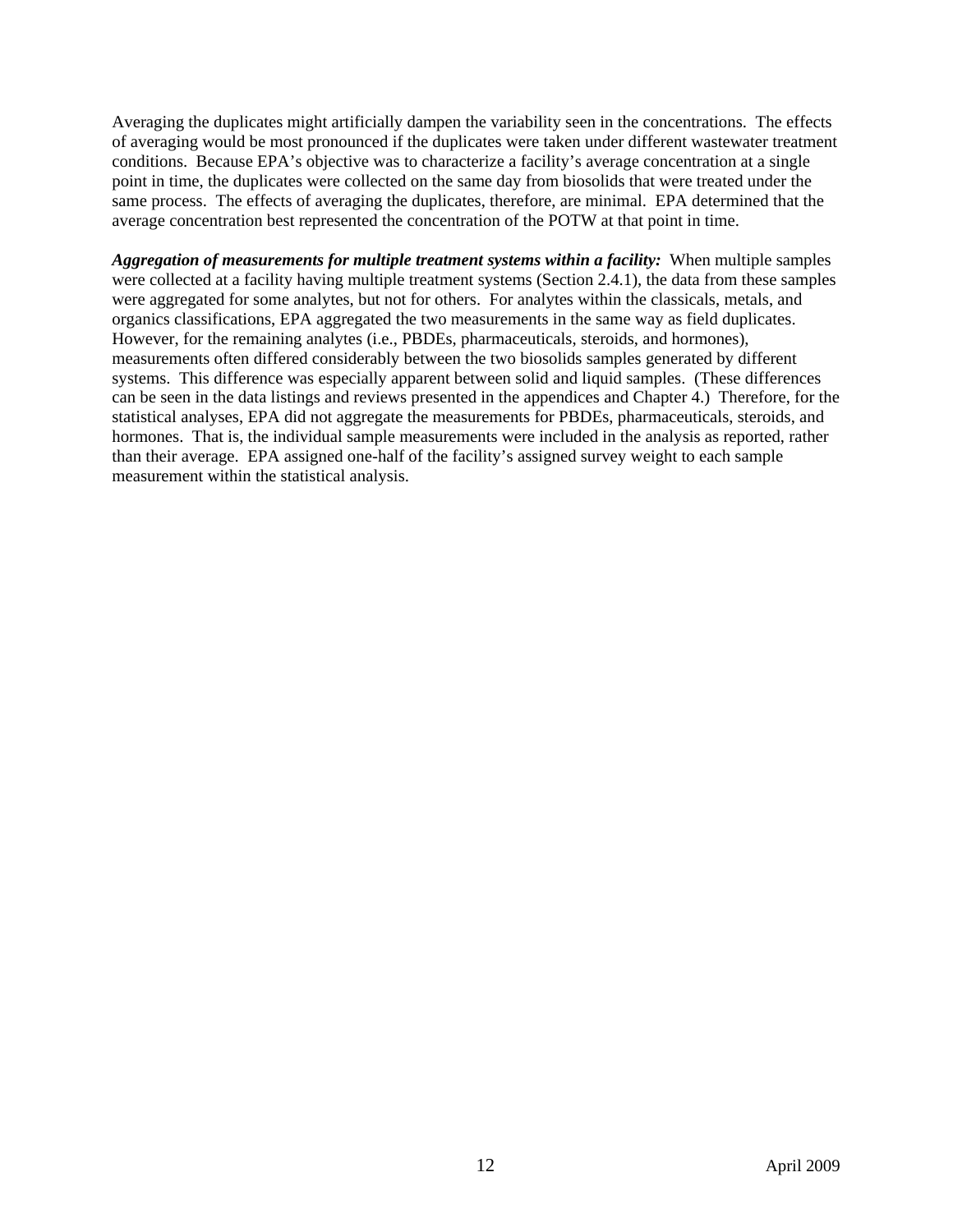## **3.0: OVERVIEW OF STATISTICAL METHODOLOGY**

<span id="page-22-0"></span>This chapter describes the statistical techniques which EPA applied to the collected sample measurements for selected analytes. Section 3.1 describes the derivation of the survey weights assigned to the selected facilities. Section 3.2 describes the distributional assumptions used to estimate the means and summary statistics. Section 3.3 describes the quality assurance aspects associated with this report.

## <span id="page-22-1"></span>**3.1 Survey Weights**

Each POTW in the sampling frame had a nonzero probability of being selected for the sample. However, as a result of the stratified sampling design, some POTWs had a different probability of being selected than others. Therefore, EPA assigned a *survey weight* to each POTW contributing a biosolids sample to the survey. The survey weight corresponds to the total number of POTWs in the sampling frame that the selected POTW represents. The sum of all survey weights equals the total number of POTWs in the sampling frame. By incorporating survey weights in the statistical analysis, EPA obtained estimates that represented the entire target population.

As a first step in assigning survey weights, EPA assigned an initial "base weight" to each stratum. Because each POTW within a stratum had an equal probability of being selected for the sample, each selected POTW in a stratum received the same base weight. Because stratum and sample sizes differed among the strata, different strata had different base weights.

Once all field sampling was completed, EPA calculated a final set of survey weights. This involved adjusting the base survey weights to account for deviation between EPA's original and final sample of POTWs (Table 2-4). The final weights should be used, rather than the base weights, when analyzing data from this survey.

As noted in Table 2-4, the final sample size for one stratum (1 to 10 MGD) differed from its original targeted sample size. The sample size was reduced by six facilities. This required an adjustment to the base survey weight for this stratum. Because EPA considered the six excluded facilities to fall within the survey's target population, this adjustment corresponded to dividing the stratum size by the actual sample size.

The replacement of five POTWs with other facilities had no effect on the final survey weights for the three strata. In each incidence that a replacement occurred, EPA determined that the biosolids sampled by the replacement POTW were representative of the biosolids generated by the POTW that it replaced. Thus, the replacement had no net impact on the sample size. To each replacement POTW, EPA assigned the survey weight associated with the stratum for the POTW that it replaced.

Table 3-1 provides the final set of survey weights for each stratum. Within a given stratum, EPA assigned the final survey weight to each POTW that contributed one or more biosolids samples to the survey.

As detailed in Section 4.4.3.1, the final statistical analysis for silver excluded one plant from the "10<MGD<100" stratum whose measurement was deemed excessively large compared to measurements from other plants. In this single situation, we adjusted the survey weight further for this stratum to account for using measurements for 11 plants rather than 12 (i.e., the final survey weight was  $543/11 =$ 49.36).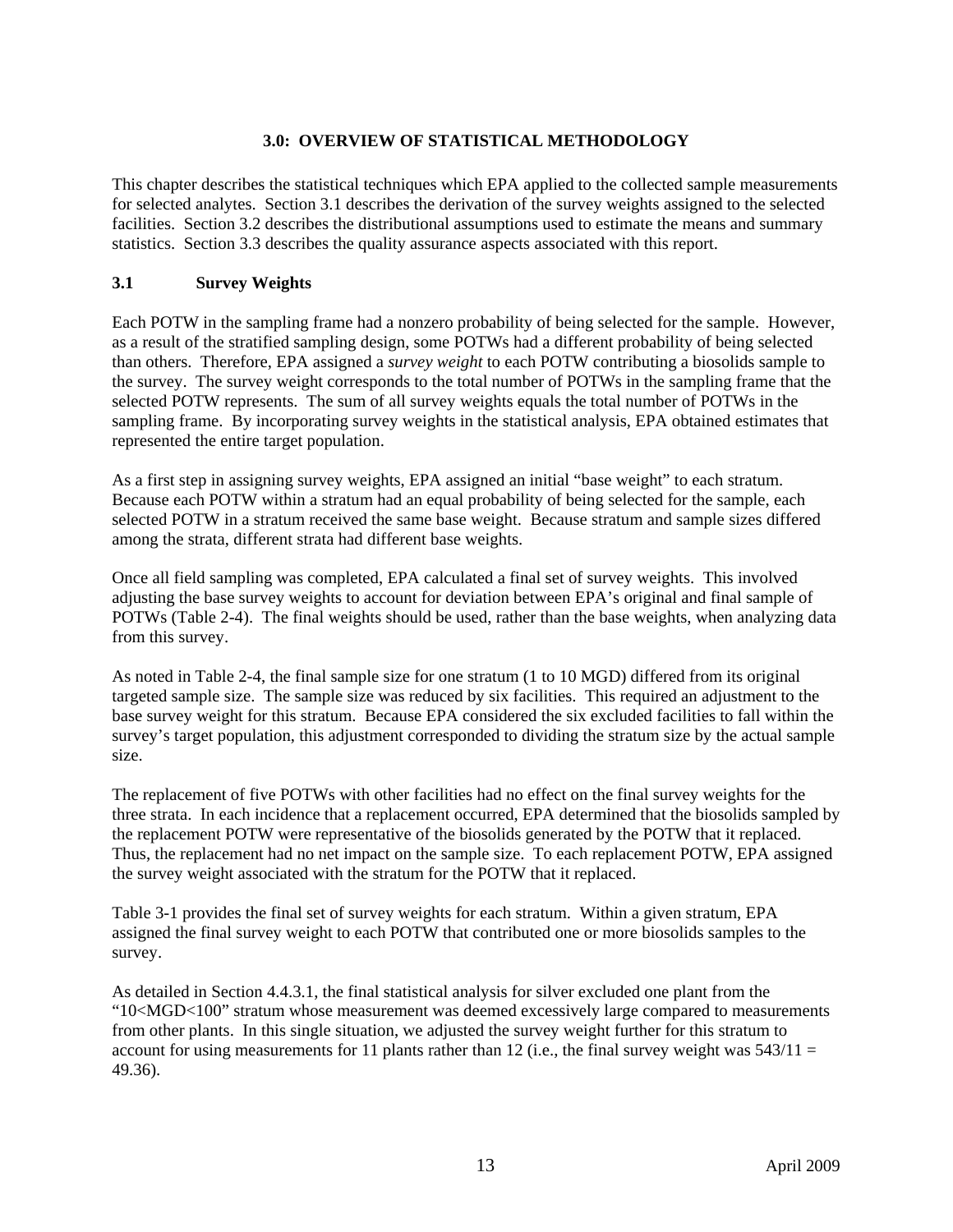<span id="page-23-3"></span>

| <b>Stratum</b> | <b>Stratum</b><br><b>Size</b> | Original<br><b>Sample Size</b> | <b>Base Weight</b>   | Final<br><b>Sample</b><br><b>Size</b> | Final Weight <sup>b</sup> |
|----------------|-------------------------------|--------------------------------|----------------------|---------------------------------------|---------------------------|
| $>100$ MGD     | 51                            |                                | $51/8 = 6.375$       | $8^{\rm a}$                           | $51/8 = 6.375$            |
| 10 to 100 MGD  | 543                           |                                | $543/12 = 45.25$     | 12                                    | $543/12 = 45.25$          |
| 1 to 10 MGD    | 2.743                         | 60                             | $2,743/60 = 45,7167$ | 54                                    | $2,743/54 = 50.80$        |

|  |  | Table 3-1. Final Set of Survey Weights |  |
|--|--|----------------------------------------|--|
|--|--|----------------------------------------|--|

<sup>a</sup> One of the eight POTWs performed final treatment of the partially-treated biosolids of a facility originally selected from the "> 100 MGD" stratum. Thus, this replacement facility was assigned the final weight for the ">100 MGD" stratum.

<sup>b</sup> Assigned to each POTW within the final sample. The final weight, rather than the base weight, is utilized in all statistical analyses. For silver, the final weight for the "10 to 100 MGD" stratum was  $543/11 = 49.36$ .

## <span id="page-23-0"></span>**3.2 Statistical Analysis Approaches**

As noted in Section 2.1, EPA applied an in-depth statistical analysis to concentration data for 34 analytes, including the survey's eight target analytes. The primary objective of the statistical analysis was to generate national estimates of the mean, standard deviation, and selected percentiles of analyte concentrations (i.e.,  $50^{th}$ ,  $90^{th}$ ,  $95^{th}$ ,  $98^{th}$ ,  $99^{th}$  percentiles). EPA used one of two statistical approaches for obtaining these national estimates: a lognormal-based approach and a nonparametric approach that did not assume any underlying distributional form in the data. To decide which statistical approach was more appropriate, EPA performed a preliminary investigation of the data as described in Section 4.2. In general, EPA selected the lognormal approach unless it was clear for a particular analyte that its data were not consistent with lognormality. An overview of each approach is given in the following subsections, with details provided in Appendix C.

<span id="page-23-1"></span>**3.2.1 Lognormal Approach**. This was EPA's primary statistical approach. The lognormal approach assumed that, for a given analyte, average concentrations of biosolids among the nation's POTWs follow a *lognormal distribution*. This is equivalent to assuming that the log-transformed concentrations follow a normal distribution. Experience has shown that for a variety of environmental media and POTW-generated discharges, including biosolids, concentrations at a given point in time generally follow a lognormal distribution. The NSSS found that a lognormal distribution was a reasonable assumption for concentrations of target pollutants in biosolids.

The lognormal approach takes into account the stratified sample design and the survey weights assigned to each facility. The approach uses established equations associated with the lognormal distribution to obtain stratum-specific estimates of the mean, standard deviation, and percentiles. These equations are provided in Section C.1 of Appendix C.

The lognormal approach treats non-detects as observations that are censored at the sample-specific detection limit. Appendix C notes how the approach is modified in the presence of non-detects.

<span id="page-23-2"></span>**3.2.2 Nonparametric (Distribution Free) Approach**. As an alternative to the lognormal approach, the nonparametric approach does not assume that the data follow any particular function. The estimates of the mean, standard deviation, and percentiles are determined solely from the observed data, while taking into account the stratified sample design and the survey weights. The mathematical formulas for estimating these statistics are provided in Section C.2 of Appendix C.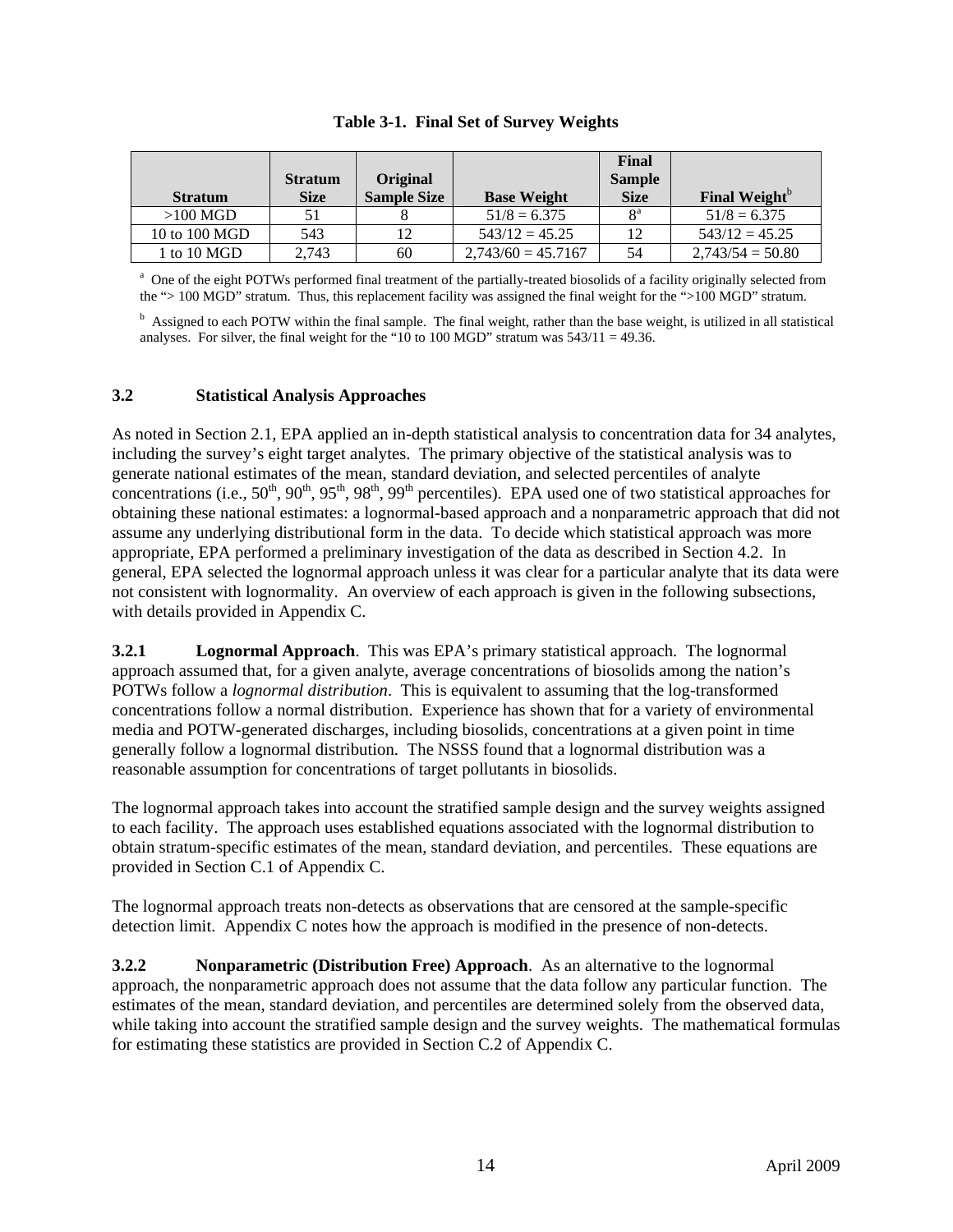## <span id="page-24-0"></span>**3.3 Quality Assurance**

While performing the statistical analyses presented in this report, we adhered to all procedures specified in a formal EPA-approved Quality Assurance Project Plan. The statistical analysis approach followed an analysis plan that EPA approved prior to implementation.

For the statistical summaries and analyses presented in this report, we downloaded and utilized the final version of the TNSSS data in SAS dataset format from EPA's mainframe computer without modification. EPA had previously performed a comprehensive review of the laboratory data packages for data completeness and compliance with project and method specifications. The overall objective of the data review process was to identify any limitations apparent in the results that might affect their end use. This information was encoded in the database through a series of qualifiers. In a few instances, EPA determined that the laboratory results were so seriously flawed that no reasonable use could be made of the concentration values. In these instances, EPA excluded the concentration values, but the dataset includes the qualifiers that led to its exclusion. In all other cases, the database included the concentration values and any qualifiers. Appendix B.1.1 identifies and defines the qualifier codes used in the database.

Prior to statistical analysis, we further assessed the quality and integrity of the survey data relative to their acceptability for use for the analysis. This assessment included:

- Performing exploratory analyses in which definitions of the data variables are reviewed, their appropriate units of measure were noted, and any known relationships were assessed.
- Utilizing statistical and graphical techniques to characterize the data distribution, noting presence of missing data, identifying outliers, and influential data points, assessing the type and degree of censoring in the data and any censoring patterns, and determining deviation relative to assumed underlying distributions (i.e., lognormal).

Chapter 4 documents the outcome of these assessments.

All data analysis programs were written and tested using good programming practices. Programs were constructed to be modular, to include sufficient comments, and to include code which performs interim validation steps on the summaries and analyses.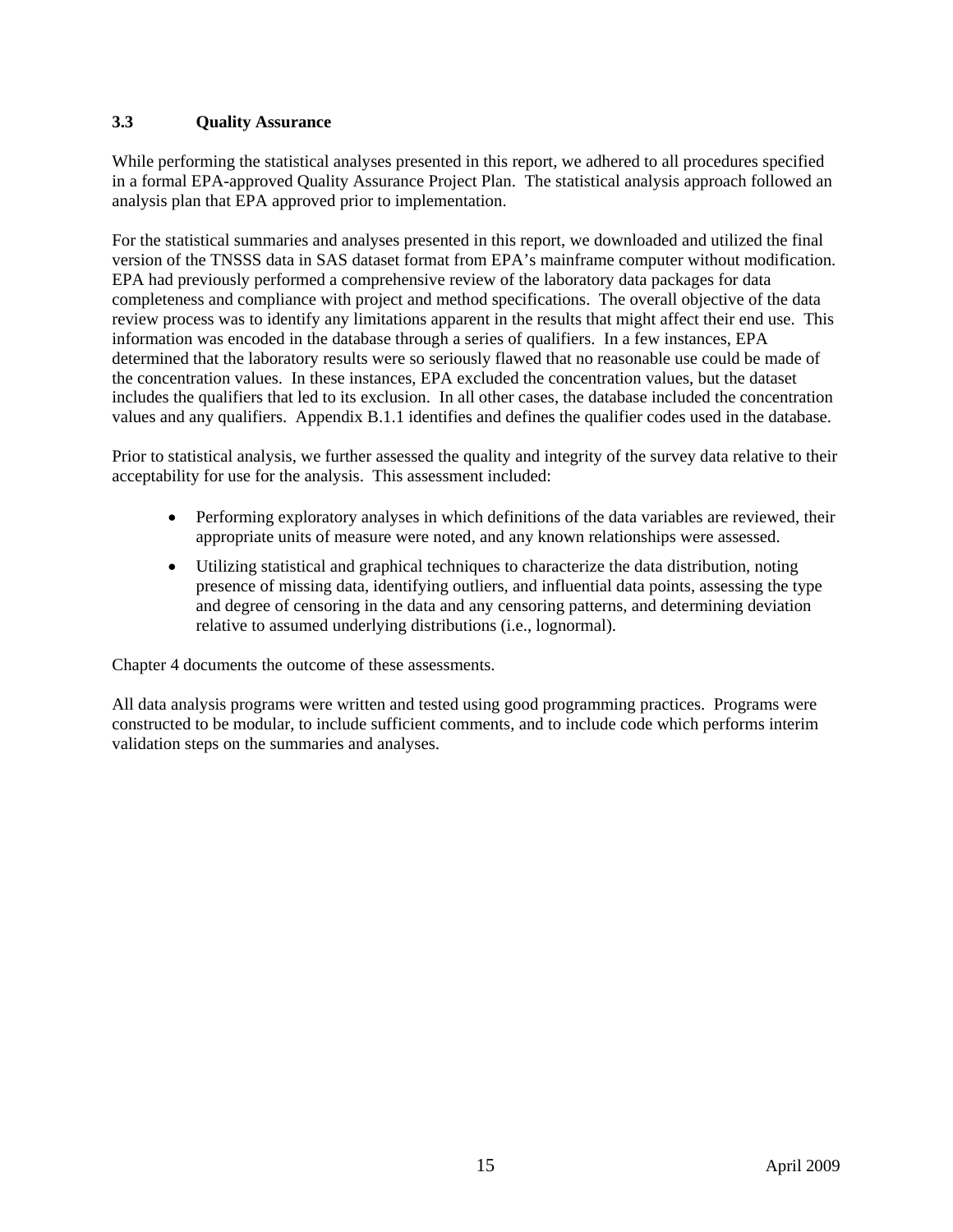## **4.0: FINDINGS FROM IN-DEPTH STATISTICAL ANALYSES**

<span id="page-25-0"></span>As noted in Section 2.1, EPA identified eight target analytes, along with molybdenum, 4 PBDEs, 14 pharmaceuticals, and 7 steroids and hormones, for in-depth statistical evaluation. Table 4-1 lists these 34 analytes. This chapter presents the results of the in-depth statistical analyses, including an evaluation of detection frequency (Section 4.1); statistical graphics (Section 4.2); data review of outliers and distributional assumptions (Section 4.3); national estimates of means and percentiles (Section 4.4); and comparisons to current standards for land application under 40 CFR 503 and to previous survey data (Sections 4.5 and 4.6).

<span id="page-25-2"></span>

| Metals*                                | Barium<br>Beryllium<br>Manganese                                                                                          | Molybdenum<br>Silver                                                                                          |
|----------------------------------------|---------------------------------------------------------------------------------------------------------------------------|---------------------------------------------------------------------------------------------------------------|
| Organics*                              | 4-Chloroaniline<br>Fluoranthene                                                                                           | Pyrene                                                                                                        |
| Classicals*                            | Nitrate/Nitrite                                                                                                           |                                                                                                               |
| <b>PBDEs</b>                           | BDE-47 (2,2',4,4'- tetrabromodiphenyl)<br>BDE-99 (2,2',4,4',5- pentabromodiphenyl)                                        | BDE-153 $(2,2,4,4,5,5)$ -hexabromodiphenyl)<br>BDE-209 (decabromodiphenyl)                                    |
| <b>Pharmaceuticals</b>                 | 4-Epitetracycline (ETC)<br>Azithromycin<br>Carbamazepine<br>Cimetidine<br>Ciprofloxacin<br>Diphenhydramine<br>Doxycycline | Erythromycin-Total<br>Fluoxetine<br>Miconazole<br>Ofloxacin<br>Tetracycline (TC)<br>Triclocarban<br>Triclosan |
| <b>Steroids and</b><br><b>Hormones</b> | Beta Stigmastanol<br>Campesterol<br>Cholestanol<br>Cholesterol                                                            | Coprostanol<br>Epicoprostanol<br>Stigmasterol                                                                 |

**Table 4-1. 34 Analytes Considered for In-Depth Statistical Analysis** 

\* With the exception of molybdenum, the analytes listed for these chemical classes represent the survey's target analytes.

Concentration measurements for biosolids samples collected in the TNSSS are found in six SAS datasets, one for each analyte classification (shaded column of Table 4-1). For a given analyte, the SAS dataset contained one record for each biosolids sample. If a sample result met EPA's quality requirements, its data record specified either a measured value ("detected") or a sample-specific detection limit ("nondetected"). The datasets also include any qualifier flags that EPA assigned to the sample measurements in its quality assurance review of the laboratory data packages (see Section 3.3). Appendices A.2 through A.6 list the sample measurements for each analyte along with detection indicators and qualifier flags. Appendix B.1.1 defines the qualifier flags that EPA assigned during the data quality review. Because the SAS datasets reported the concentration values on a dry-weight basis, the data are directly comparable across facilities without the need to consider the percentage of solids present in each sample.

## <span id="page-25-1"></span>**4.1 National Estimates of Detection Percentages**

The detection limit is generally considered to be the smallest quantity of the analyte that can be reliably measured with that particular method. Thus, detection is related to the sensitivity of the chemical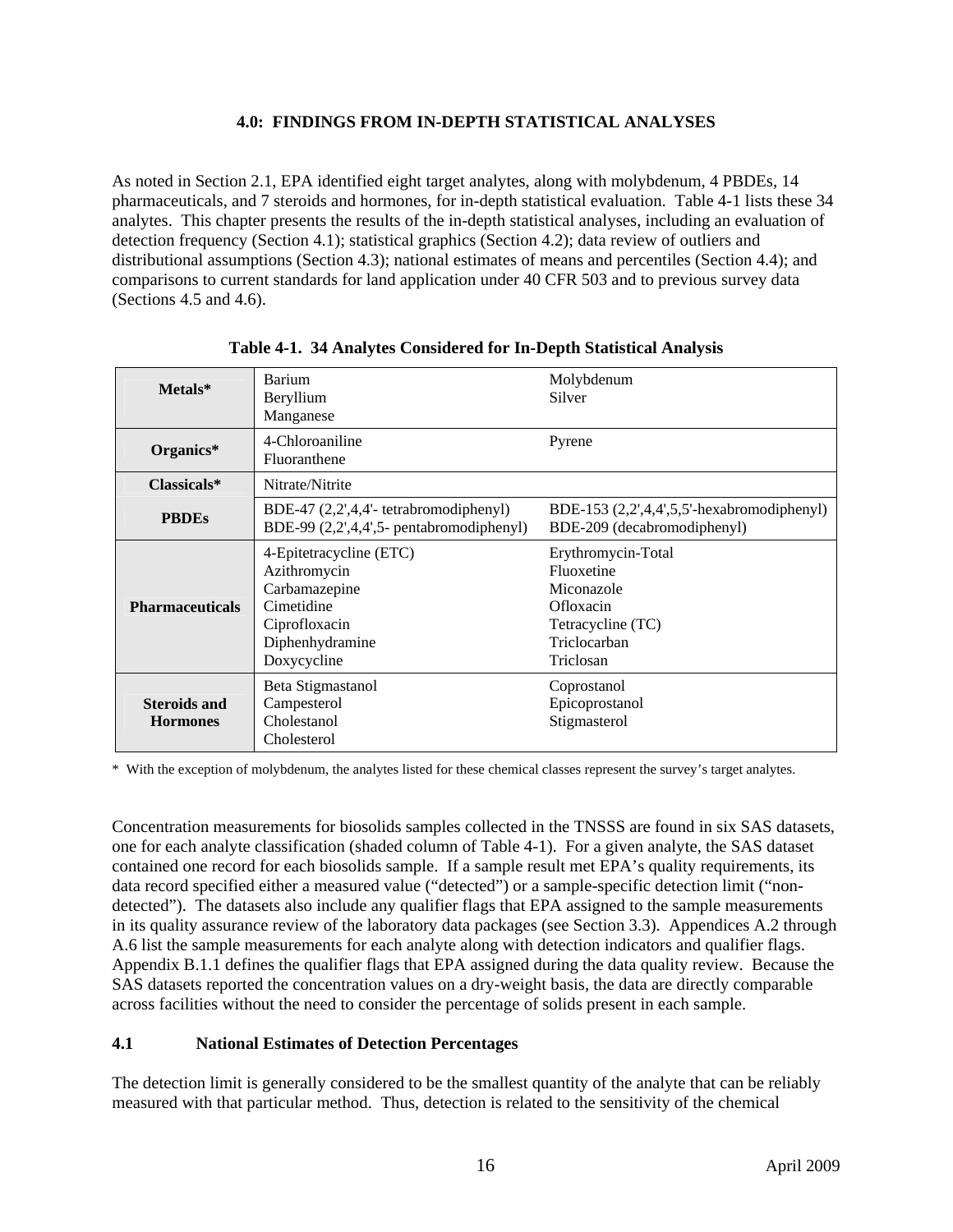analytical method, rather than a determination of the presence or absence of a particular analyte. EPA is sometimes interested in this aspect of the data. Consequently, for each analyte, EPA used the survey data to estimate the percentage of POTWs nationally that had detectable concentrations. Because these estimates take into account the final survey weights, they are representative of detection percentages for biosolids generated by POTWs within EPA's target population. Table 4-2 provides estimates of these percentages for each of the 34 analytes listed in Table 4-1. Table 4-3 provides these estimates for the remaining analytes.

<span id="page-26-0"></span>Table 4-2 shows that all eight target analytes had detection percentages of at least 74 percent, with four achieving 100 percent. Nine of the 11 PBDEs had detection rates of 100 percent; BDE-209 had a detection rate of 98.5 percent (Table 4-2), while BDE-138 had a detection rate of 65.5 percent (Table 4- 3). All of the 21 pharmaceuticals, steroids, and hormones subject to in-depth statistical analysis had estimated detection percentages of at least 90 percent (when rounded).

|                        | <b>Analytes</b>         | <b>Detection Percentage</b> |
|------------------------|-------------------------|-----------------------------|
|                        | Barium                  | 100%                        |
| <b>Metals</b>          | Beryllium               | 98.5%                       |
|                        | Manganese               | 100%                        |
|                        | Molybdenum              | 100%                        |
|                        | Silver                  | 100%                        |
|                        | 4-Chloroaniline         | 74.4%                       |
| <b>Organics</b>        | Fluoranthene            | 89.5%                       |
|                        | Pyrene                  | 84.9%                       |
| <b>Classicals</b>      | Nitrate/Nitrite         | 100%                        |
|                        | <b>BDE-47</b>           | 100%                        |
| <b>PBDEs</b>           | <b>BDE-99</b>           | 100%                        |
|                        | <b>BDE-153</b>          | 100%                        |
|                        | <b>BDE-209</b>          | 98.5%                       |
|                        | 4-Epitetracycline (ETC) | 96.0%                       |
|                        | Azithromycin            | 96.0%                       |
|                        | Carbamazepine           | 96.0%                       |
|                        | Cimetidine              | 89.8%                       |
|                        | Ciprofloxacin           | 100%                        |
|                        | Diphenhydramine         | 100%                        |
| <b>Pharmaceuticals</b> | Doxycycline             | 92.8%                       |
|                        | Erythromycin-Total      | 92.9%                       |
|                        | Fluoxetine              | 96.0%                       |
|                        | Miconazole              | 95.8%                       |
|                        | Ofloxacin               | 98.5%                       |
|                        | Tetracycline (TC)       | 97.5%                       |
|                        | Triclocarban            | 100%                        |
|                        | Triclosan               | 92.4%                       |
|                        | Beta Stigmastanol       | 98.5%                       |
|                        | Campesterol             | 100%                        |
| <b>Steroids and</b>    | Cholestanol             | 100%                        |
| <b>Hormones</b>        | Cholesterol             | 96.9%                       |
|                        | Coprostanol             | 100%                        |
|                        | Epicoprostanol          | 98.5%                       |
|                        | Stigmasterol            | 90.1%                       |

#### **Table 4-2. Nationally-Representative Estimates of Detection Percentages in Biosolids for Analytes Included in the In-Depth Statistical Analysis**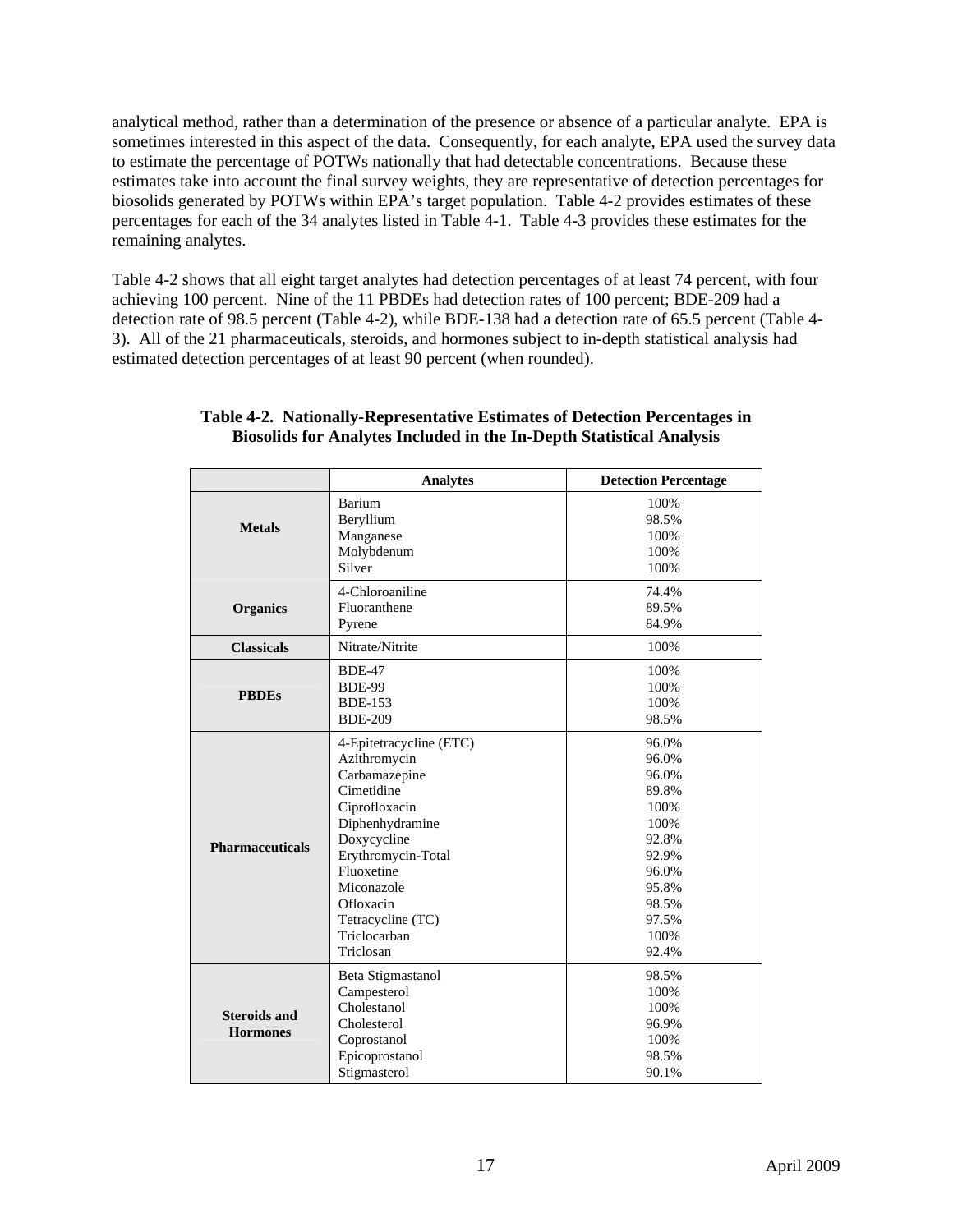#### **Table 4-3. Nationally-Representative Estimates of Detection Percentages in Biosolids for Analytes Not Included in the In-Depth Statistical Analysis**

<span id="page-27-0"></span>

|                        | <b>Analytes</b>                                                                                                                                                                                                                                                                                                                                                                                                                                                        | <b>Detection</b><br>Percentage                                                                                                                                                                                                               | <b>Analytes</b>                                                                                                                                                                                                                                                                                                                                                                                                                                                                          | <b>Detection</b><br>Percentage                                                                                                                                                                                                            |
|------------------------|------------------------------------------------------------------------------------------------------------------------------------------------------------------------------------------------------------------------------------------------------------------------------------------------------------------------------------------------------------------------------------------------------------------------------------------------------------------------|----------------------------------------------------------------------------------------------------------------------------------------------------------------------------------------------------------------------------------------------|------------------------------------------------------------------------------------------------------------------------------------------------------------------------------------------------------------------------------------------------------------------------------------------------------------------------------------------------------------------------------------------------------------------------------------------------------------------------------------------|-------------------------------------------------------------------------------------------------------------------------------------------------------------------------------------------------------------------------------------------|
| <b>Metals</b>          | Aluminum<br>Antimony<br>Arsenic<br>Boron<br>Cadmium<br>Calcium<br>Chromium<br>Cobalt<br>Copper<br>Iron<br>Lead<br>Magnesium                                                                                                                                                                                                                                                                                                                                            | 100%<br>87.8%<br>100%<br>97.1%<br>100%<br>100%<br>100%<br>100%<br>100%<br>100%<br>100%<br>100%                                                                                                                                               | Mercury<br>Nickel<br>Phosphorus<br>Selenium<br>Sodium<br>Thallium<br>Tin<br>Titanium<br>Vanadium<br>Yttrium<br>Zinc                                                                                                                                                                                                                                                                                                                                                                      | 100%<br>100%<br>100%<br>100%<br>100%<br>94.1%<br>94.1%<br>98.5%<br>100%<br>100%<br>100%                                                                                                                                                   |
| <b>Organics</b>        | 2-Methylnaphthalene<br>Benzo(a)pyrene                                                                                                                                                                                                                                                                                                                                                                                                                                  | 40.9%<br>77.1%                                                                                                                                                                                                                               | Bis(2-ethylhexyl)<br>phthalate                                                                                                                                                                                                                                                                                                                                                                                                                                                           | 100%                                                                                                                                                                                                                                      |
| <b>Classicals</b>      | Fluoride                                                                                                                                                                                                                                                                                                                                                                                                                                                               | 100%                                                                                                                                                                                                                                         | Water-Extractable<br>Phosphorus                                                                                                                                                                                                                                                                                                                                                                                                                                                          | 100%                                                                                                                                                                                                                                      |
| <b>PBDEs</b>           | <b>BDE-28</b><br><b>BDE-66</b><br><b>BDE-85</b><br><b>BDE-100</b>                                                                                                                                                                                                                                                                                                                                                                                                      | 100%<br>100%<br>100%<br>100%                                                                                                                                                                                                                 | <b>BDE-138</b><br><b>BDE-154</b><br><b>BDE-183</b>                                                                                                                                                                                                                                                                                                                                                                                                                                       | 65.5%<br>100%<br>100%                                                                                                                                                                                                                     |
| <b>Pharmaceuticals</b> | 1,7-Dimethylxanthine<br>4-EACTC<br>4-EATC<br>4-ECTC<br>4-EOTC<br>Acetaminophen<br>Albuterol<br><b>ACTC</b><br>Anhydrotetracycline (ATC)<br>Caffeine<br>Carbadox<br>Cefotaxime<br>Chlortetracycline (CTC)<br>Clarithromycin<br>Clinafloxacin<br>Cloxacillin<br>Codeine<br>Cotinine<br>Dehydronifedipine<br>Demeclocycline<br>Digoxigenin<br>Digoxin<br>Diltiazem<br>Enrofloxacin<br>Flumequine<br>Gemfibrozil<br>Ibuprofen<br>Isochlortetracycline (ICTC)<br>Lincomycin | 4.6%<br>$0\%$<br>38.8%<br>1.4%<br>11.3%<br>3.0%<br>1.6%<br>1.5%<br>64.9%<br>47.4%<br>0%<br>$0\%$<br>1.4%<br>54.8%<br>0%<br>0%<br>23.3%<br>47.4%<br>23.0%<br>4.6%<br>$0\%$<br>0%<br>83.1%<br>15.8%<br>$0\%$<br>87.8%<br>64.4%<br>1.4%<br>4.6% | Lomefloxacin<br>Metformin<br>Minocycline<br>Naproxen<br>Norfloxacin<br>Norgestimate<br>Ormetoprim<br>Oxacillin<br>Oxolinic Acid<br>Oxytetracycline (OTC)<br>Penicillin G<br>Penicillin V<br>Ranitidine<br>Roxithromycin<br>Sarafloxacin<br>Sulfachloropyridazine<br>Sulfadiazine<br>Sulfadimethoxine<br>Sulfamerazine<br>Sulfamethazine<br>Sulfamethizole<br>Sulfamethoxazole<br>Sulfanilamide<br>Sulfathiazole<br>Thiabendazole<br>Trimethoprim<br>Tylosin<br>Virginiamycin<br>Warfarin | 2.9%<br>6.5%<br>47.8%<br>50.5%<br>36.2%<br>0%<br>1.5%<br>0%<br>0.2%<br>38.2%<br>0%<br>0%<br>60.6%<br>3.0%<br>2.9%<br>3.1%<br>4.5%<br>7.0%<br>0.1%<br>2.7%<br>$0\%$<br>40.9%<br>12.0%<br>0.1%<br>71.7%<br>27.3%<br>$0\%$<br>18.9%<br>$0\%$ |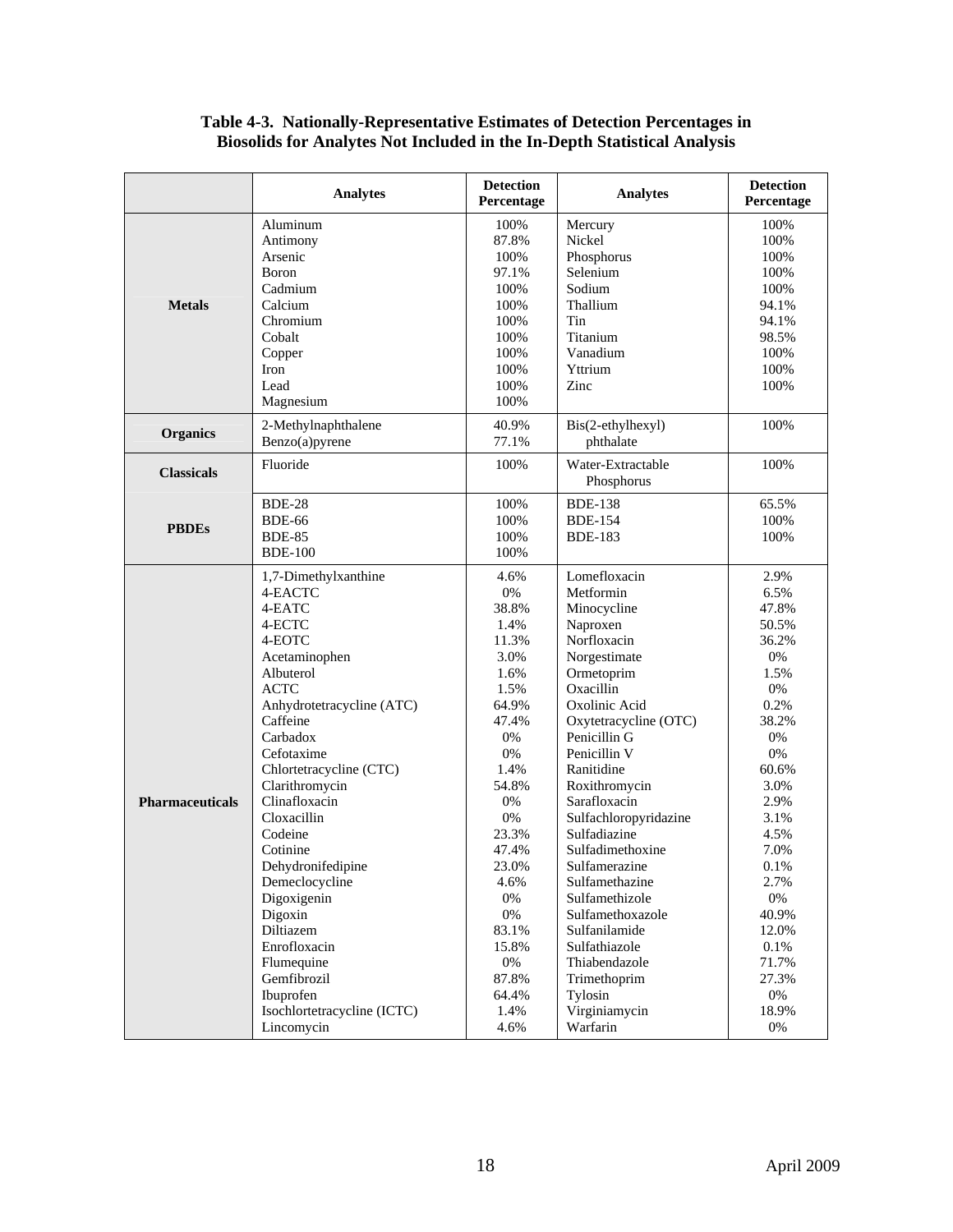|                                        | <b>Analytes</b>                                                                                                                     | <b>Detection</b><br>Percentage                | <b>Analytes</b>                                                           | <b>Detection</b><br><b>Percentage</b>            |
|----------------------------------------|-------------------------------------------------------------------------------------------------------------------------------------|-----------------------------------------------|---------------------------------------------------------------------------|--------------------------------------------------|
| <b>Steroids and</b><br><b>Hormones</b> | 17 Alpha-Dihydroequilin<br>17 Alpha-Estradiol<br>17 Alpha-Ethinyl-Estradiol<br>17 Beta-Estradiol<br>Androstenedione<br>Androsterone | 1.6%<br>7.2%<br>0%<br>10.6%<br>41.5%<br>65.4% | Equilenin<br>Equilin<br>Ergosterol<br>Estriol<br>Estrone<br>Norethindrone | 1.6%<br>15.5%<br>61.3%<br>23.2%<br>75.1%<br>6.3% |
|                                        | Beta-Estradiol 3-Benzoate<br>Beta-Sitosterol<br>Desmosterol                                                                         | 24.6%<br>85.5%<br>65.9%                       | Norgestrel<br>Progesterone<br>Testosterone                                | 4.8%<br>20.1%<br>21.5%                           |

## **Table 4-3. Nationally-Representative Estimates of Detection Percentages in Biosolids for Analytes Not Included in the In-Depth Statistical Analysis (Continued)**

## <span id="page-28-0"></span>**4.2 Statistical Graphics: Bar Charts and Box Plots**

To provide an initial view of how the survey measurements for the 34 analytes were distributed, this section presents two types of statistical graphical data displays: bar charts and boxplots. Both display data without considering survey weights. As a result, these displays portray only the distribution of analyte concentrations among the survey samples. EPA did not apply survey weights when preparing these graphics because their purpose was to explore the distributional properties of the actual data collected. As such, they provide insight into which statistical methods should be used. Once the appropriate methods are decided upon, the survey weights were appropriately applied within each approach to obtain national estimates.

In these evaluations, EPA has assumed that non-detects have the same value as the sample-specific detection limit (or more correctly, sample-specific reporting limit). The detection limit is generally considered to be the smallest quantity of the analyte that can be reliably measured with that particular method. If the value could be measured with more specificity, it would have a value between zero and the detection limit. However, for convenience, EPA has assumed the upper bound for every non-detected value. Thus, for datasets with many non-detected values, the results from the graphical displays should be viewed with caution.

*Bar charts* partition the observed range of values into groups and use vertical bars to express the number (and percentage) of values within each group. The bar charts consider aggregated data within a POTW, as described in Section 2.4. To distinguish between them, the bars have gray diagonals for the measured (detected) portion and black for non-detected portion at each value range.

Within each bar chart, the horizontal axis represents the range of observed concentrations. The axis is logarithmic, with powers of 10 equally spaced along the axis. Thus, the observed shape of the bar chart is actually associated with the log-transformed data. If the bar chart resembles a symmetric, bell-shaped curve, this suggests a lognormal distribution assumption is appropriate. Because the purpose of the graphical analysis is to view the general shape of the concentrations, the vertical axis does not indicate the number of values associated with each bar.

*Boxplots* provide a visual summary of the key parameters of the data distribution. The boxplots display the sample-specific measurements as originally reported (i.e., without aggregation), with non-detects represented by their detection limits. One boxplot represents each analyte and is interpreted as follows:

> • The length of the box represents the interquartile range of the observed log-transformed data (i.e., the distance between the  $25<sup>th</sup>$  and the  $75<sup>th</sup>$  percentiles).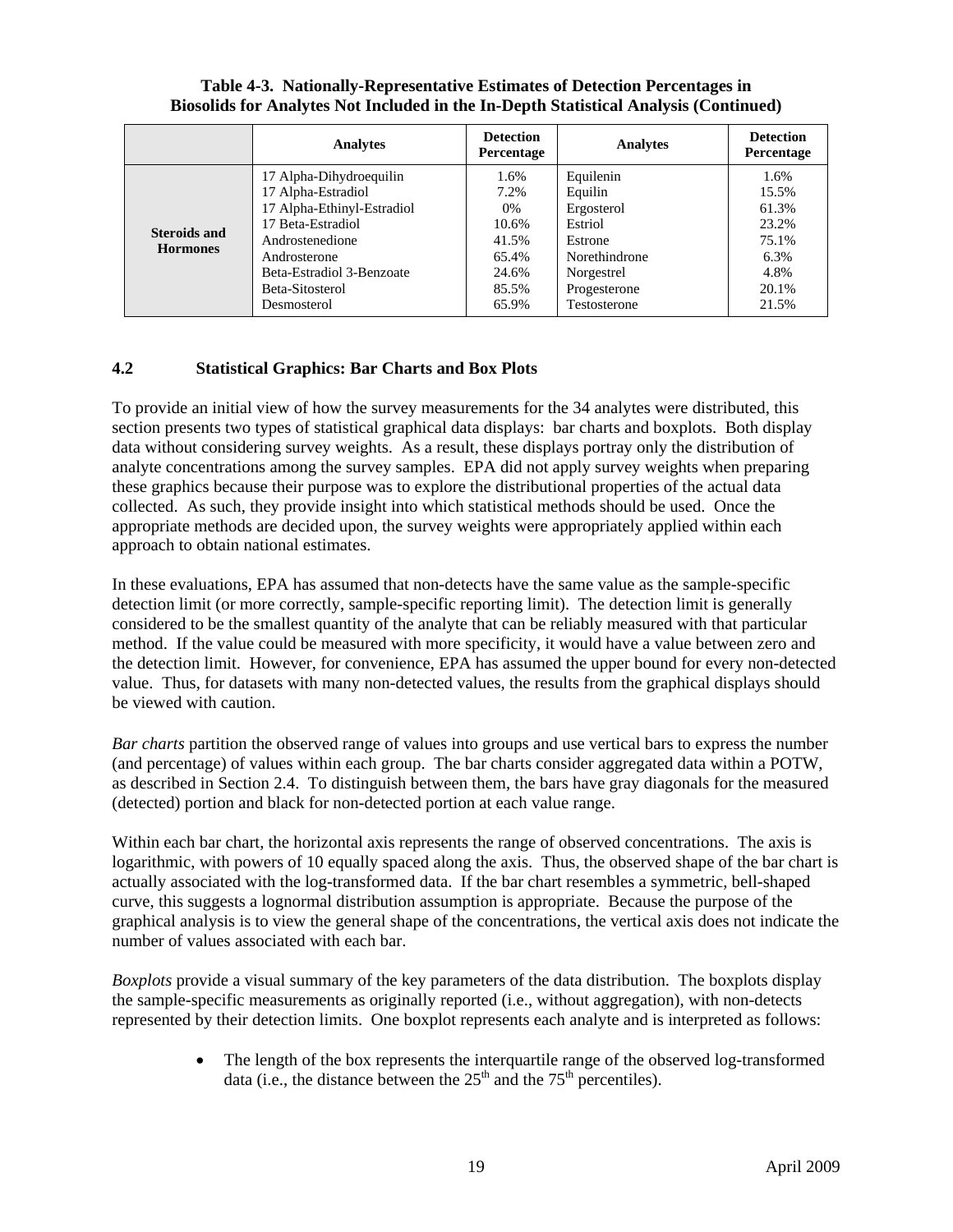- The asterisk represents the mean of the observed log-transformed data.
- The horizontal line within the box represents the median of the observed log-transformed data.
- The vertical lines (or "whiskers") extending from both ends of the box extend to the most extreme data value in that direction that falls within 1.5 interquartile ranges from the end of the box.
- The open circles denote data values that exceed 1.5 interquartile ranges from the end of the box. (While they suggest possible extreme values, they are not necessarily statistical outliers unless they fall quite far from the end of the vertical line.)

Each boxplot is plotted along a logarithmic vertical axis. Thus, like the bar charts, the distribution represented in each boxplot represents log-transformed data. If data originate from a lognormal distribution, their boxplot would have the following properties:

- The asterisk (mean) and horizontal line within the box (median) would be plotted on top of each other, midway through the vertical length of the box.
- The "whiskers" would be of equal length on each side of the box.
- The number of any open circles would be very limited and distributed equally on both sides of the box.

<span id="page-29-0"></span>**4.2.1 Metals**. Figure 4-1a contains bar charts for each of the four metals among EPA's target analytes, along with molybdenum. The bar chart for silver contains an isolated bar at the far right end of the chart, suggesting a possible statistical outlier. Otherwise, each bar chart is relatively symmetric and unimodal. This suggests that a lognormal assumption is plausible for these metals.

Figure 4-1b includes boxplots for the five metals. The boxplot for barium suggests the data are tightly clustered around the mean and median. Thus, while its distribution may resemble a lognormal distribution in shape, its tails (i.e., and lower and upper ends of the curve) may be "skinnier" than what is typical for a lognormal distribution. This suggests that lognormal-based estimates for upper percentiles may be slightly lower than what would be estimated from the observed data alone. The boxplot for silver indicates that a few large values could influence the calculation of upper percentiles.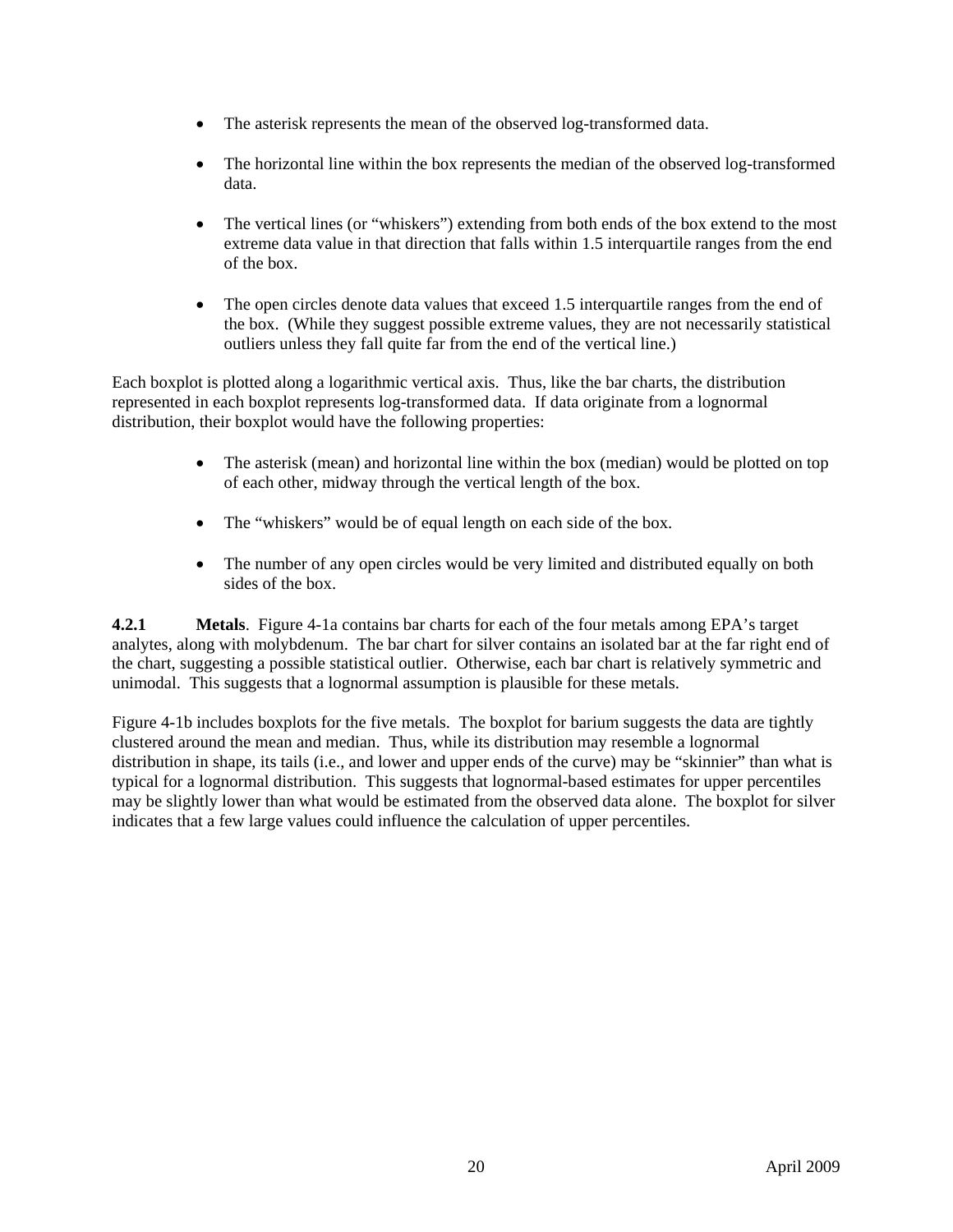

Note: Sample-specific detection limits are noted in solid black for samples associated with not detected outcomes.

<span id="page-30-0"></span>**Figure 4-1a. Bar Charts for Metals** 

21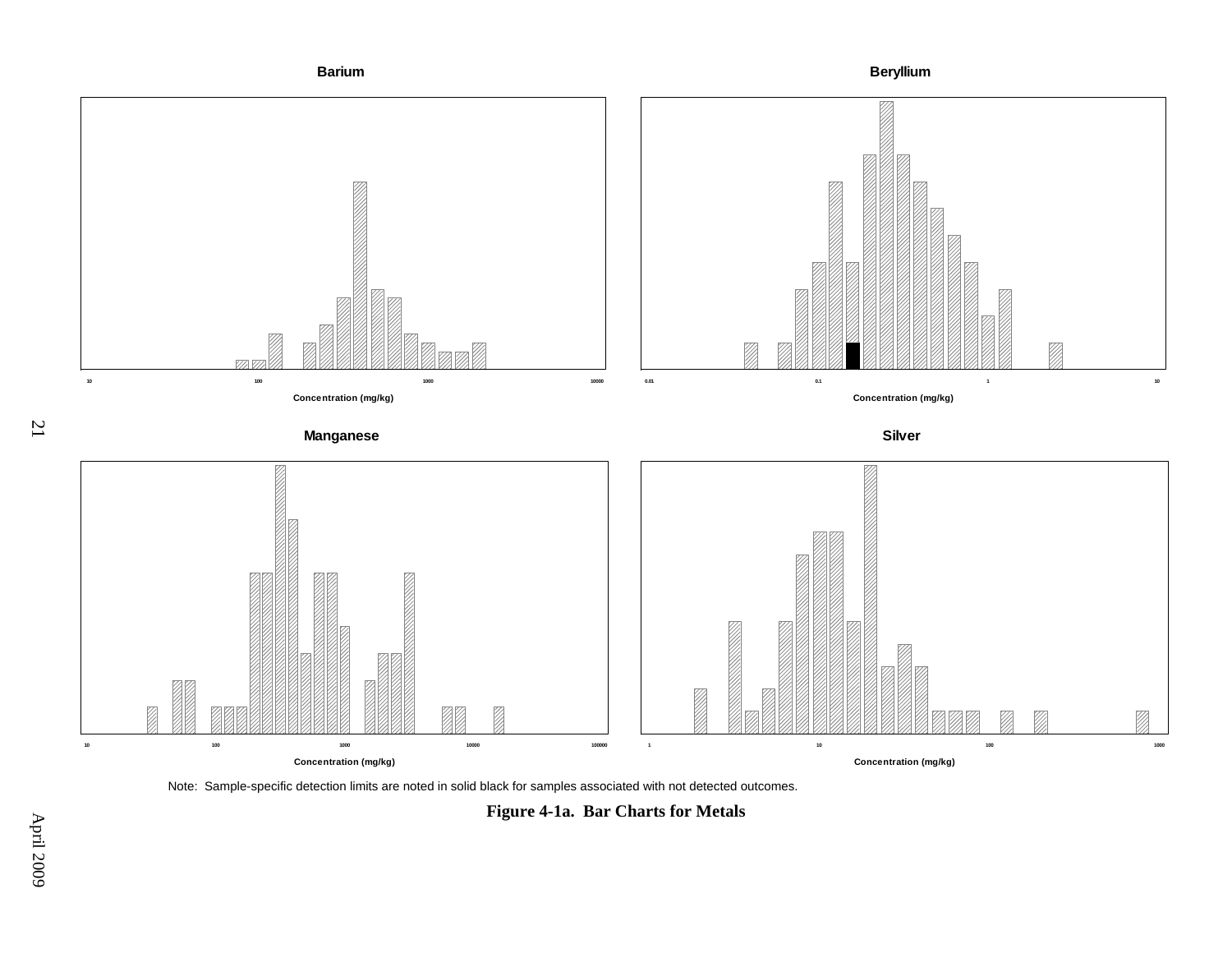

**Figure 4-1a. Bar Charts for Metals (Continued)**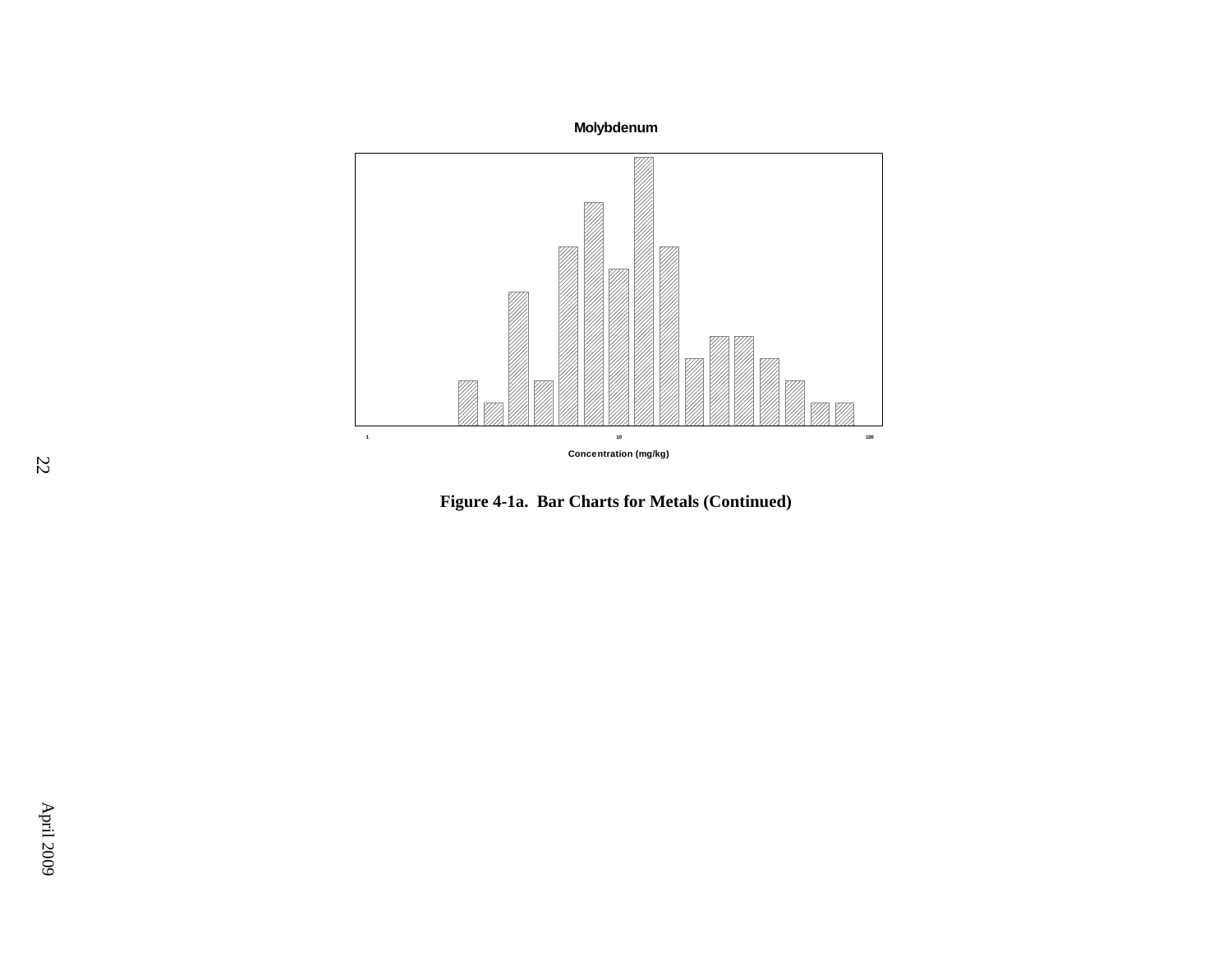

**Figure 4-1b. Box Plots for Metals and Classicals** 

<span id="page-32-1"></span><span id="page-32-0"></span>**4.2.2 Organics**. Figure 4-2a includes bar charts for the three organics that are among the target analytes, while Figure 4-2b contains the boxplots for these analytes. They suggest that there are no apparent outliers. However, because of the presence of a fair number of non-detected values, it is difficult to definitively draw conclusions about distributional assumptions, especially for 4-chloroaniline with 25.6 percent of the samples being classified as non-detected. Because the shape of the detected values tend to support lognormality, EPA concluded that this distributional assumption was likely to be appropriate.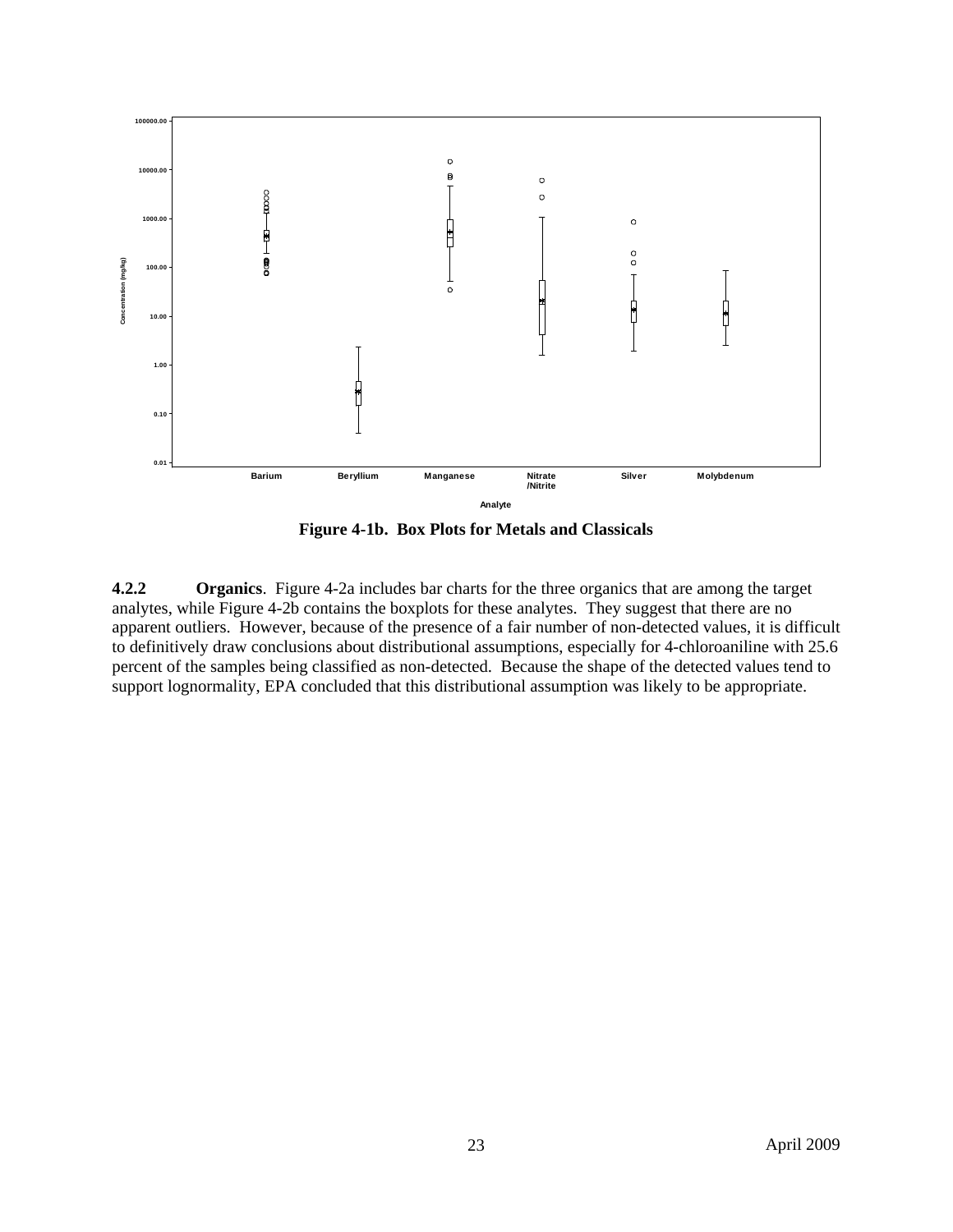**4-chloroaniline**

**Fluoranthene**



**Pyrene**



Note: Sample-specific detection limits are noted in solid black for samples associated with not detected outcomes.

<span id="page-33-0"></span>**Figure 4-2a. Bar Charts for Organics**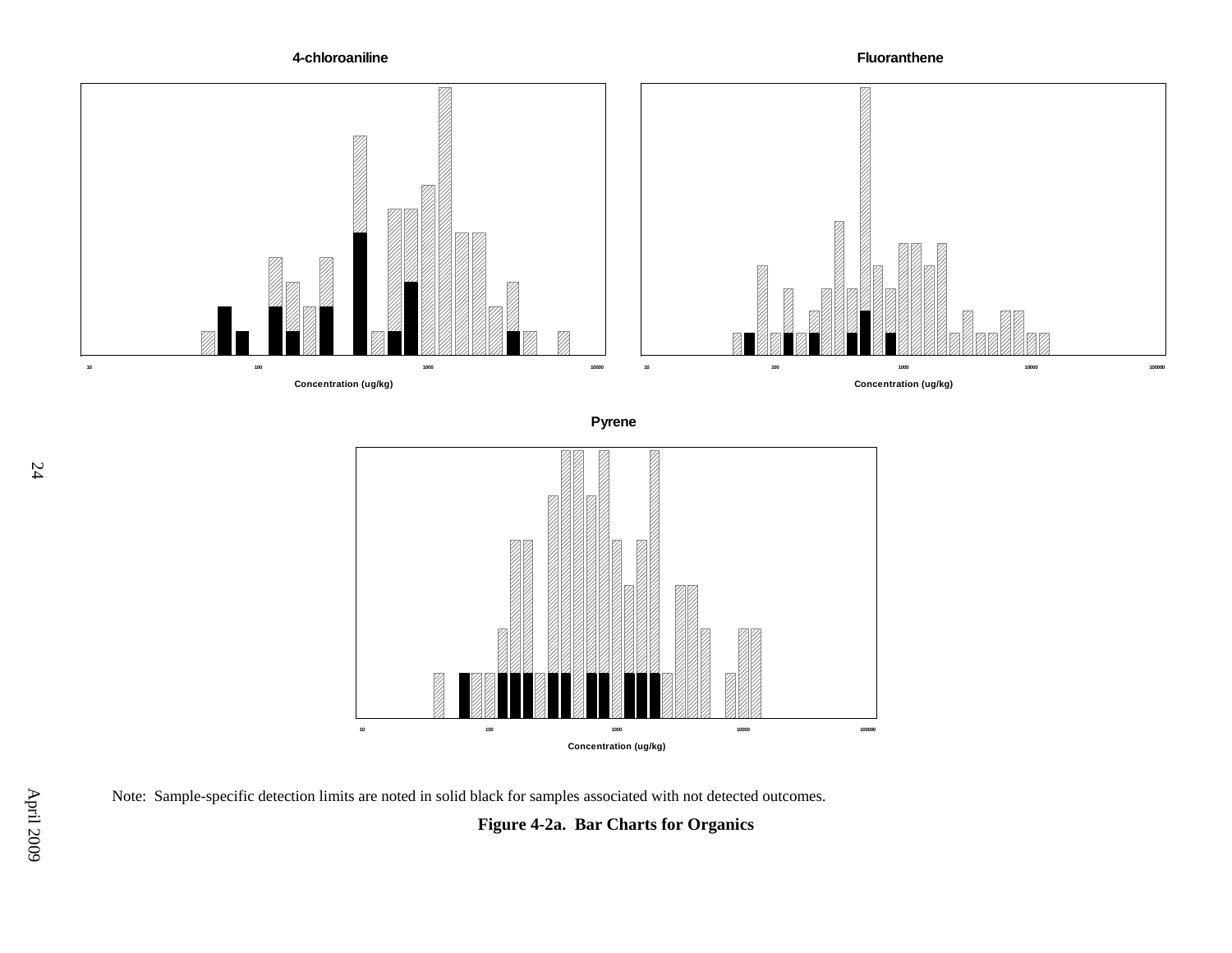

**Figure 4-2b. Box Plots for Organics** 

<span id="page-34-1"></span><span id="page-34-0"></span>**4.2.3 Classicals**. The target analytes include one classical compound: nitrate/nitrite. Its bar chart appears in Figure 4-3. Its boxplot was included with the metals in Figure 4-1b. These plots demonstrate how measurements for nitrate/nitrite are spread out along the entire range of measurements. Furthermore, the distribution tends to be bimodal (i.e., has two distinct peaks). A few large data values appear separated from the other values at the rightmost end of the bar chart. The boxplot suggests that the distribution is skewed, with a few large values extending beyond the other values. Thus, the nitrate/nitrite data do not appear to resemble a lognormal distribution.



<span id="page-34-2"></span>**Figure 4-3. Bar Chart for Classicals (Nitrate/Nitrite)**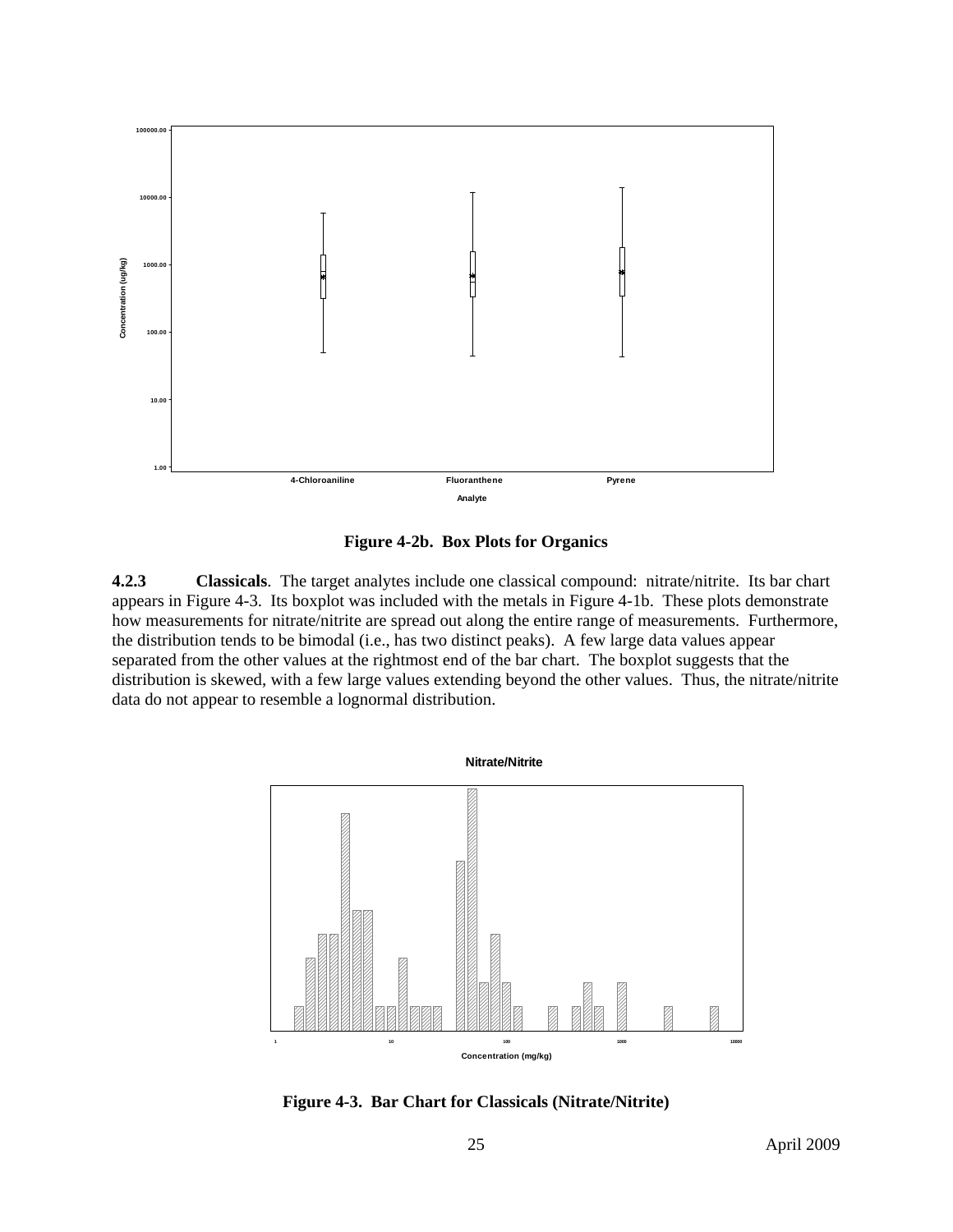<span id="page-35-0"></span>**4.2.4 PBDEs**. Figure 4-4a contains bar charts for the four PBDEs on which EPA performed indepth statistical analysis, while Figure 4-4b contains boxplots. Each bar chart has a unimodal, symmetric shape with no obvious outliers. This suggests that lognormality is a reasonable assumption for these PBDEs.

The boxplots in Figure 4-4b also provide strong evidence for lognormality. For each PBDE, the mean and median log-concentrations hold similar values, while the "whiskers" on each end of the box appear similar in length. Furthermore, measurements represented by open circles are not extreme.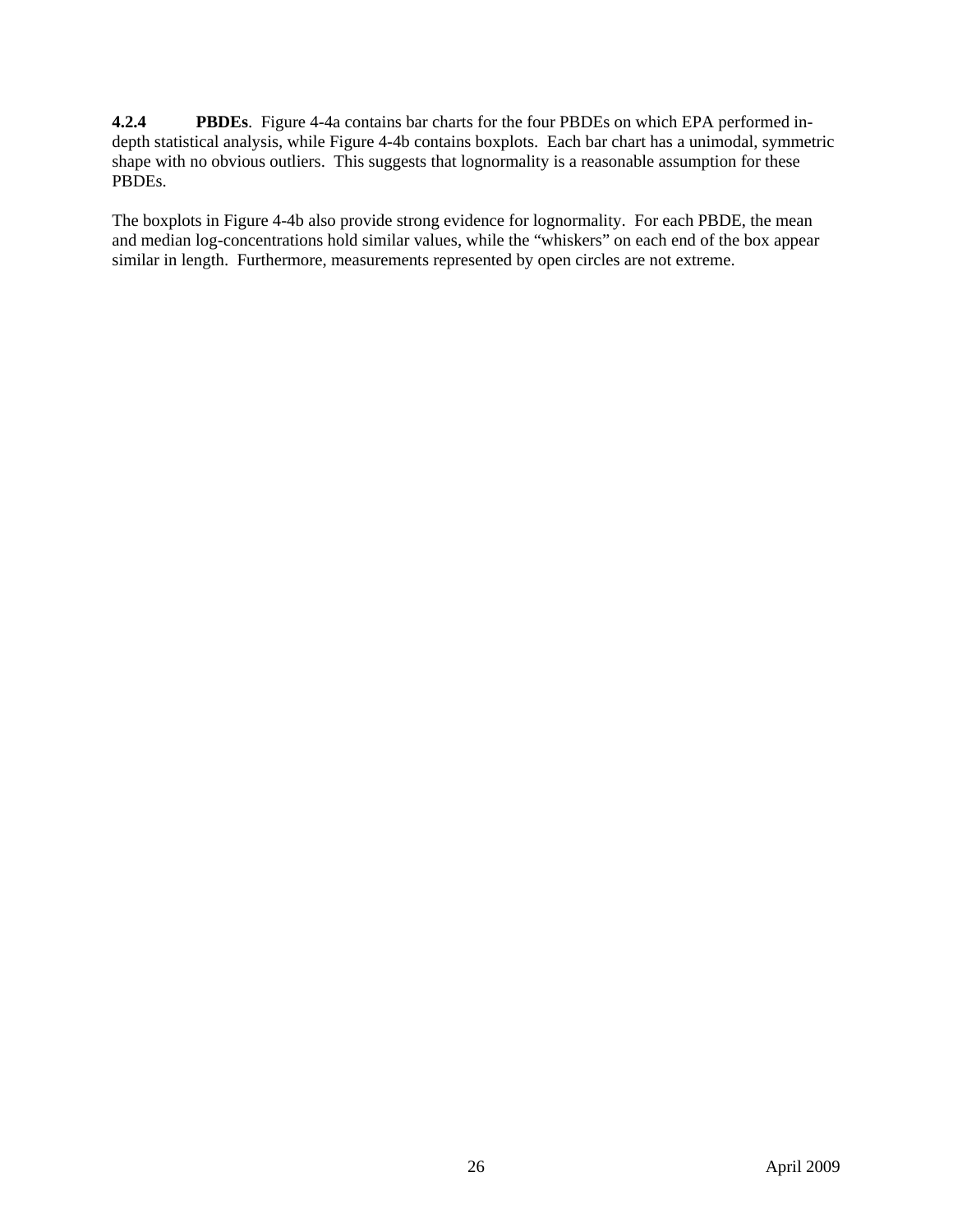

Note: The bar charts summarize n=78 measurements. Each of the six POTWs having field duplicate samples collected is represented by the average of the two sample measurements. Sample-specific detection limits are noted in solid black for POTWs associated with non-detected outcomes

<span id="page-36-0"></span>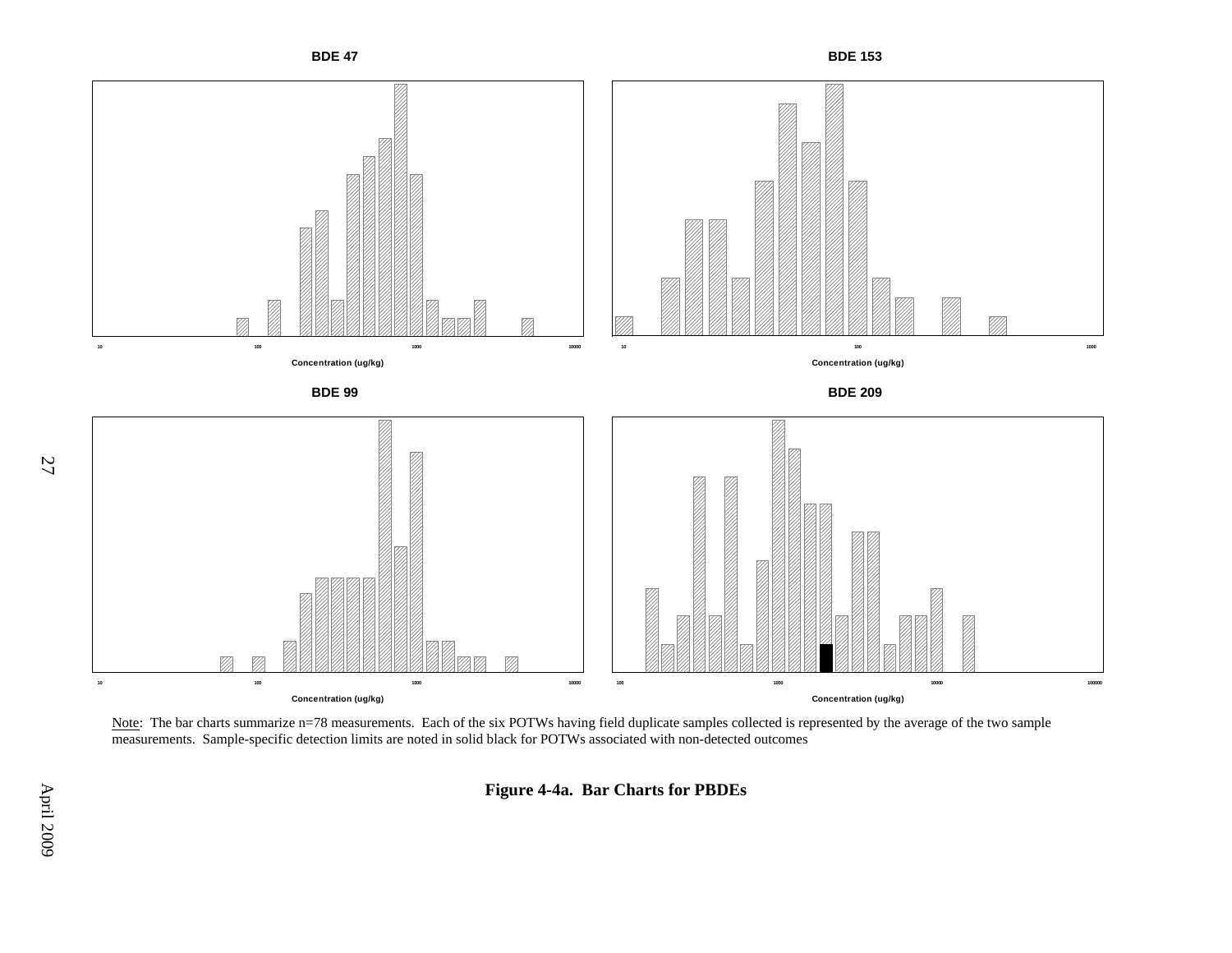

**Figure 4-4b. Box Plots for PBDEs** 

<span id="page-37-1"></span><span id="page-37-0"></span>**4.2.5 Pharmaceuticals, Steroids, and Hormones**. Figures 4-5a and 4-5b contain bar charts for the 14 pharmaceuticals and the seven steroids and hormones, respectively, that were included among the analytes on which in-depth statistical analyses were performed. Figure 4-5c presents boxplots for these 21 pharmaceuticals, steroids, and hormones.

Triclocarban is the only analyte having extreme measured (detected) values on the low end of its distribution range. Other analytes occasionally have one or two measurements that are high compared to the others, but they do not appear to be overly extreme. Overall, considering the shapes for the detected values in the bar charts, the lognormal assumption seems plausible for this set of 21 analytes.

In reviewing the shapes of the bar charts, EPA noted a different pattern for this set of 21 analytes than it generally had noted for the other analytes. For the other analytes, the sample-specific detection limits and detected values were consistent. In contrast, for some analytes in this set, the histograms show the sample-specific detection limits to be clustered separately from the detected values.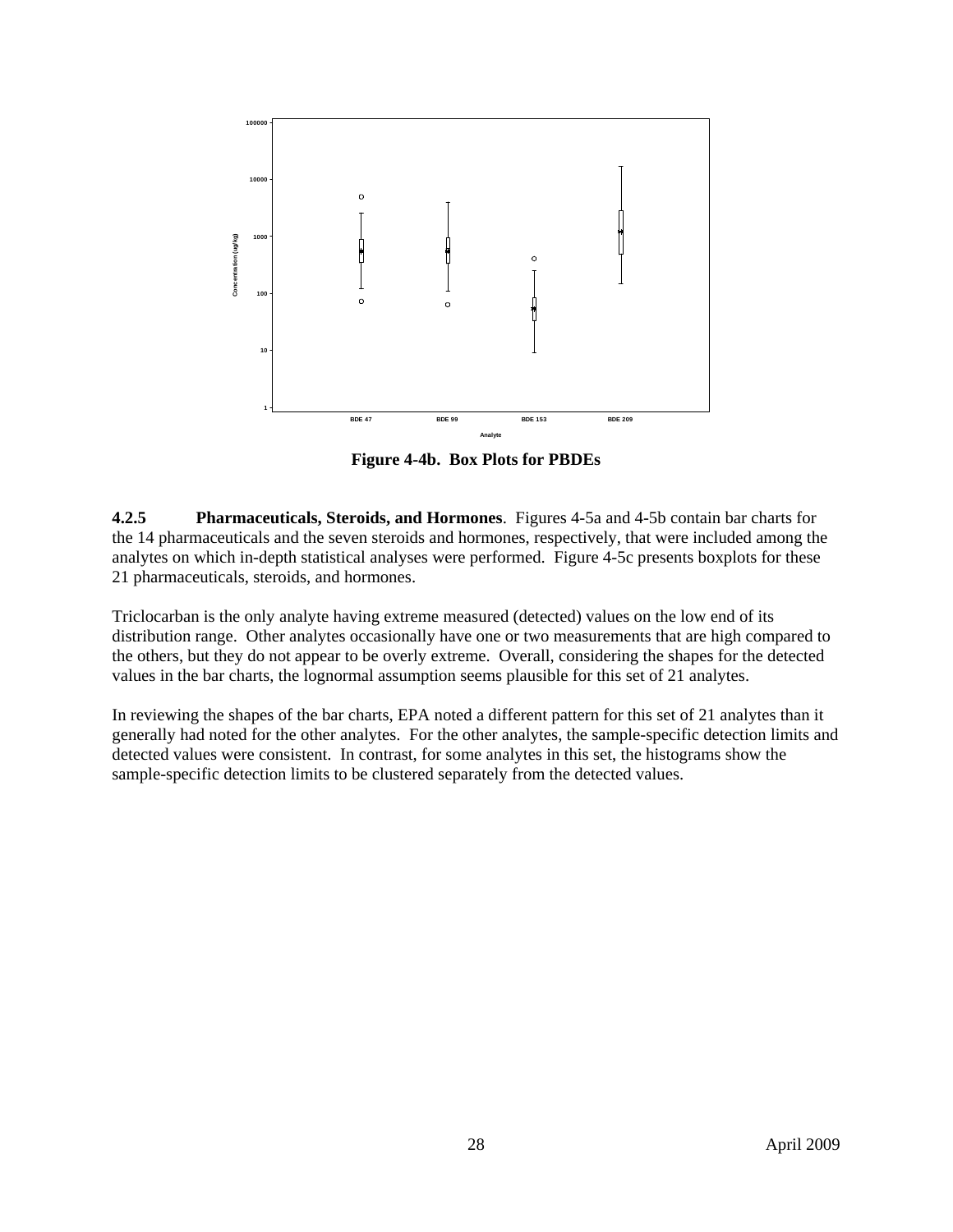**4-EPITETRACYCLINE (ETC)**





<span id="page-38-0"></span>**Figure 4-5a. Bar Charts for Pharmaceuticals**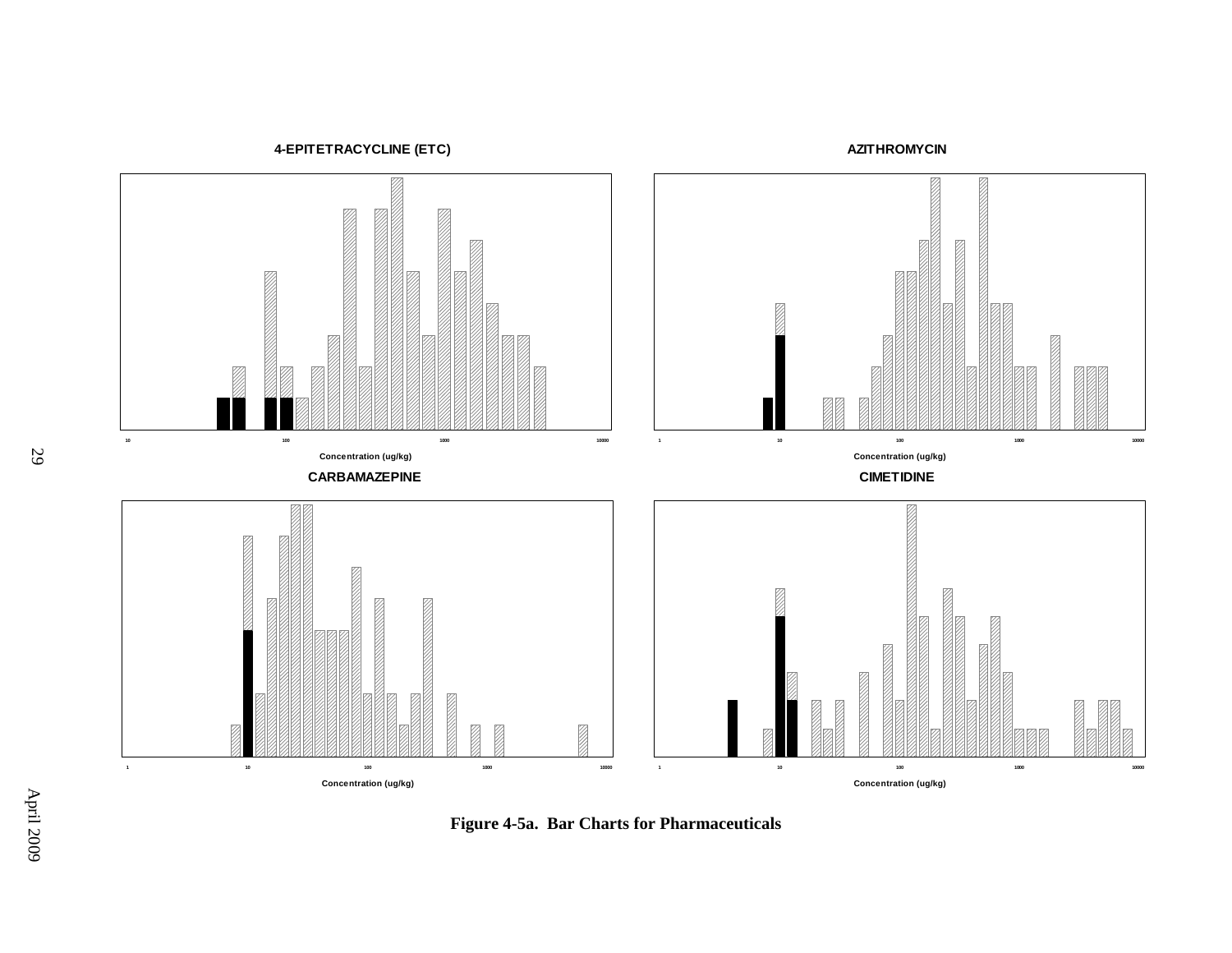**DIPHENHYDRAMINE**





**Figure 4-5a. Bar Charts for Pharmaceuticals (continued)**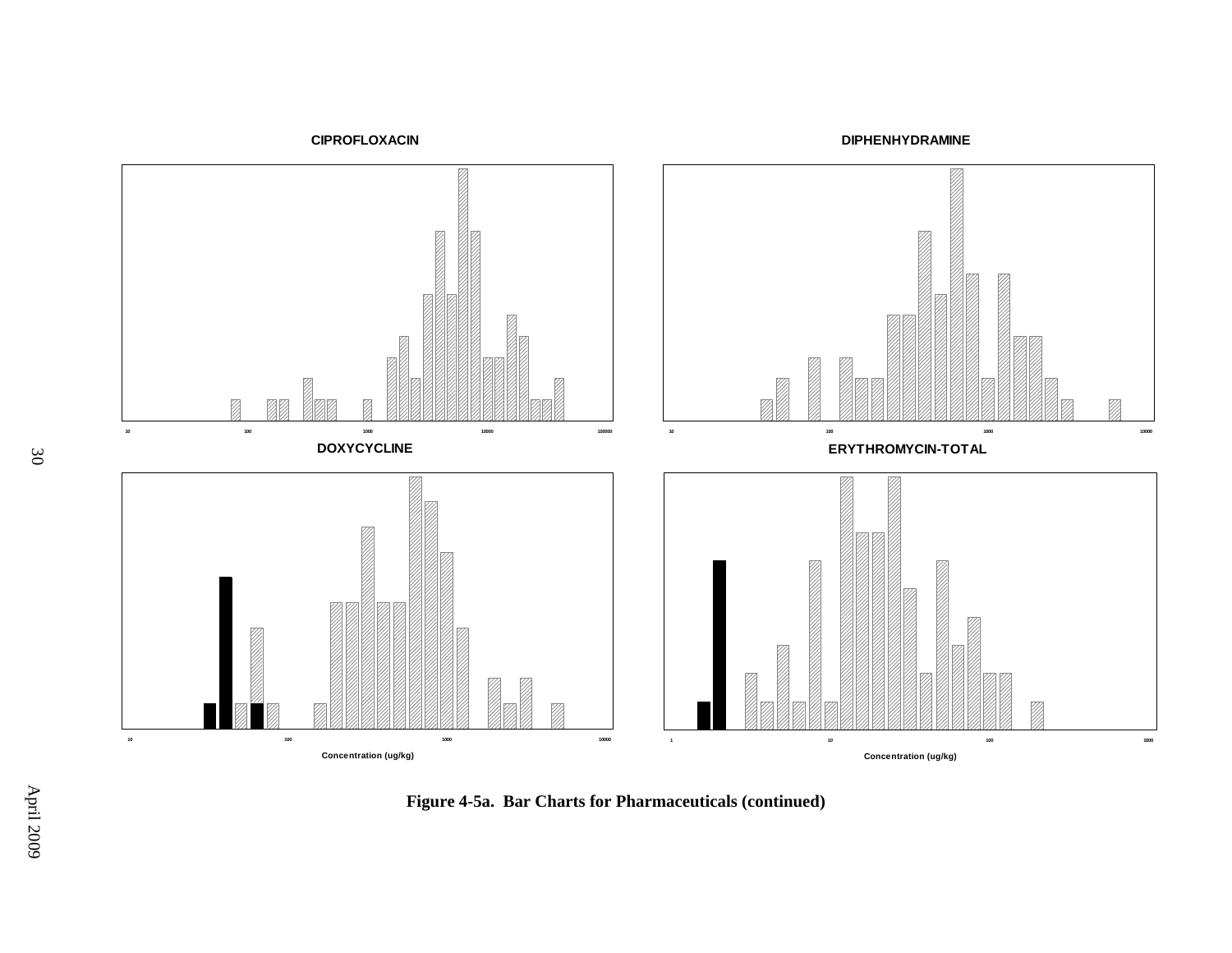**FLUOXETINE** Ø **1 1 . 1 0 100 1000 10000 Concentration (ug/kg) Concentration (mg/kg) TETRACYCLINE (TC) OFLOXACIN BELLEVILLE STATE** Ø **1010 100 1000 10000 100000 100 1000 10000 Concentration (ug/kg) Concentration (ug/kg)**

**Figure 4-5a. Bar Charts for Pharmaceuticals (continued)**

**MICONAZOLE**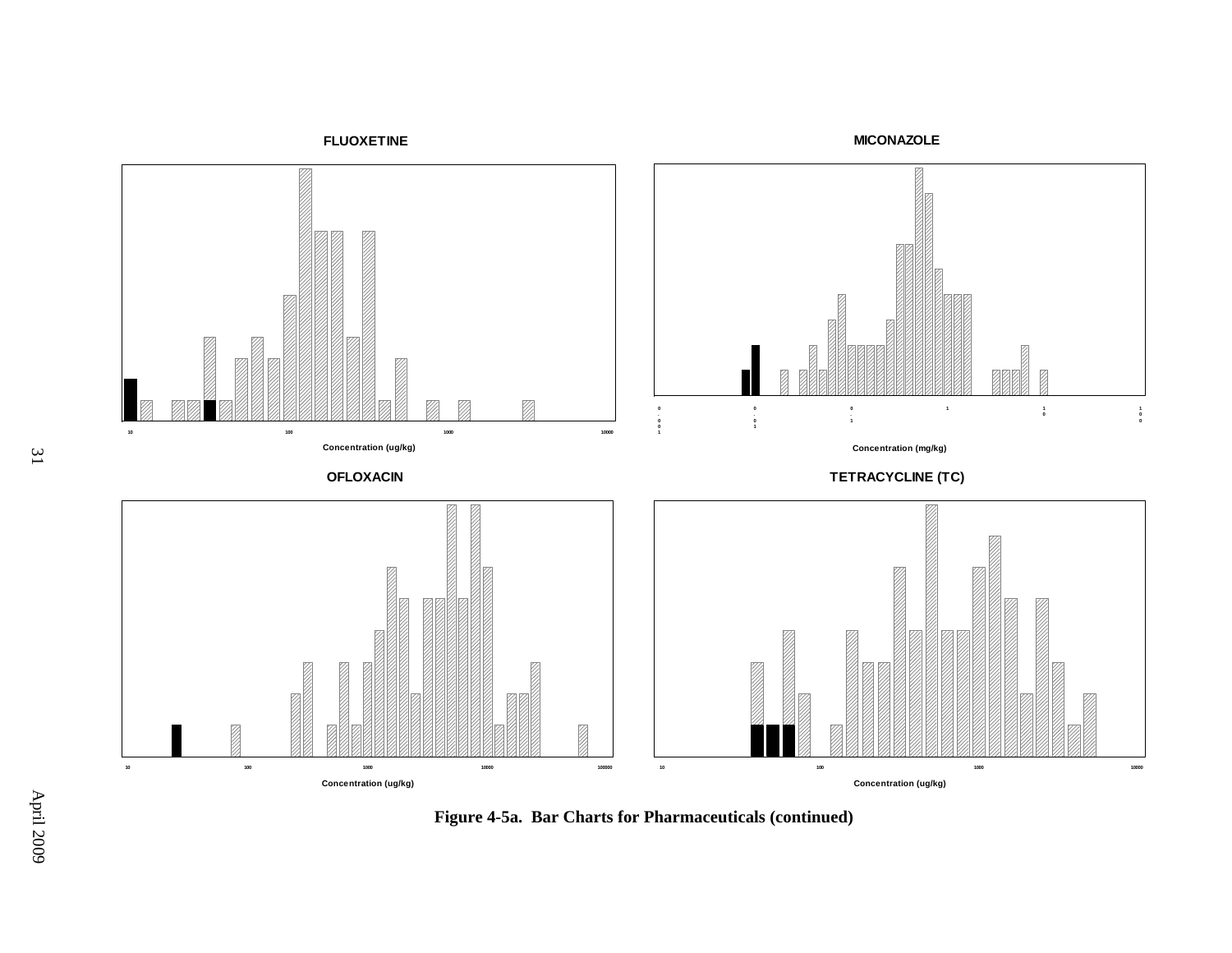

<sup>32</sup> **Figure 4-5a. Bar Charts for Pharmaceuticals (continued)**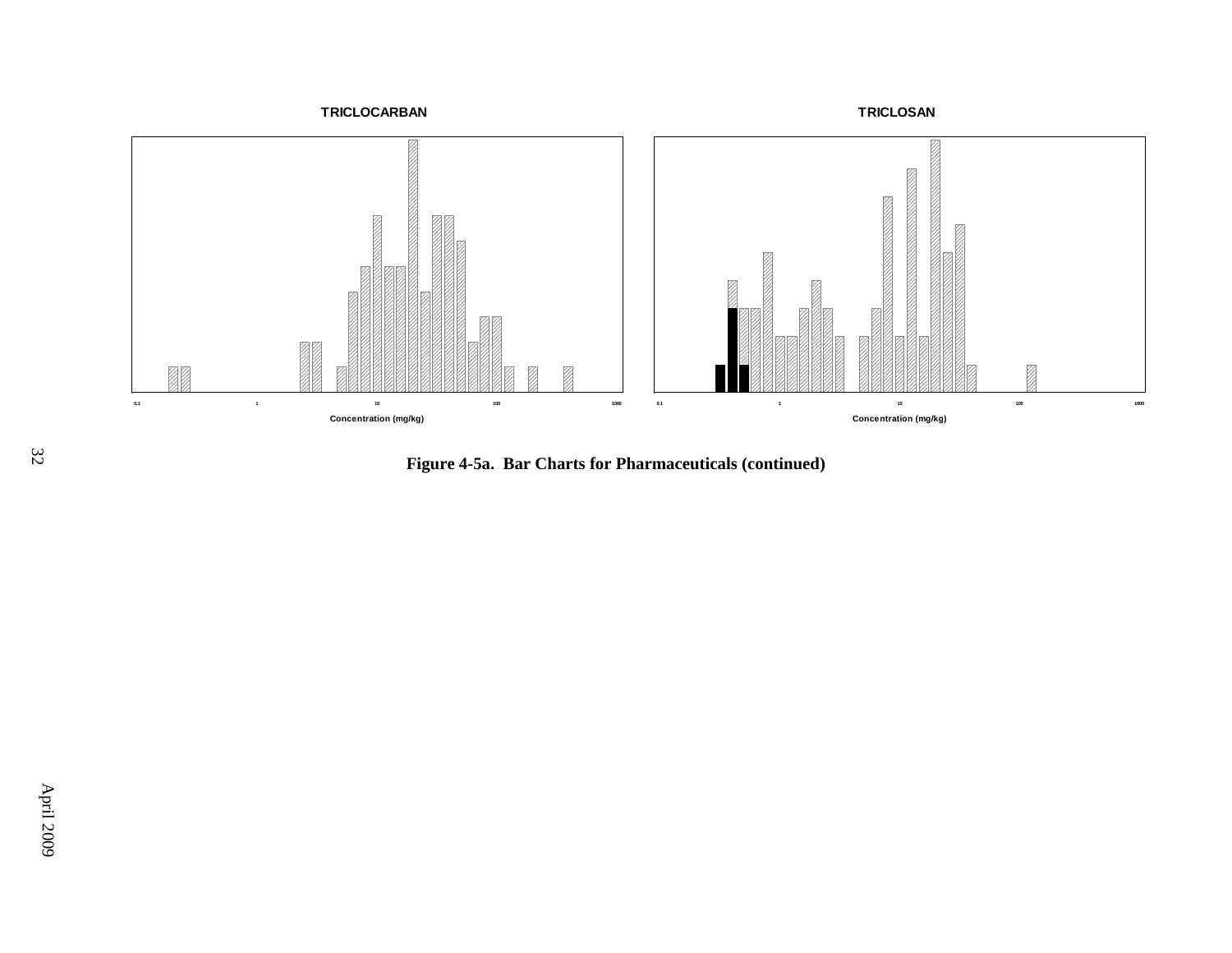**BETA STIGMASTANOL**

**CAMPESTEROL**



<span id="page-42-0"></span>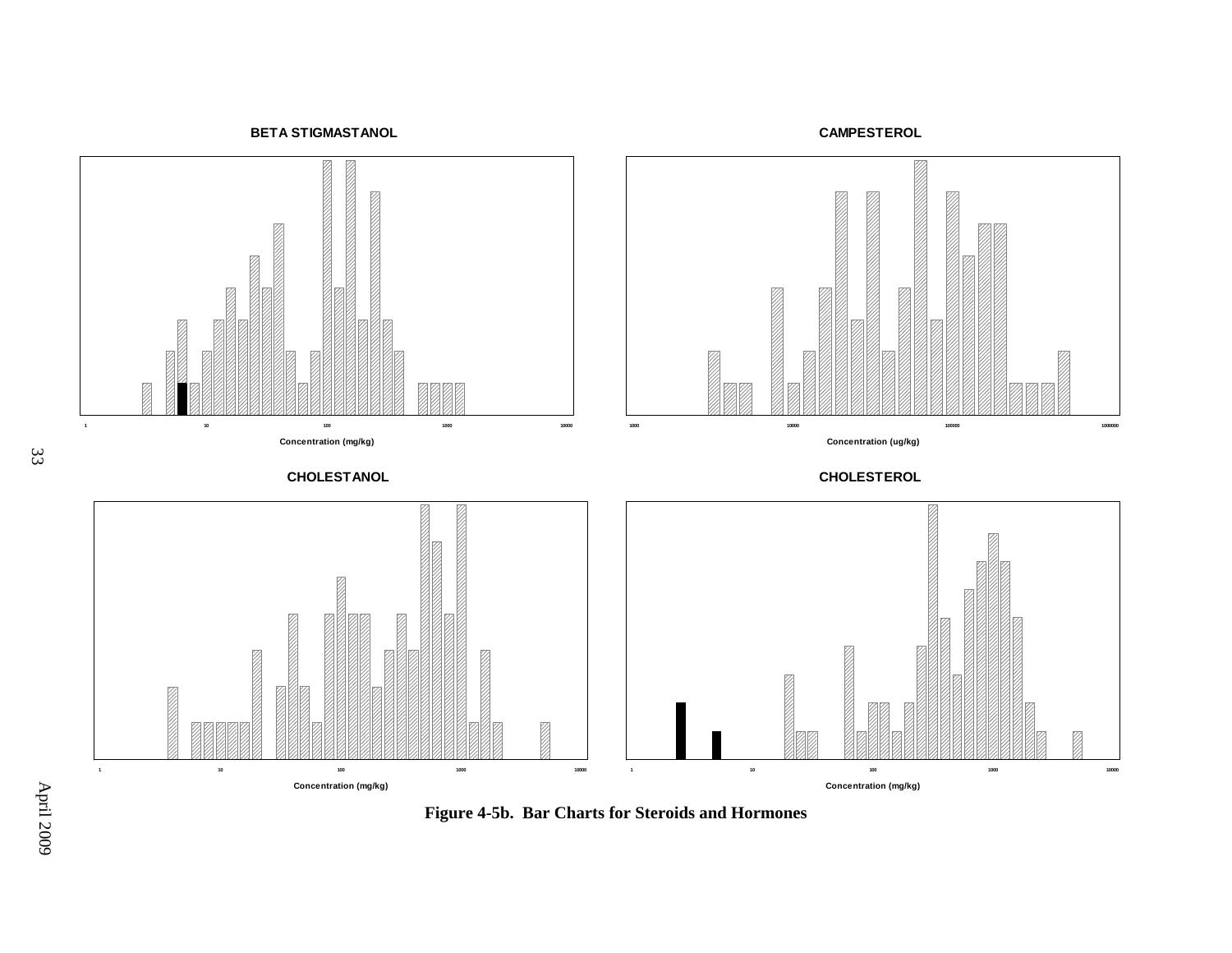**COPROSTANOL**

**EPICOPROSTANOL**



**STIGMASTEROL**



**Figure 4-5b. Bar Charts for Steroids and Hormones (continued)**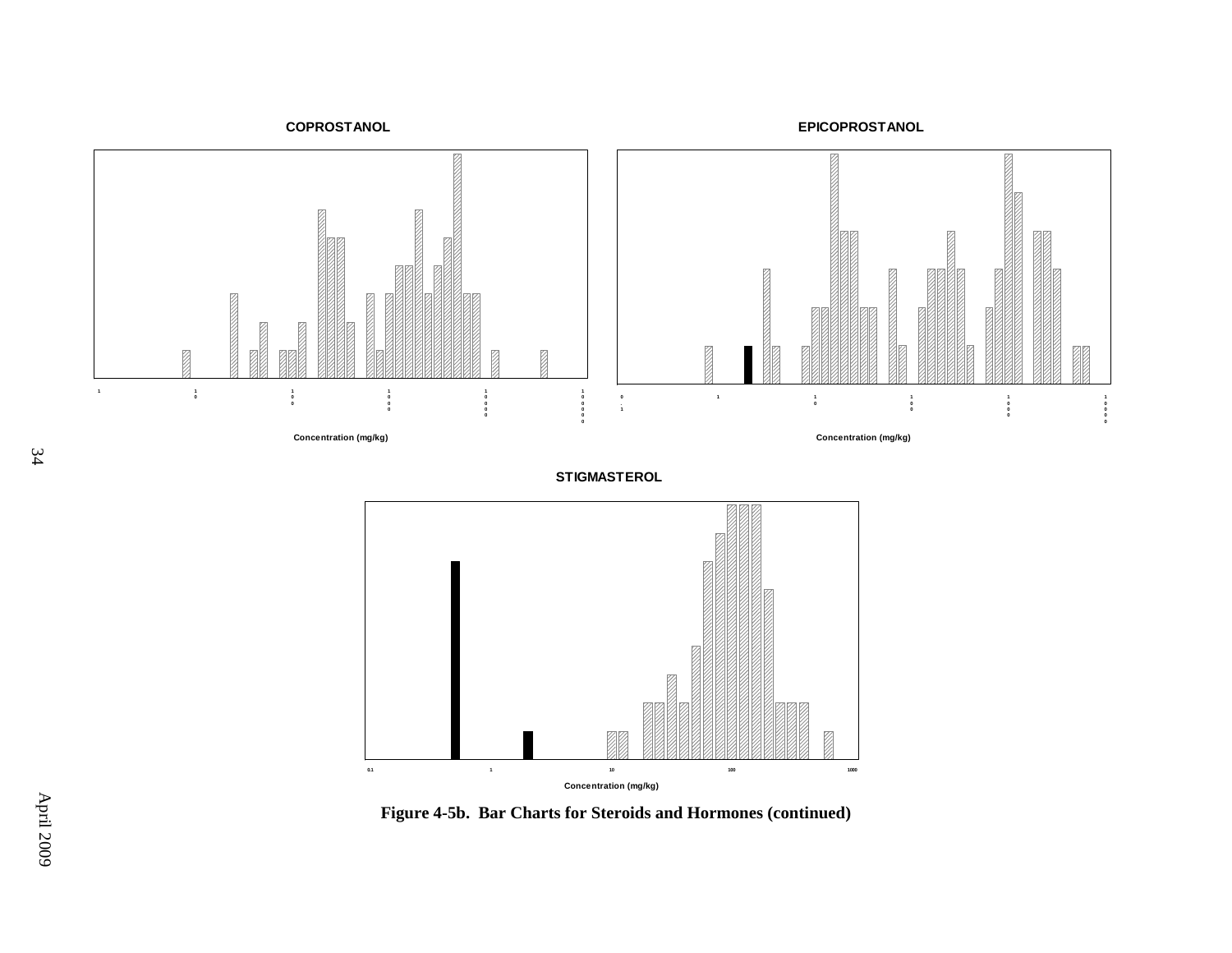

<span id="page-44-0"></span>**Figure 4-5c. Box Plots for Pharmaceuticals, Steroids, and Hormones**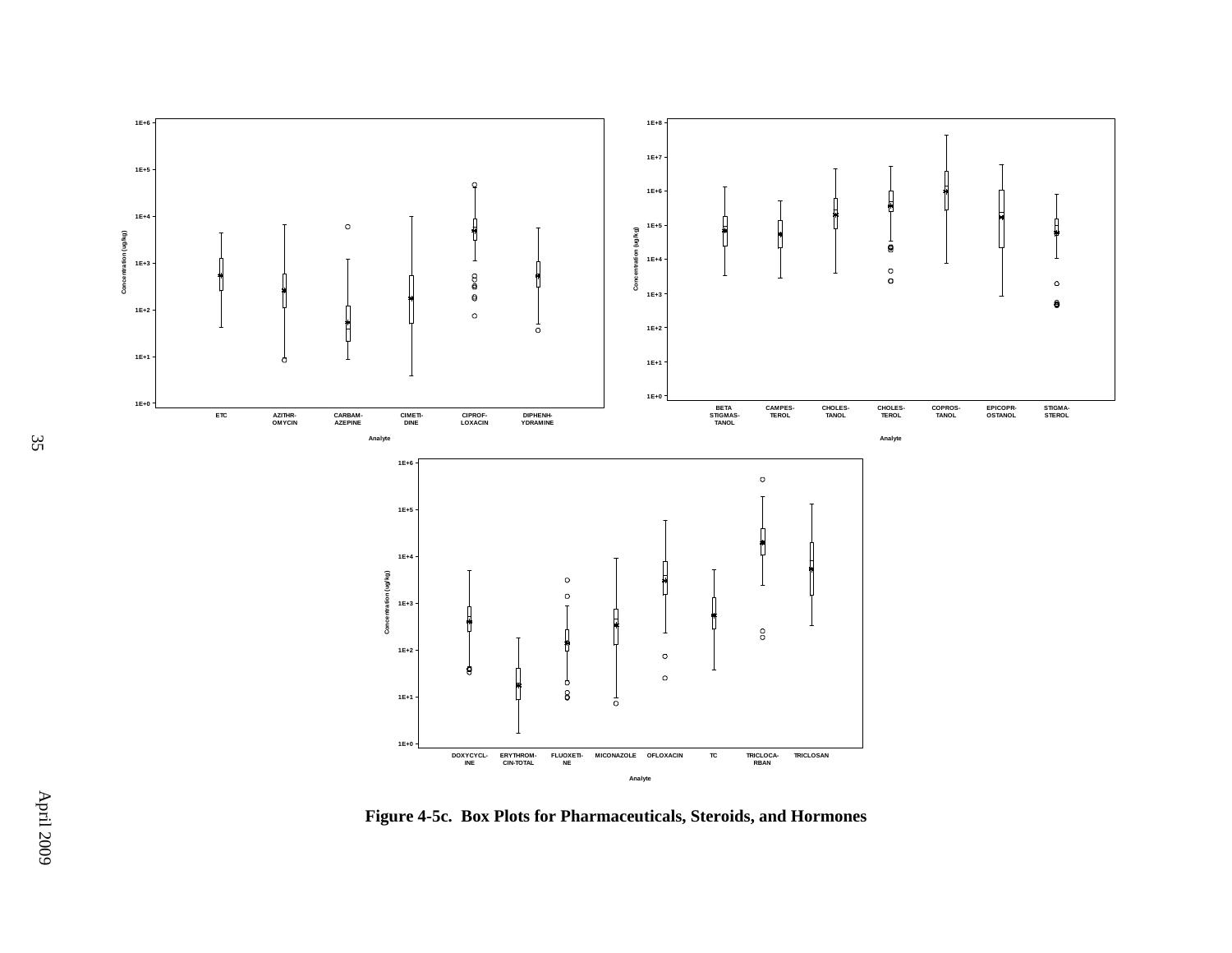## <span id="page-45-0"></span>**4.3 Data Review**

In addition to reviewing the measurement data visually through bar charts and boxplots, we applied statistical techniques to review data for the 34 analytes in Table 4-1. The primary objectives of this review were 1) to identify statistical outliers and evaluate whether to include them in the statistical analysis, and 2) to decide whether to take a lognormal or nonparametric approach to estimate means and percentiles for a particular analyte (Section 2.6 and Appendix C).

<span id="page-45-1"></span>**4.3.1** Statistical Outliers. We applied two statistical techniques to identify the presence of statistical outliers among detected measurements: the "generalized extreme-Studentized deviate (ESD) many-outlier" procedure (Rosner, 1983), and analysis of variance (ANOVA) modeling approach. Both assumed a lognormal distribution to the data. The Rosner test was capable of identify multiple outliers simultaneously among the observed measurements. The ANOVA model expressed average logtransformed measurements as a linear function of the stratum (flow group) and geographic region in which the POTW was classified. This yielded a "studentized residual" for each measurement. The studentized residual equaled the difference between the observed log-transformed measurement and what the model predicts for this value, divided by the estimated standard error of this difference. A measurement could be considered extreme if its studentized residual exceeded three in absolute value. The ANOVA model approach was applied to both unaggregated and aggregated measurements, as well as to aggregated measurements that were weighted by the survey weights.

Not all measurements flagged by one of these statistical approaches appeared to be extreme. We assessed these findings with information from the bar charts and boxplots (Section 4.2) and data lists (Appendices A.2 through A.6). In each case, no analytical concerns existed that would suggest excluding these values from the statistical analysis. However, if the validity of an extreme sample measurement was brought into question, such as when a given sample had extremely high measurements for multiple analytes, this could lead to excluding the measurement(s). Table 4-4 lists extreme data values that had the greatest potential of being highly influential to the outcome of the statistical analyses, with more details beginning in Section 4.3.3.

When considering only samples collected from plants with flow rates between 1 and 10 MGD, the liquid sample from ID 74 contained the largest concentrations of the PBDEs subject to in-depth analysis. Within this sample, the values for three of these PBDEs (BDE-47, BDE-99, and BDE-153) were highest among all samples and were extreme enough to be detected as statistical outliers in Table 4-4. The fourth PBDE (BDE-209) had a concentration of 15,000,000 ng/kg, which was relatively closer in value to the next largest value (11,000,000 ng/kg) among plants with flow rates between 1 and 10 MGD, and it was not extreme enough to be detected as an outlier (e.g., one sample had a higher concentration).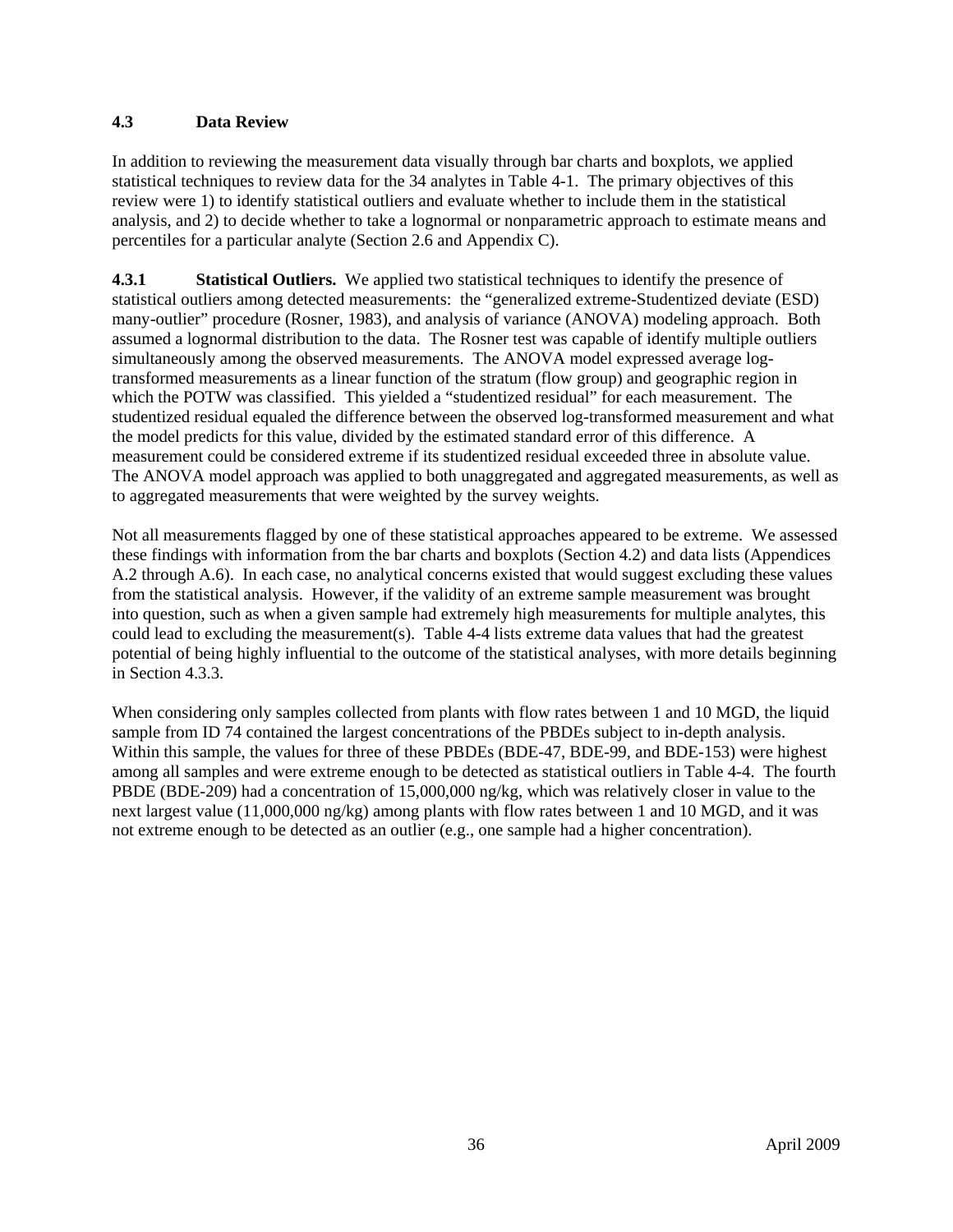<span id="page-46-1"></span>

|                   |              |                   |           |                   |       | <b>Range of Detected</b>  |
|-------------------|--------------|-------------------|-----------|-------------------|-------|---------------------------|
|                   | <b>Plant</b> |                   |           |                   | High/ | <b>Results, Excluding</b> |
| Analyte           | ID           | <b>Flow Group</b> | Amount    | <b>Units</b>      | Low   | the Outliers              |
| Barium            | 74           | 1 < MGD < 10      | 3,460     | mg/kg             | High  | 75.10 to 2650             |
| Silver            | 27           | 10 < MGD < 100    | 856       | mg/kg             | High  | 1.94 to 195               |
| <b>BDE 47</b>     | 74           | 1 < MGD < 10      | 5,000,000 | ng/kg             | High  | 73,000 to 2,600,000       |
| <b>BDE 99</b>     | 74           | 1 < MGD < 10      | 4,000,000 | ng/kg             | High  | 64,000 to 2,500,000       |
| <b>BDE 153</b>    | 74           | 1 < MGD < 10      | 410,000   | ng/kg             | High  | 9,100 to 250,000          |
| Azithromycin      | 69           | 1 < MGD < 10      | 10.2      | $\frac{u g}{k g}$ | Low   | 26.5 to 6,530             |
| Carbamazepine     | 74           | 1 < MGD < 10      | 6,030     | $\frac{u g}{k g}$ | High  | 8.74 to 1,190             |
|                   | 21           | 1 < MGD < 10      | 74.5      | $\frac{u g}{k g}$ | Low   | 189 to 47,500             |
| Ciprofloxacin     | 23           | 1 < MGD < 10      | 176       | $\frac{u g}{k g}$ | Low   |                           |
| Fluoxetine        | 21           | 1 < MGD < 10      | 20.1      | $\frac{u g}{k g}$ | Low   | 12.4 to 1410              |
|                   | 70           | 10 < MGD < 100    | 3,130     | $\frac{u g}{k g}$ | high  |                           |
| Tetracycline (TC) | 21           | 1 < MGD < 10      | 38.3      | $\frac{u g}{k g}$ | Low   | 39.7 to 5,270             |
|                   | 20           | 1 < MGD < 10      | 441,000   | $\frac{u g}{k g}$ | High  |                           |
| Triclocarban      | 48           | 1 < MGD < 10      | 256       | $\frac{u g}{k g}$ | Low   | 2,470 to 189,000          |
|                   | 61           | MGD>100           | 187       | $\frac{u g}{k g}$ | Low   |                           |
| Cholesterol       | 74           | 1 < MGD < 10      | 21,900    | $\frac{u g}{k g}$ | Low   | 18,700 to 5,390,000       |

**Table 4-4. Listing of Detected Measurements Labeled as Statistical Outliers for Analytes Subject to In-Depth Statistical Analysis** 

<span id="page-46-0"></span>**4.3.2 Statistical Tests for Lognormality.** In addition to evaluating outliers, we evaluated whether the lognormal distribution was appropriate for modeling the data. For this evaluation, we used the Shapiro-Wilk test for normality (Shapiro and Wilk, 1965). We applied this test to the logarithms of the reported values. If the reported values are lognormally distributed, then their logarithms will be normally distributed. We start this test by hypothesizing that the log-transformed concentrations are normally distributed, then either reject or fail to reject this hypothesis based on available information in the observed data. We reject the hypothesis of normality if the test's reported p-value is below 0.05. Table 4-5 lists the p-values for the Shapiro-Wilk test when applied to both aggregated and unaggregated logtransformed concentrations for the 34 analytes.

We considered the bar charts and boxplots in addition to p-values from the Shapiro-Wilk test in deciding whether to take the lognormal statistical approach for a given analyte. After reviewing the three outputs (Shapiro-Wilk, bar charts, boxplots), we decided that only nitrate/nitrite deviated substantially from lognormality assumptions. For this one analyte, we used a nonparametric approach to estimate the statistical parameters, including the percentiles.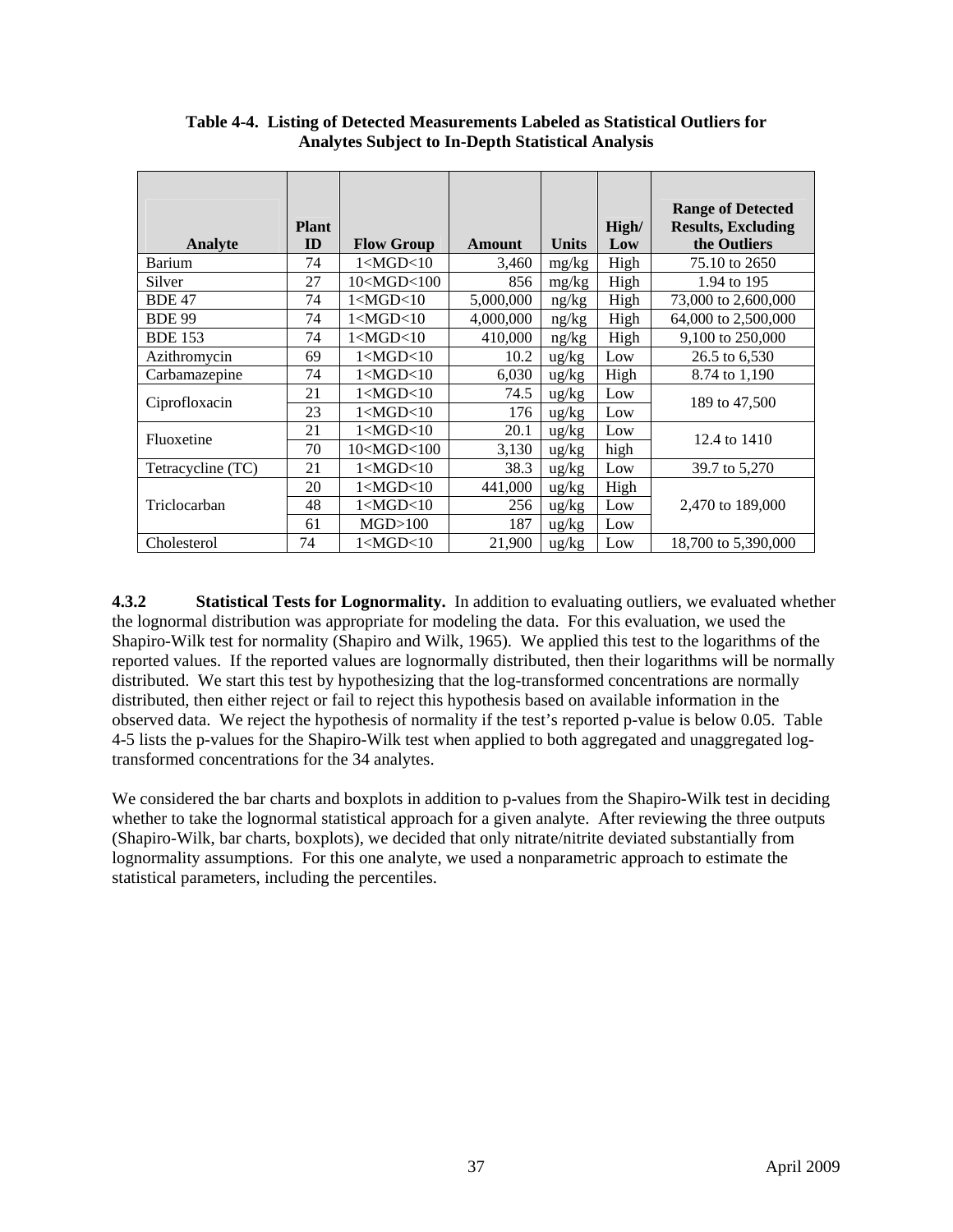<span id="page-47-0"></span>

|                                          |                                                                   | <b>P-value of Shapiro-Wilk Test</b>                     |
|------------------------------------------|-------------------------------------------------------------------|---------------------------------------------------------|
| <b>Analyte</b>                           | Performed on log-<br>transformed<br>unaggregated<br>detected data | Performed on all log-<br>transformed<br>aggregated data |
| <b>Metals</b>                            |                                                                   |                                                         |
| Barium                                   | $0.0152*$                                                         | $0.0291*$                                               |
| Beryllium                                | 0.7796                                                            | 0.9844                                                  |
| Manganese                                | 0.1489                                                            | 0.1207                                                  |
| Molybdenum                               | 0.6203                                                            | 0.7402                                                  |
| Silver                                   | $0.0010*$                                                         | $0.0007*$                                               |
| <b>Organics</b>                          |                                                                   |                                                         |
| 4-Chloroaniline                          | $0.0068*$                                                         | $0.0433*$                                               |
| Fluoranthene                             | 0.3604                                                            | 0.4850                                                  |
| Pyrene                                   | 0.6515                                                            | 0.7069                                                  |
| <b>Classicals</b>                        |                                                                   |                                                         |
| Nitrate/Nitrite                          | $<0.0001*$                                                        | $0.0001*$                                               |
| <b>PBDEs</b>                             |                                                                   |                                                         |
| <b>BDE 47</b>                            | 0.2600                                                            | 0.2504<br>0.2678                                        |
| <b>BDE 99</b>                            | 0.2130                                                            |                                                         |
| <b>BDE 153</b>                           | 0.6190<br>0.2650                                                  | 0.7709                                                  |
| <b>BDE 209</b><br><b>Pharmaceuticals</b> |                                                                   | 0.4056                                                  |
| 4-Epitetracycline (ETC)                  | 0.4439                                                            | 0.2019                                                  |
| Azithromycin                             | 0.1810                                                            | 0.0747                                                  |
| Carbamazepine                            | $0.0006*$                                                         | $0.0004*$                                               |
| Cimetidine                               | 0.3294                                                            | 0.1466                                                  |
| Ciprofloxacin                            | $< 0.0001*$                                                       | $< 0.0001*$                                             |
| Diphenhydramine                          | 0.2147                                                            | 0.2827                                                  |
| Doxycycline                              | 0.1092                                                            | $0.0024*$                                               |
| Erythromycin-total                       | 0.5804                                                            | 0.0636                                                  |
| Fluoxetine                               | 0.0738                                                            | $0.0210*$                                               |
| Miconazole                               | 0.1279                                                            | $0.0445*$                                               |
| Ofloxacin                                | 0.2360                                                            | $0.0176*$                                               |
| Tetracycline (TC)                        | 0.1900                                                            | 0.0584                                                  |
| Triclocarban                             | $0.0002*$                                                         | $0.0004*$                                               |
| Triclosan                                | $0.0002*$                                                         | $0.0004*$                                               |
| <b>Steroids and Hormones</b>             |                                                                   |                                                         |
| Beta Stigmastanol                        | 0.1737                                                            | 0.2594                                                  |
| Campesterol                              | 0.1834                                                            | 0.3016                                                  |
| Cholestanol                              | $0.0091*$                                                         | $0.0244*$                                               |
| Cholesterol                              | $0.0008*$                                                         | $< 0.0001*$                                             |
| Coprostanol                              | $0.0033*$                                                         | $0.0127*$                                               |
| Epicoprostanol                           | $0.0023*$                                                         | $0.0058*$                                               |
| Stigmasterol                             | 0.3952                                                            | $< 0.0001*$                                             |

#### **Table 4-5. Results of Shapiro-Wilk Tests for Normality of Log-Transformed Biosolids Data for Analytes Subject to In-Depth Statistical Analysis**

\* P-value is below 0.05, indicating that the hypothesis of normality in log-transformed data can be rejected at the 0.05 level.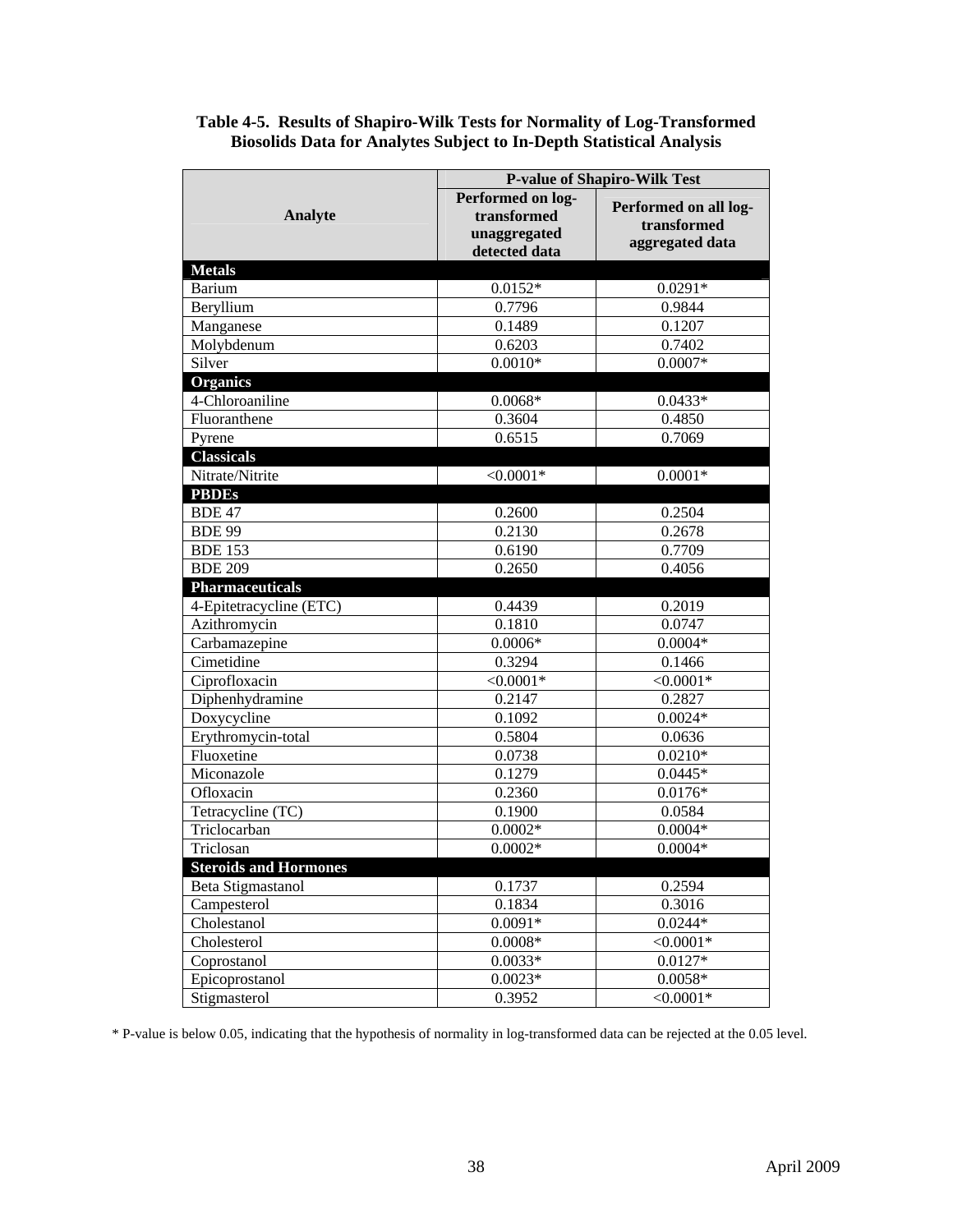<span id="page-48-0"></span>**4.3.3 Findings from the Data Review.** The following sections provide general findings and conclusions made from data reviews for the 34 analytes, along with decisions made on the statistical analysis approach.

<span id="page-48-1"></span>**4.3.3.1** Metals. For silver, we identified one extreme data value (856 mg/kg; ID 27) that was over four times larger than the next largest value of 195 mg/kg. All tests identified this as a statistical outlier, and it is clearly extreme within the bar chart and boxplot for silver. Upon excluding this value, the p-value reported from the Shapiro-Wilk test was 0.20, suggesting that lognormality appeared reasonable. Thus, we initially applied the lognormal approach to the silver data both with and without this extreme value. EPA performed an additional evaluation of the laboratory's analytical data and documentation, including results from a similar chemical method (Method 200.7) that supported a value close to 856 mg/kg in the database from Method 200.8. EPA then contacted the POTW to ask if they had ever had high silver results in their sludge before, and was told no. Their only major industrial contributors are a dog food plant and a tire manufacturer. (The latter has a pretreatment system.) EPA would not expect either industry to contribute much silver to the plant. Because photo processors are known to contain silver in effluents, EPA also asked if any large photo processors discharged on the system, and the POTW was not aware of any. Because the extreme value of 856 mg/kg appears to be an anomaly that may not reflect normal operations at the POTW, we excluded the value from the final statistical analyses.

In addition to silver, we decided to take the lognormal approach for each of the other three metals:

- Although the Shapiro-Wilk test formally rejected the hypothesis of lognormality for barium at the 0.05 level, any observed deviation from lognormality appeared to be minor. This deviation was not significant enough to warrant taking a nonparametric approach.
- For beryllium and manganese, the assumption of normality in the log-transformed data was reasonable.

A field duplicate collected at one plant (#68357, collected at ID 19) had high concentration values for several metals, organics, and classical compounds, especially when compared to the other sample from the plant with which it was paired. In particular, for all metals, the concentrations associated with this sample were two to four times higher than its paired sample and were frequently high compared to samples from other POTWs. EPA performed an additional evaluation of the laboratory's analytical data and documentation, and they appeared to be acceptable for both samples. The documentation indicated that the samples were liquid sludge products collected from a large storage tank. In addition, the data for total solids suggest that the liquid product was not particularly homogeneous, and the sampling procedures used for this facility did not result in true duplicate samples. Because of sizeable differences from the results of its paired sample and the data from other POTWs, the representativeness of sample #68357 was put into question. As a result, EPA decided to exclude data from this field duplicate sample from the statistical analyses for all metals (as well as for anions and classicals, as noted below). Thus, ID 19 was represented in the statistical analysis by one sample result rather than two.

While we identified one statistical outlier for barium (3,460 mg/kg; ID 74), it was one of two samples collected at this POTW. Upon averaging this measurement with the other sample result for this POTW, it lowered its influence on the distribution. In other words, the average value did not appear to be a statistical outlier, and thus, was retained for the statistical analyses.

<span id="page-48-2"></span>**4.3.3.2 Organics**. As was done with the metals, EPA determined that all data associated with the field duplicate sample from ID 19 (#68357) would be excluded from the statistical analyses for the three organics.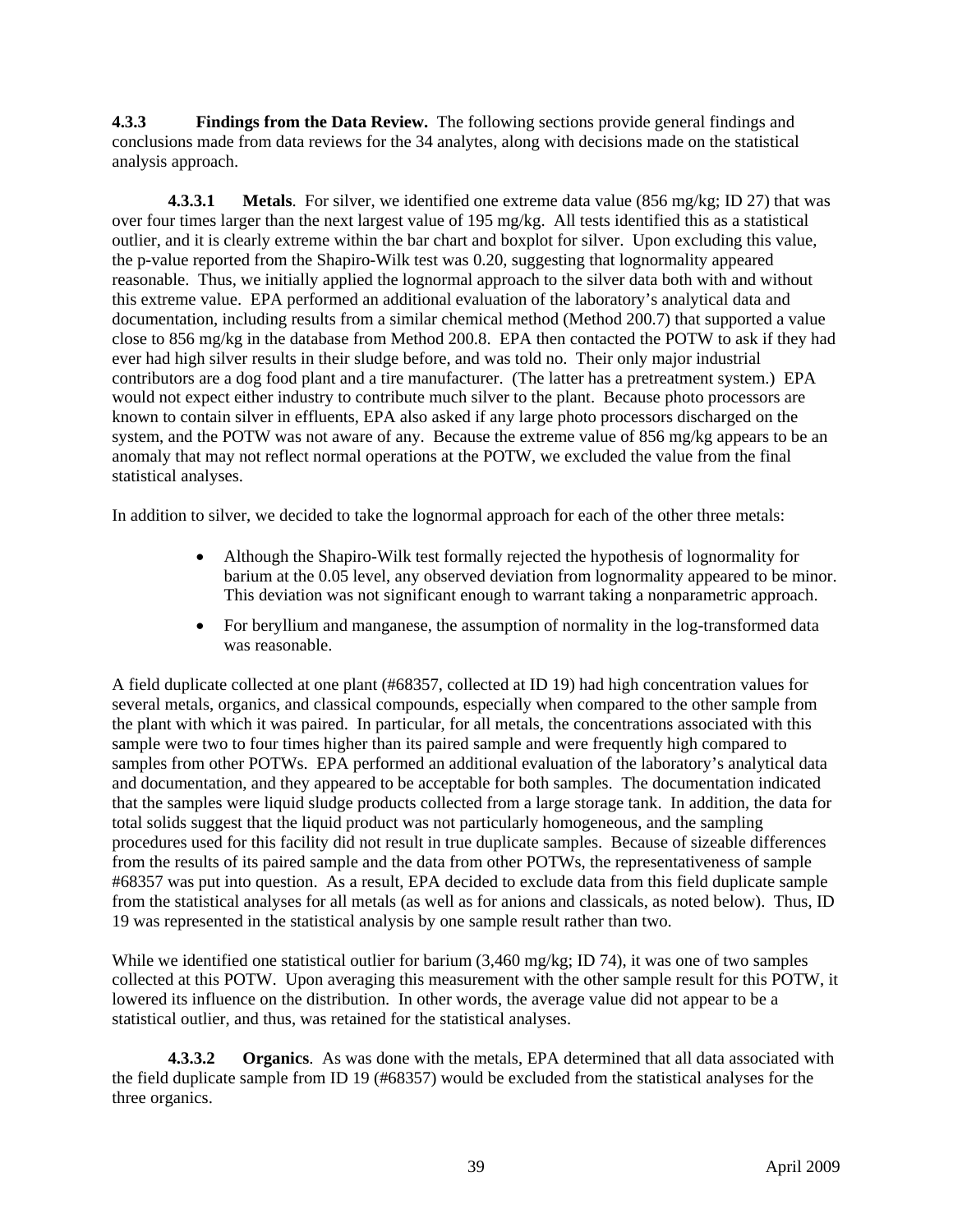No statistical outliers were identified among the other samples for the three organics.

We selected the lognormal approach for each of the organics. Although the p-value of the Shapiro-Wilk test for 4-chloroaniline was slightly below 0.05, its observed distribution for detected values was similar to that for the other organics, for which lognormality appeared to be sufficient.

<span id="page-49-0"></span>**4.3.3.3 Classicals**. The distribution of nitrate/nitrite concentrations appeared to deviate considerably from the symmetric bell-shaped curve that signifies a lognormal distribution. The bar chart exhibited two peaks in the data and a long right tail. The outcome of the Shapiro-Wilk test verified the lack of lognormality. Therefore, we selected a nonparametric approach for nitrate/nitrite data analysis. This compound may have a different distribution from others, because it is the combination of two analytes (nitrate and nitrite).

As was done for the metals and organics, EPA excluded data associated with the field duplicate sample (#68357) for one plant (ID 19) from the statistical analysis applied to the nitrate/nitrite data. While we identified no other statistical outliers among the nitrate/nitrite data, this could be the result of high variability in the data.

<span id="page-49-1"></span>**4.3.3.4 PBDEs**. Within the four facilities having samples collected from different treatment systems (Section 2.4.1), we observed that variability in measurement values within a facility appeared to be a significant component of total variability for PBDEs. For several PBDEs, one sample's measurement was two to six times higher than the other sample for that facility. If these paired measurements were averaged, the statistical analysis would have ignored this potentially significant source of variability. Therefore, for each of these four facilities, we included the measurements for both samples in the statistical analyses without averaging them together. We assigned a weight to each sample result equal to the facility's survey weight divided by two. (Deviations of this magnitude were considerably less prevalent among the six facilities having regular and field duplicate samples collected. Thus, measurements for the paired samples within these facilities were averaged.)

> • For one of these facilities (ID 74), its liquid sample consistently had the highest concentrations among all samples in the survey for each PBDE. For three of the four PBDEs included in the in-depth statistical analysis, these measurements were flagged as statistical outliers (Table 4-4). However, none of these measurements had data qualifiers assigned to them that suggested validity concerns. Thus, none were excluded from the statistical analysis.

Data for each of the four PBDEs included in the in-depth statistical analysis well-resembled a lognormal distribution. Thus, we took the lognormal-based approach for each of these PBDEs.

<span id="page-49-2"></span>**4.3.3.5 Pharmaceuticals, Steroids, and Hormones**. Among the set of 21 pharmaceuticals, steroids, and hormones included in the in-depth statistical analyses, one analyte (cimetidine) had no reported measurement for ID 34 because the laboratory result for this facility did not meet EPA's quality assurance criteria. As noted in the data listings within Appendix A.6.2, EPA excluded at least one measurement for 28 other pharmaceuticals, steroids, and/or hormones that were not selected for the indepth statistical analyses, also for quality assurance reasons.

For the six facilities with field duplicate samples collected, the measurement for one sample was frequently no more than two times the other. Some exceptions occurred, such as for total erythromycin and miconazole at ID 32, and for several steroids and hormones at ID 19. Even with the exceptions, EPA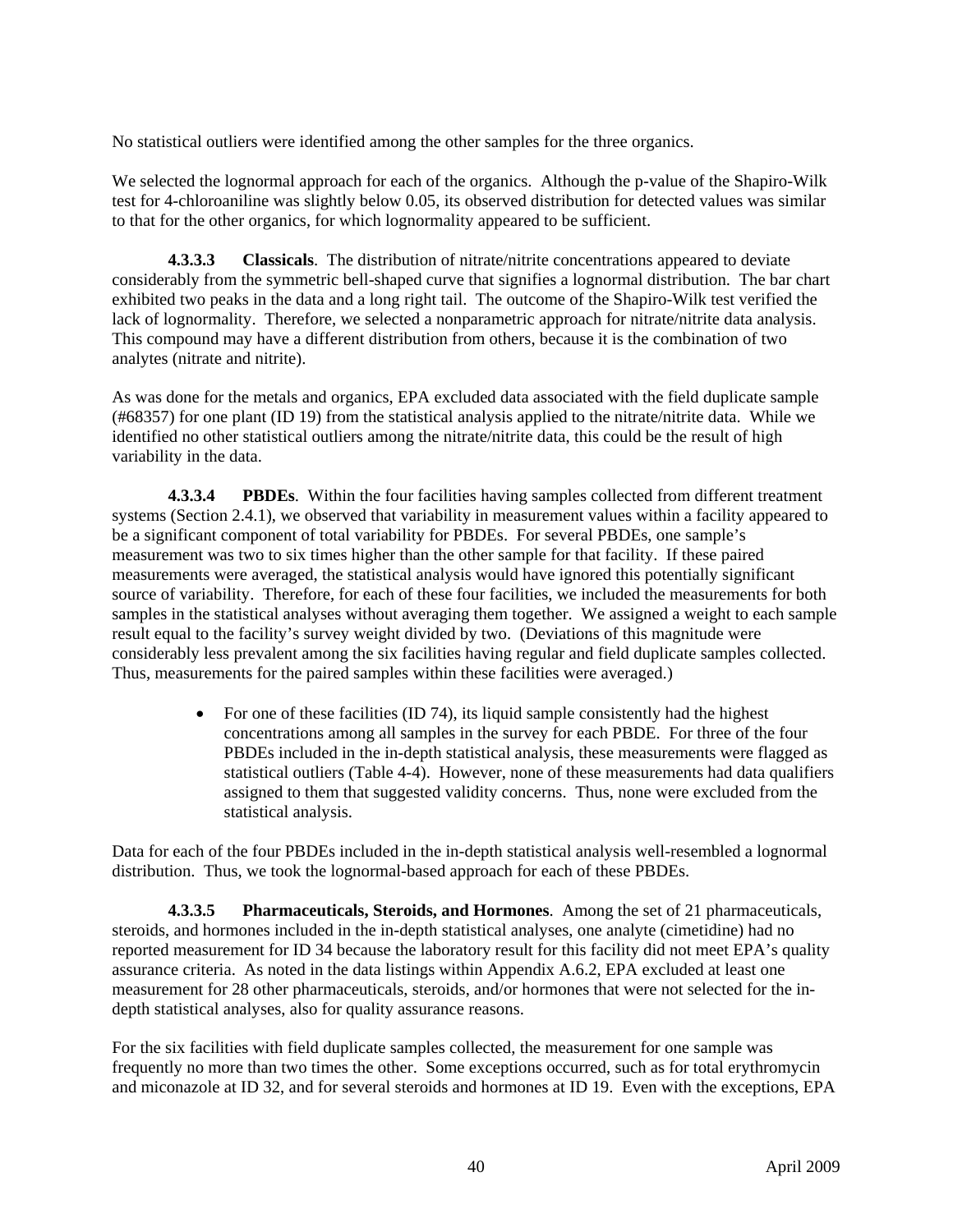considered the results to be reasonable, and continued to average field duplicate measurements within a facility for pharmaceuticals, steroids, and hormones.

For some of the pharmaceuticals, steroids, and hormones, within a facility with two treatment systems, the extent of differences in measurements between the two samples was similar to what we observed with the PBDEs. For six analytes (azithromycin, cholestanol, cholesterol, ciprofloxacin, diphenhydramine, ofloxacin), each of these four facilities had one sample measurement that exceeded twice the value of the other sample, while all facilities with field duplicate samples had smaller deviations. As a result, we did not average measurements within these facilities. Instead, we used the measurements individually in the statistical analysis. Like the PBDEs, we assigned a weight to each sample result equal to the facility's survey weight divided by two.

We chose the lognormal approach for each of the 21 pharmaceuticals, steroids, and hormones for the indepth statistical analysis. Although the p-values from the Shapiro-Wilk test were occasionally below 0.05 for some of these analytes, the bar charts and boxplots suggested that any deviation from lognormality tended to be minor.

Although our statistical tests identified some potential outliers among seven of the 21 analytes (Table 4-4; Appendix B.1.2), there was not sufficient evidence to warrant exclusion of any of these values from the statistical analysis. Unlike the other analyte classifications, the outliers associated with this set of 21 analytes were on both the low and high side. No single facility was the primary source of these outliers.

## <span id="page-50-0"></span>**4.4 National Estimates**

By applying the statistical approach specified in Section 4.3, we obtained estimates of the mean, standard deviation, and selected percentiles  $(99^{th}, 98^{th}, 95^{th}, 90^{th},$  and  $50^{th}$  percentiles) for each of the 34 analytes specified in Table 4-1. Appendix C provides details on how these estimates were calculated within each approach (lognormal and nonparametric). Each method incorporated the final survey weights assigned to the POTWs. Therefore, these estimates are representative of the distribution of concentrations in biosolids for the entire target population (i.e., they represent "national" estimates).

Table 4-6 summarizes the statistical estimates for each of the 34 analytes. We list the number of data points used in the analysis within the column labeled 'n'. The 'n' column lists three different values: 74 when multiple measurements at some POTWs were averaged, 73 under the same conditions with one value excluded during the chemical quality assurance review, and 78 when some multiple measurements were used separately with half of the survey weight. (See Section 2.4.3.) We also provide the estimated number of POTWs in the target population which they represent, within the column labeled 'Est. N.' These values equal the sum of the survey weights. When we applied the nonparametric approach (for nitrate/nitrite only), we represented non-detects by one-half of the sample-specific detection limit.

For each of the 34 analytes, we produced two sets of estimates by applying both statistical approaches. This was done to investigate how the estimates may differ if a different approach was taken. Both sets of estimates are presented in Appendix D. However, EPA considers the set of estimates presented in Table 4-6 as the final set for each analyte.

For nitrate/nitrite, whose underlying data distribution did not appear to be lognormal, the estimates presented in Table 4-6 for the mean and percentiles are higher than the estimates generated under the lognormal approach. The standard deviation estimates for nitrate/nitrite, however, were similar between the two methods. Because our sample size was less than 100, the nonparametric approach sets the  $99<sup>th</sup>$ percentile for a given analyte to the largest reported measurement.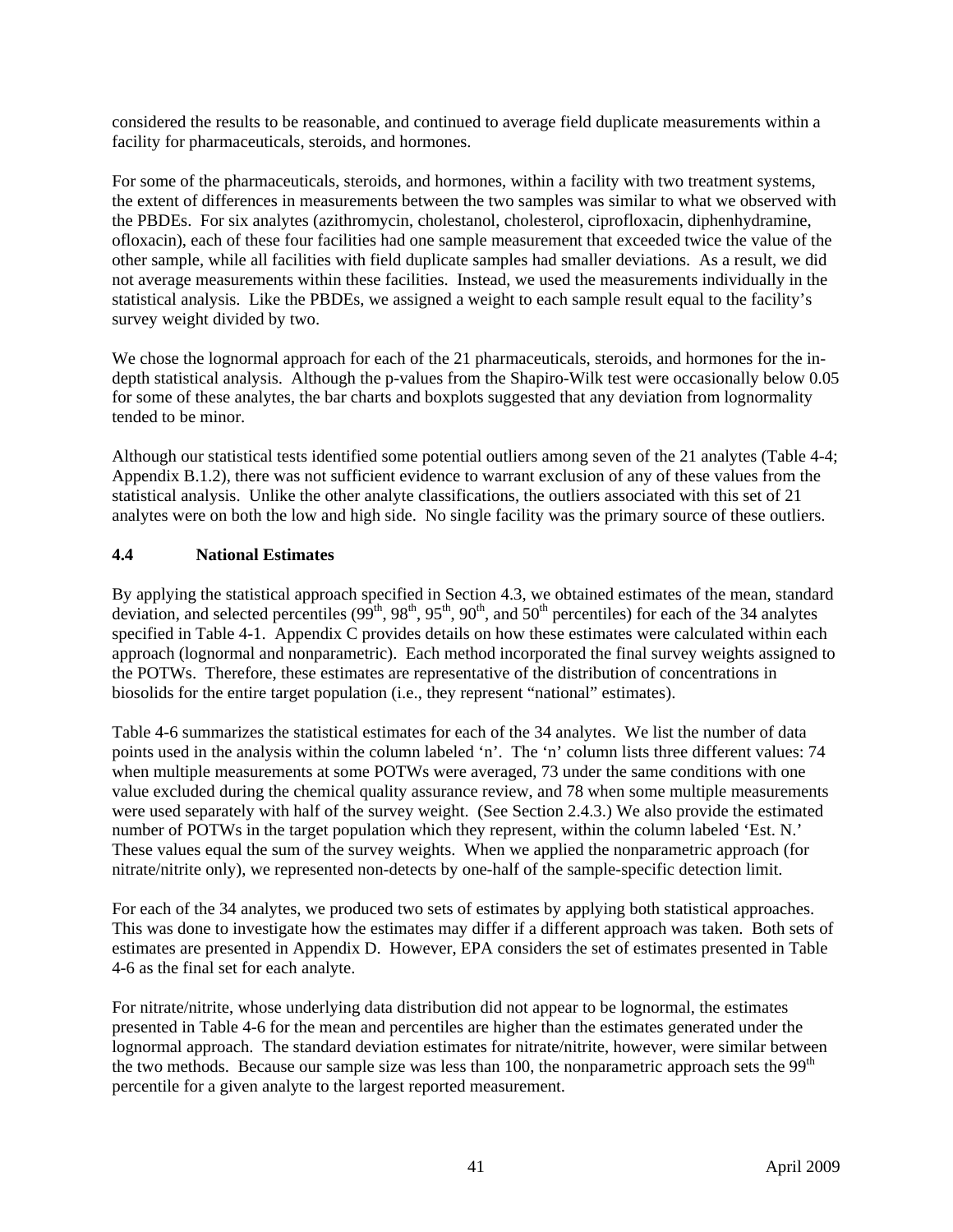<span id="page-51-0"></span>

|                                                |                | <b>Observed Values</b> |                  |                  |                    | <b>Estimates</b> |                  |             |                                     |                                                                          |
|------------------------------------------------|----------------|------------------------|------------------|------------------|--------------------|------------------|------------------|-------------|-------------------------------------|--------------------------------------------------------------------------|
|                                                |                |                        |                  |                  | <b>Percentiles</b> |                  |                  |             | <b>Summary Statistics</b>           |                                                                          |
| Analyte                                        | <b>Minimum</b> | <b>Maximum</b>         | 99 <sup>th</sup> | 98 <sup>th</sup> | $95^{\text{th}}$   | 90 <sup>th</sup> | 50 <sup>th</sup> | <b>Mean</b> | <b>Standard</b><br><b>Deviation</b> | <b>Percent</b><br><b>POTWs</b><br>with<br><b>Detected</b><br><b>Conc</b> |
| Metals (mg/kg)                                 |                |                        |                  |                  |                    |                  |                  |             |                                     |                                                                          |
| <b>Barium</b>                                  | 77             | 2,117                  | 2,230            | 1,848            | 1,396              | 1,088            | 452              | 572         | 443                                 | 100                                                                      |
| Beryllium                                      | 0.04           | 2.34                   | 1.81             | 1.45             | 1.04               | 0.77             | 0.27             | 0.38        | 0.37                                | 98.5                                                                     |
| Manganese                                      | 35             | 14,900                 | 9,700            | 6,904            | 4,156              | 2,648            | 540              | 1,165       | 2,231                               | 100                                                                      |
| Molybdenum                                     | 2.51           | 86.4                   | 68.7             | 55.6             | 40.5               | 30.6             | 11.4             | 15.3        | 13.8                                | 100                                                                      |
| Silver*                                        | 2              | 195                    | 105              | 82               | 57                 | 42               | 13               | 20          | 22                                  | 100                                                                      |
| Organics (ug/kg)                               |                |                        |                  |                  |                    |                  |                  |             |                                     |                                                                          |
| 4-Chloroaniline                                | 51             | 5,900                  | 12,013           | 8,288            | 4,762              | 2,912            | 513              | 1,284       | 2,946                               | 74.4                                                                     |
| Fluoranthene                                   | 45             | 12,000                 | 13,173           | 9,112            | 5,256              | 3,226            | 575              | 1,421       | 3,211                               | 89.5                                                                     |
| Pyrene                                         | 44             | 14,000                 | 15,918           | 10,894           | 6,184              | 3,742            | 634              | 1,654       | 3,981                               | 84.9                                                                     |
| <b>Classicals (mg/kg)</b>                      |                |                        |                  |                  |                    |                  |                  |             |                                     |                                                                          |
| Nitrate/Nitrite**                              | $\overline{c}$ | 6,120                  | 6,120            | 2,750            | 960                | 463              | 14               | 219         | 828                                 | 100                                                                      |
| PBDEs (ng/kg)                                  |                |                        |                  |                  |                    |                  |                  |             |                                     |                                                                          |
| BDE-47 (2,2',4,4'-<br>tetrabromodiphenyl)      | 73,000         | 5,000,000              | 2,650,430        | 2,212,077        | 1,688,881          | 1,329,167        | 570,448          | 709,174     | 523,791                             | 100                                                                      |
| BDE-99 (2,2',4,4',5-<br>pentabromodiphenyl)    | 64,000         | 4,000,000              | 2,696,928        | 2,248,181        | 1,713,370          | 1,346,295        | 574,559          | 716,362     | 533,447                             | 100                                                                      |
| BDE-153 (2,2',4,4',5,5'-<br>hexabromodiphenyl) | 9,100          | 410,000                | 265,395          | 220,098          | 166,454            | 129,902          | 54,117           | 68,334      | 52,685                              | 100                                                                      |
| <b>BDE-209</b><br>(decabromodiphenyl)          | 150,000        | 17,000,000             | 15,836,435       | 11,645,502       | 7,360,103          | 4,898,034        | 1,162,523        | 2,181,237   | 3,462,942                           | 98.5                                                                     |
| <b>Pharmaceuticals (ug/kg)</b>                 |                |                        |                  |                  |                    |                  |                  |             |                                     |                                                                          |
| 4-Epitetracycline (ETC)                        | 41             | 4,380                  | 8,026            | 5,937            | 3,787              | 2,540            | 620              | 1,135       | 1,741                               | 96.0                                                                     |
| Azithromycin                                   | 8              | 5,205                  | 8,717            | 5,811            | 3,172              | 1,853            | 278              | 831         | 2,342                               | 96.0                                                                     |
| Carbamazepine                                  | 9              | 6,030                  | 1,234            | 856              | 497                | 306              | 55               | 135         | 298                                 | 96.0                                                                     |
| Cimetidine*                                    | 4              | 8,330                  | 19,128           | 10,975           | 4,789              | 2,294            | 171              | 1,332       | 10,314                              | 89.8                                                                     |

#### **Table 4-6. Nationally Representative Estimates of the Mean, Standard Deviation, and Selected Upper Percentiles of the Distribution of Concentrations for 34 Analytes in the TNSSS**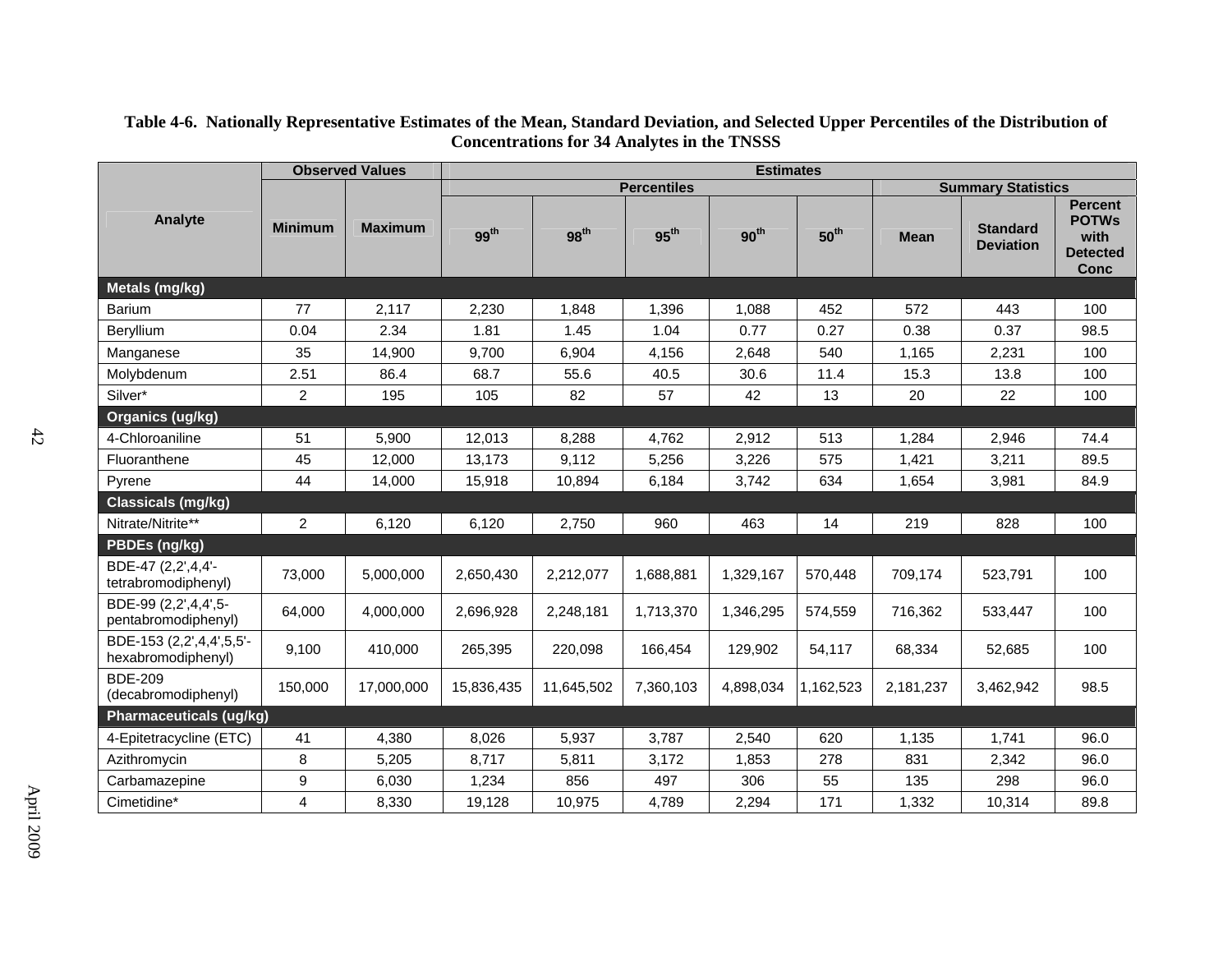| Table 4-6. Nationally Representative Estimates of the Mean, Standard Deviation, and Selected Upper Percentiles of the Distribution of |  |
|---------------------------------------------------------------------------------------------------------------------------------------|--|
| <b>Concentrations for 34 Analytes in the TNSSS (Continued)</b>                                                                        |  |

| Analyte                              | <b>Observed Values</b> |                | <b>Estimates</b> |                                                 |                  |                  |                  |             |                                     |                                                                   |  |  |
|--------------------------------------|------------------------|----------------|------------------|-------------------------------------------------|------------------|------------------|------------------|-------------|-------------------------------------|-------------------------------------------------------------------|--|--|
|                                      |                        |                |                  | <b>Summary Statistics</b><br><b>Percentiles</b> |                  |                  |                  |             |                                     |                                                                   |  |  |
|                                      | <b>Minimum</b>         | <b>Maximum</b> | 99 <sup>th</sup> | 98 <sup>th</sup>                                | $95^{\text{th}}$ | 90 <sup>th</sup> | $50^{\text{th}}$ | <b>Mean</b> | <b>Standard</b><br><b>Deviation</b> | <b>Percent</b><br><b>POTWS</b><br>with<br><b>Detected</b><br>Conc |  |  |
| Pharmaceuticals (ug/kg) (cont.)      |                        |                |                  |                                                 |                  |                  |                  |             |                                     |                                                                   |  |  |
| Ciprofloxacin                        | 75                     | 40,800         | 79,636           | 57,975                                          | 36,095           | 23,703           | 5,367            | 10,501      | 17,658                              | 100                                                               |  |  |
| Diphenhydramine                      | 37                     | 5,730          | 5,255            | 4,021                                           | 2,696            | 1,891            | 541              | 871         | 1,101                               | 100                                                               |  |  |
| Doxycycline                          | 34                     | 5,090          | 7,021            | 5,046                                           | 3,082            | 1,989            | 424              | 877         | 1,588                               | 92.8                                                              |  |  |
| Erythromycin-Total                   | $\overline{2}$         | 180            | 264              | 194                                             | 123              | 82               | 19               | 36          | 58                                  | 92.9                                                              |  |  |
| Fluoxetine*                          | 10                     | 3,130          | 1,555            | 1,178                                           | 778              | 539              | 147              | 245         | 329                                 | 96.0                                                              |  |  |
| Miconazole                           | $\overline{7}$         | 9,210          | 16,931           | 10,083                                          | 4,652            | 2,341            | 207              | 1,239       | 7,311                               | 95.8                                                              |  |  |
| Ofloxacin                            | 25                     | 58,100         | 85,562           | 57,929                                          | 32,363           | 19,304           | 3,113            | 8,573       | 21,998                              | 98.5                                                              |  |  |
| Tetracycline (TC)                    | 38                     | 5,270          | 10,042           | 7,250                                           | 4,458            | 2,895            | 630              | 1,278       | 2,255                               | 97.5                                                              |  |  |
| Triclocarban                         | 187                    | 441,000        | 276,708          | 205,043                                         | 131,079          | 88,120           | 21,677           | 39,433      | 59,924                              | 100                                                               |  |  |
| Triclosan                            | 334                    | 133,000        | 197,288          | 124,176                                         | 62,217           | 33,693           | 3,862            | 16,097      | 65,135                              | 92.4                                                              |  |  |
| <b>Steroids and Hormones (ug/kg)</b> |                        |                |                  |                                                 |                  |                  |                  |             |                                     |                                                                   |  |  |
| Beta Stigmastanol                    | 3,440                  | 1,330,000      | 1,651,188        | 1,123,256                                       | 632,009          | 379,365          | 62,547           | 168,079     | 419,232                             | 98.5                                                              |  |  |
| Campesterol                          | 2,840                  | 524,000        | 842,112          | 598,919                                         | 360,119          | 229,283          | 46,547           | 100,879     | 193,964                             | 100                                                               |  |  |
| Cholestanol                          | 3,860                  | 4,590,000      | 7,874,368        | 5,071,045                                       | 2,629,149        | 1,467,636        | 187,244          | 680,046     | 2,374,369                           | 100                                                               |  |  |
| Cholesterol                          | 2,340                  | 5,390,000      | 13,376,891       | 8,538,884                                       | 4,369,111        | 2,410,541        | 295,092          | 1,129,268   | 4,171,366                           | 96.9                                                              |  |  |
| Coprostanol                          | 7,720                  | 43,700,000     | 57,794,254       | 35,060,035                                      | 16,626,022       | 8,574,467        | 827,108          | 4,366,714   | 22,636,715                          | 100                                                               |  |  |
| Epicoprostanol                       | 868                    | 6,030,000      | 25,579,800       | 13,441,281                                      | 5,143,938        | 2,193,143        | 108,028          | 1,702,708   | 26,783,520                          | 98.5                                                              |  |  |
| Stigmasterol                         | 455                    | 568,500        | 4,606,900        | 2,646,615                                       | 1,157,099        | 555,217          | 41,513           | 321,199     | 2,464,383                           | 90.1                                                              |  |  |

\* For these analytes, the calculations in this table excluded either one or two concentration values. For silver, one sample was considered a statistical outlier; for cimetidine, one sample did not meet the chemical quality assurance criteria; and for fluoxetine, two samples did not meet the chemical quality assurance criteria.

\*\* Nitrate/nitrite estimates were generated using the non-parametric model. Estimates for all other analytes in this table were calculated using the lognormal model, which treated any non-detected outcomes as censored at the sample-specific detection limit.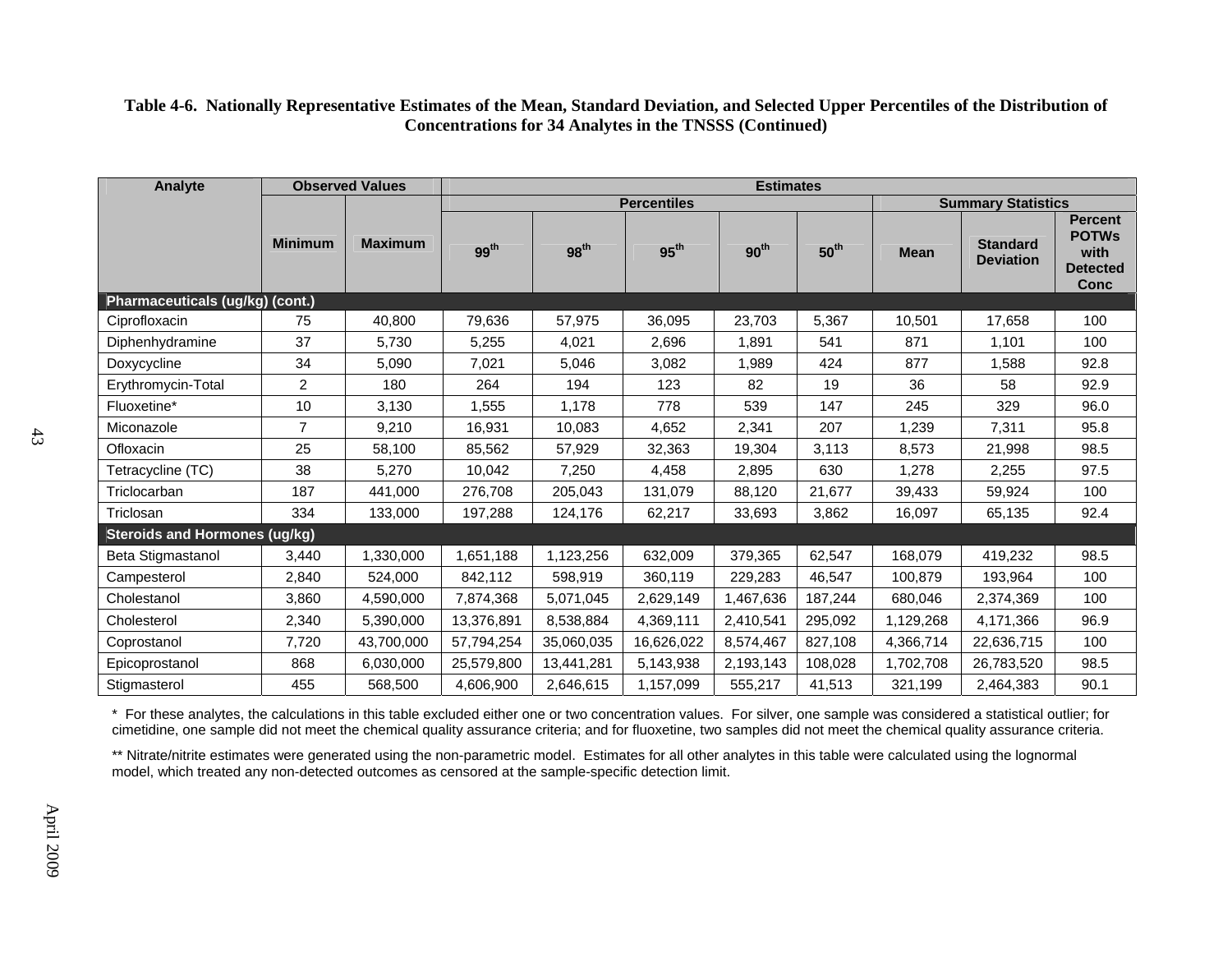## <span id="page-53-0"></span>**4.5 Comparison of Metals to Current Standards**

EPA established the current standards for land application (40 CFR 503) as a ceiling (i.e., upper limit) on the dry-weight concentrations for nine distinct metals. Table 4-7 documents these nine metals and their land application ceiling standards, along with the maximum observed concentrations among samples collected in the TNSSS for these nine metals. The maximum concentrations are calculated by considering both the individual sample results (presented under "unweighted statistics") and after averaging results within each POTW when data values for multiple samples were reported (presented under "weighted statistics"). The number of POTWs in the sample with data values exceeding the ceiling, as well as an estimate of the total number of POTWs in the target population that exceed the ceiling, are reported.

As noted in the table, only three metals have maximum observed concentrations exceeding their respective land application ceiling concentrations: molybdenum, nickel, and zinc. The maximum observed concentration for all other metals in this table are well below their respective land application regulatory limits.

Table 4-7 also shows the number of POTWs in the survey with concentrations exceeding the specified land application ceiling. After excluding sample #68357 for ID 19 as explained in Section 4.3.3.1, only four samples in this study had concentrations that were greater than the land application ceiling concentrations. Two of the samples were from a single POTW (ID 71), which exceeded the limits for both molybdenum and nickel, while the other two samples were from other POTWs (ID 2 exceeded the nickel standard, and ID 57 exceeded the zinc standard). When we apply the survey weights to these POTWs to obtain national estimates, we determine that less than three percent of POTWs in the survey's target population might be expected to exceed the land application standards for any of these three metals. EPA notes that three percent is likely to be an overestimate, because the regulations apply only to land application, and many facilities use other methods of disposal.

Of the POTWs observed exceeding these standards in the survey, one incinerated its treated biosolids on site, while the others sent their biosolids to landfills. Thus, results from this survey indicate that POTWs were generally complying with the existing land application standards for metals.

<span id="page-53-1"></span>

| Analyte    | CAS No. | Land<br><b>Application</b><br><b>Ceiling</b><br>(mg/kg) | Max<br>Conc. of<br><b>Individual</b><br><b>Samples</b><br>$(mg/kg)^a$ | Max. Conc.,<br>After<br>Averaging<br>(mg/kg) | # Sampled<br><b>POTWs</b><br>Over the<br><b>Ceiling</b> | <b>Estimated #</b><br><b>POTWs</b><br><b>Nationally</b><br>Over the<br><b>Ceiling</b> | <b>Estimated</b><br>% POTWs<br><b>Nationally</b><br>Over<br><b>Ceiling</b> |
|------------|---------|---------------------------------------------------------|-----------------------------------------------------------------------|----------------------------------------------|---------------------------------------------------------|---------------------------------------------------------------------------------------|----------------------------------------------------------------------------|
| Arsenic    | 7440382 | 75                                                      | 49.2                                                                  | 49.2                                         | 0                                                       | 0                                                                                     | 0.0                                                                        |
| Cadmium    | 7440439 | 85                                                      | 11.8                                                                  | 11.8                                         | 0                                                       | $\overline{0}$                                                                        | 0.0                                                                        |
| Copper     | 7440508 | 4300                                                    | 2580.0                                                                | 1720.0                                       | 0                                                       | $\theta$                                                                              | 0.0                                                                        |
| Lead       | 7439921 | 540                                                     | 450.0                                                                 | 350.0                                        | $\Omega$                                                | $\theta$                                                                              | 0.0                                                                        |
| Mercury    | 7439976 | 57                                                      | 8.3                                                                   | 7.5                                          | $\Omega$                                                | $\theta$                                                                              | 0.0                                                                        |
| Molybdenum | 7439987 | 75                                                      | $86.4*$                                                               | $86.4*$                                      |                                                         | 45                                                                                    | 1.4                                                                        |
| Nickel     | 7440020 | 420                                                     | 526.0*                                                                | 526.0*                                       | 2                                                       | 96                                                                                    | 2.9                                                                        |
| Selenium   | 7782492 | 100                                                     | 24.7                                                                  | 24.2                                         | 0                                                       | $\theta$                                                                              | 0.0                                                                        |
| Zinc       | 7440666 | 7500                                                    | 8550.0*                                                               | 8550.0*                                      |                                                         | 51                                                                                    | 1.5                                                                        |

**Table 4-7. Land Application Ceiling Standards for Nine Metals, and Maximum Concentrations As Observed in Samples Collected in the TNSSS** 

\* Exceeds the land application ceiling.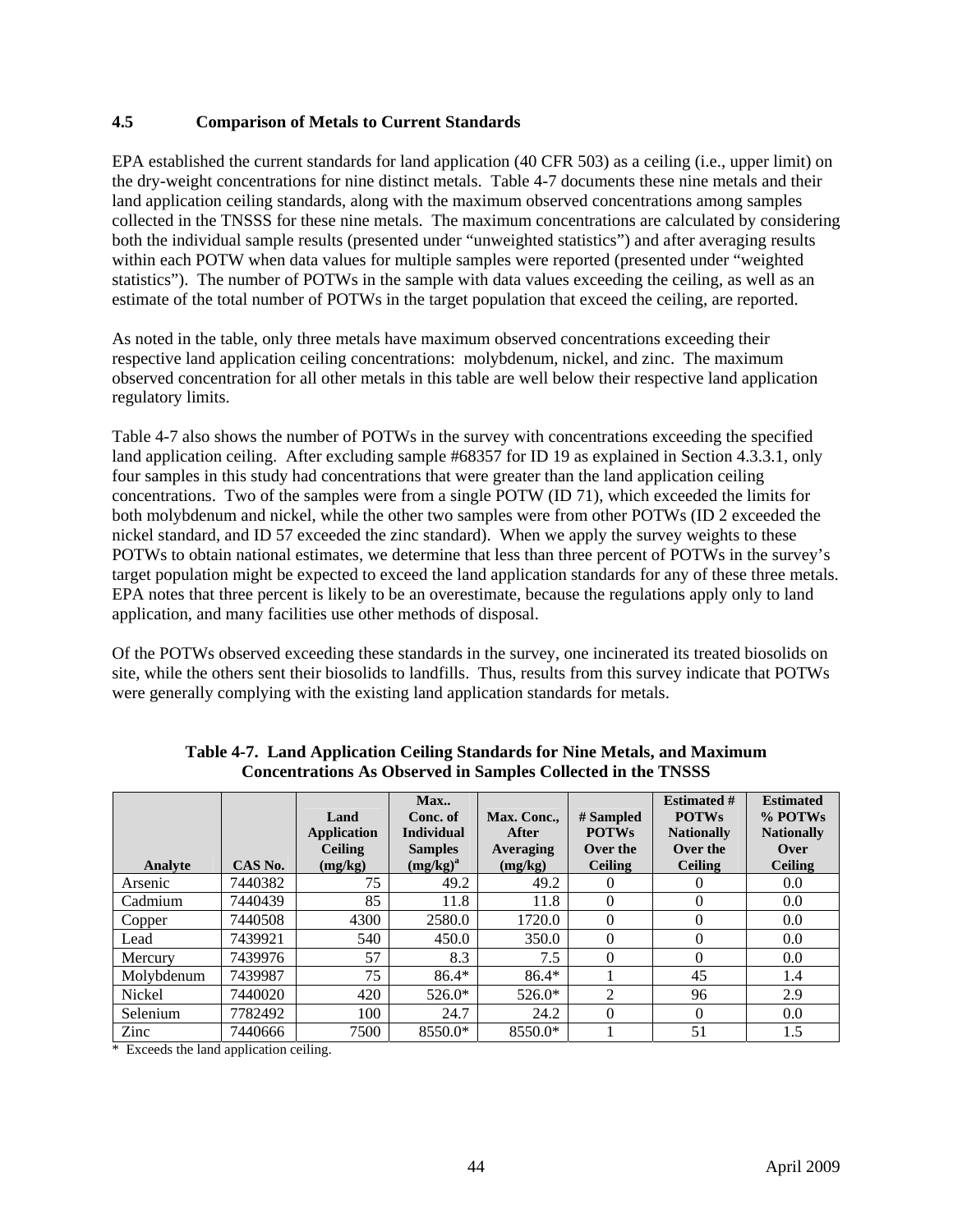#### <span id="page-54-0"></span>**4.6 Comparison of Metals, Organics, and Classicals to NSSS Results**

EPA conducted the 1988 National Sewage Sludge Survey (NSSS) to obtain national estimates of over 400 pollutants in biosolids that POTWs have treated and prepared for disposal or some other use (e.g., land application). EPA used the data collected in the NSSS to support its development of pollutant limitations, regulatory impact analysis, and aggregate risk analysis in the Final Standards for the Use or Disposal of Sewage Sludge (40 CFR 503).

While it is computationally possible to compare distributional estimates between the NSSS and the TNSSS, it is not entirely appropriate to do so. The two studies were designed with different statistical objectives and target populations. More importantly, the TNSSS was not designed in a manner that would allow for statistical inferences about the differences between the two studies. As a result, any observed differences between the two sets of estimates do not necessary imply that levels have changed from the time that the NSSS occurred. The following differences between how EPA designed the NSSS and how the Agency designed the TNSSS result in limitations on how estimates obtained from the two surveys can be compared:

- The target population sizes were considerably different. In 1988, EPA identified 11,307 POTWs from the 1986 NEEDS survey, contrasted with the 3,337 POTWs for the TNSSS.
	- o The NSSS included an additional stratum that represented POTWs with flow rates below 1.0 MGD. One-quarter of the sample for this survey (46 out of a total of 185 POTWs sampled) came from this stratum. The TNSSS did not represent such POTWs at all within its sample, and therefore, in its results. Because neither survey was designed to report stratum-specific results, distributional estimates from the NSSS cannot be obtained from existing documents for only those POTWs with flow rates above 1.0 MGD.
	- o The NSSS excluded POTWs using lagoons and partial treatment from its sample, but the TNSSS considered such POTWs as eligible.
- The TNSSS required laboratories to measure percent solids first, then adjust the aliquot of wet sludge used to get both a consistent and a manageable amount of dry solids to extract. In the NSSS, laboratories analyzed a standard aliquot volume, and a dry weight concentration was obtained by mathematically adjusting the analytical measurement using the sample's percent solids.
- The TNSSS achieved greater sensitivity in measuring organic concentrations. In addition, TNSSS also required the laboratories to run a specific cleanup technique, called gel permeation chromatography (GPC), to remove much of the lipid content from the raw sample extracts before they were concentrated. It was very effective at removing the lipids as well as other interferences. GPC was used on some samples in the NSSS, but at the discretion of the laboratory. For the TNSSS, it was required for all samples.
- The two studies primarily focused on different sets of analytes. NSSS evaluated 412 analytes, including many organics. TNSSS evaluated 145 analytes which largely consisted of PBDEs and pharmaceuticals, steroids, and hormones that were not measured in the NSSS. It also included a few analytes that had previously been evaluated in NSSS.

Despite its concerns about the validity of comparisons between the two studies, EPA has presented a comparison of the two surveys in Table 4-8. One set of estimates is based on data from the NSSS (SAIC,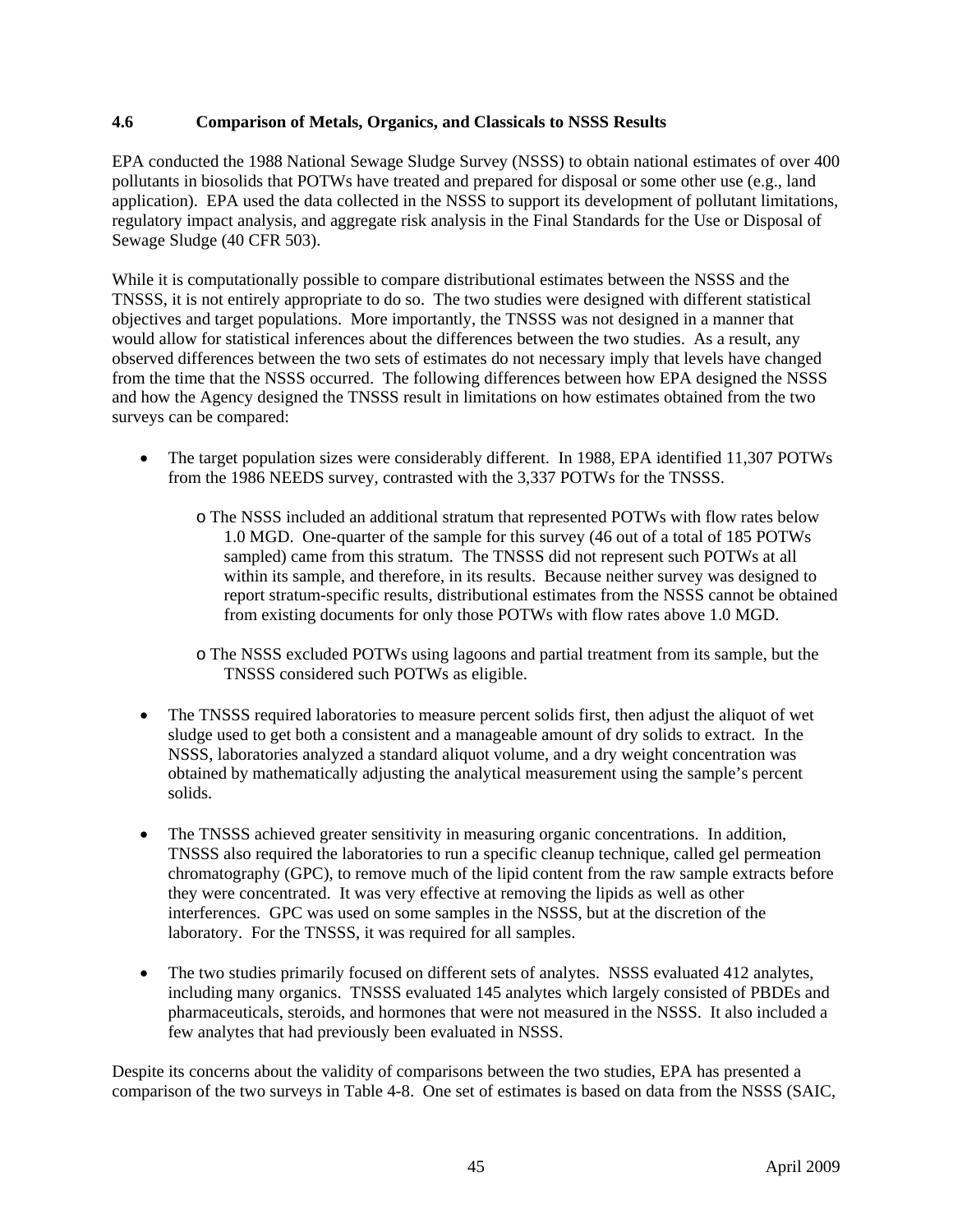2003). The second set of estimates originates from data collected in the TNSSS. Of the eight target analytes (i.e., barium, beryllium, manganese, silver, fluoranthene, pyrene, 4-chloroaniline, and nitrate/nitrite), only beryllium had lognormal model-based estimates reported in USEPA (1992) for its distributional parameters, which were calculated from 1988 NSSS data. As a result, Table 4-8 presents estimates derived from nonparametric (distribution-free) approaches. These numbers were taken from Appendix D for TNSSS and Appendix F for NSSS, with the sample-specific detection limits substituted for non-detected outcomes.

<span id="page-55-0"></span>

|                    |               |             | N     | $\frac{0}{0}$ | Est.        | Est.  | <b>Estimated Percentiles</b> |                  |                  |                  |                  |  |
|--------------------|---------------|-------------|-------|---------------|-------------|-------|------------------------------|------------------|------------------|------------------|------------------|--|
| Analyte            | <b>Survey</b> | $\mathbf n$ |       | Det.          | <b>Mean</b> | S.D.  | 99 <sup>th</sup>             | 98 <sup>th</sup> | $95^{\text{th}}$ | 90 <sup>th</sup> | $50^{\text{th}}$ |  |
| Metals $(mg/kg)$   |               |             |       |               |             |       |                              |                  |                  |                  |                  |  |
| Barium             | <b>NSSS</b>   | 176         | 7,750 | 100%          | 673         | 840   | 3000                         | 2370             | 1730             | 1230             | 499              |  |
|                    | <b>TNSSS</b>  | 74          | 3,337 | 100%          | 575         | 454   | 2117                         | 2060             | 1700             | 1240             | 426              |  |
| Beryllium          | <b>NSSS</b>   | 176         | 7,750 | 22%           | 1.84        | 2.43  | 8.56                         | 8.33             | 6.00             | 5.00             | 0.56             |  |
|                    | <b>TNSSS</b>  | 74          | 3,337 | 99%           | 0.386       | 0.374 | 2.34                         | 1.23             | 1.17             | 0.89             | 0.27             |  |
| Manganese          | <b>NSSS</b>   | 176         | 7,750 | 100%          | 538         | 1040  | 4060                         | 3720             | 1620             | 929              | 276              |  |
|                    | <b>TNSSS</b>  | 74          | 3,337 | 100%          | 1247        | 2228  | 14900                        | 7690             | 3430             | 3020             | 449              |  |
| Silver             | <b>NSSS</b>   | 176         | 7,750 | 84%           | 48.2        | 112   | 546                          | 218              | 128              | 75.8             | 25.5             |  |
|                    | <b>TNSSS</b>  | 74          | 3,337 | 100%          | 32.3        | 101   | 856                          | 195              | 71.6             | 42.3             | 13.5             |  |
| Organics (ug/kg)   |               |             |       |               |             |       |                              |                  |                  |                  |                  |  |
| 4-                 | <b>NSSS</b>   | 176         | 7,750 | 5%            | 8640        | 13800 | 46700                        | 43000            | 33300            | 28800            | 4760             |  |
| Chloroaniline      | <b>TNSSS</b>  | 74          | 3,337 | 76%           | 1099        | 1051  | 5900                         | 3700             | 3200             | 2500             | 865              |  |
| Fluoranthene       | <b>NSSS</b>   | 176         | 7,750 | 5%            | 8950        | 13400 | 46700                        | 43000            | 32800            | 27700            | 4760             |  |
|                    | <b>TNSSS</b>  | 74          | 3,337 | 91%           | 1420        | 2247  | 12000                        | 9700             | 6700             | 3500             | 550              |  |
| Pyrene             | <b>NSSS</b>   | 176         | 7,750 | 5%            | 8850        | 13400 | 46700                        | 43000            | 33000            | 28000            | 4760             |  |
|                    | <b>TNSSS</b>  | 74          | 3,337 | 85%           | 1647        | 2593  | 14000                        | 10000            | 8700             | 3900             | 620              |  |
| Classicals (mg/kg) |               |             |       |               |             |       |                              |                  |                  |                  |                  |  |
| Nitrate            | <b>NSSS</b>   | 176         | 7,750 | 95%           | 1420        | 5040  | 26500                        | 15500            | 5020             | 1890             | 96.5             |  |
| Nitrite            | <b>NSSS</b>   | 176         | 7,750 | 83%           | 201         | 1210  | 2920                         | 2910             | 462              | 215              | 12.9             |  |
| Nitrate/Nitrite    | <b>TNSSS</b>  | 74          | 3,337 | 100%          | 219         | 828   | 6120                         | 2750             | 960              | 463              | 13.8             |  |

| Table 4-8. Comparison of Distributional Parameter Estimates Between the NSSS and the TNSSS, |
|---------------------------------------------------------------------------------------------|
| <b>Obtained Using Nonparametric (Distribution-Free) Approaches</b>                          |

Source of estimates from NSSS: SAIC (2003). Some numbers are approximate.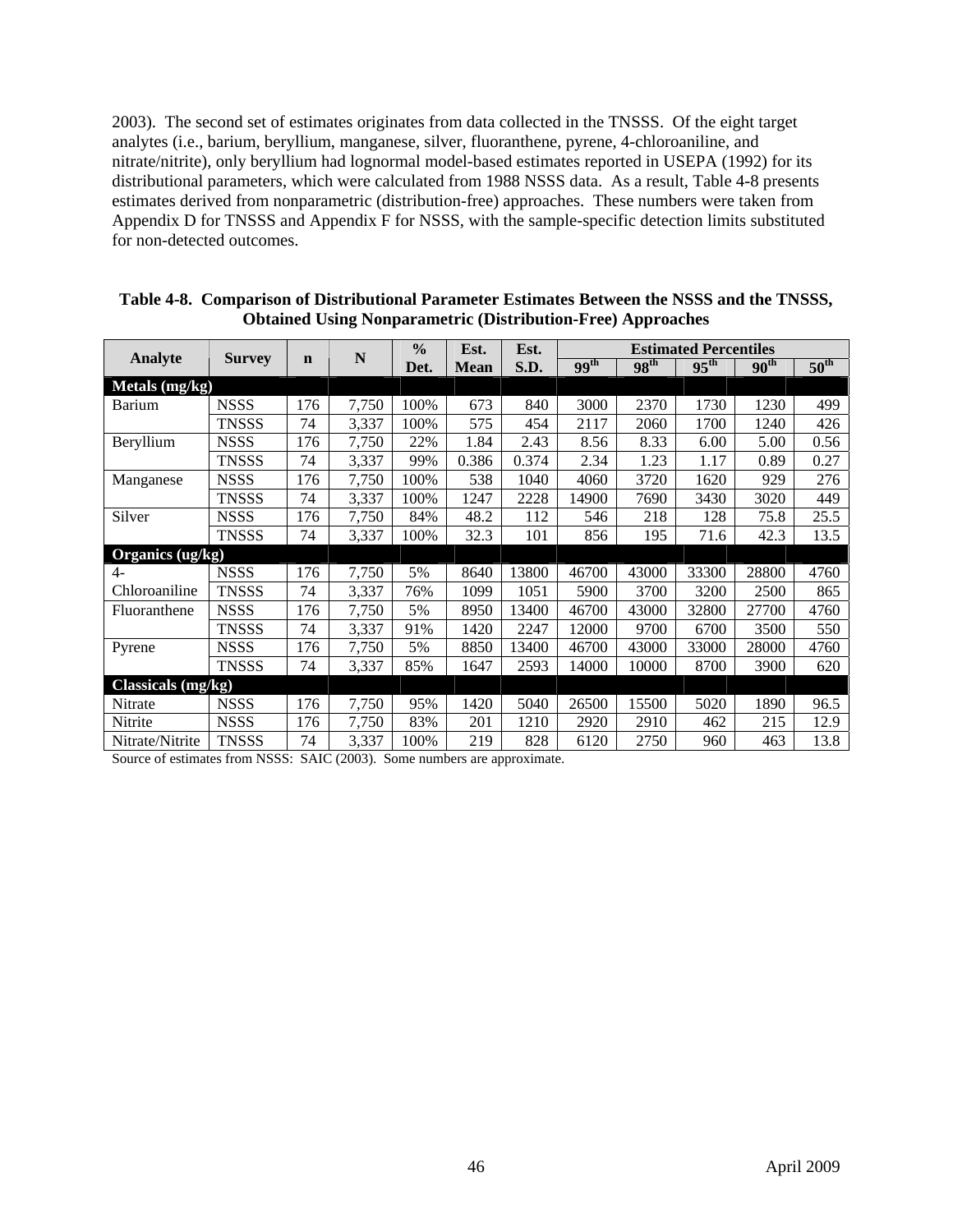#### **5.0: CONCLUSIONS**

<span id="page-56-0"></span>For a variety of targeted chemicals, the primary goal of the TNSSS was to characterize mean concentration levels and selected percentiles of analytes in biosolids generated by the nation's POTWs (having flow rates of at least 1.0 MGD). EPA successfully collected 84 biosolids samples from its targeted sample size of 74 POTWs. EPA collected these samples from 69 of the 80 POTWs in its original sample, and from five POTWs that served as replacement facilities. While EPA had anticipated that it would find some ineligible facilities in its sample, it encountered more ineligible facilities than initially anticipated. As a result, EPA redefined its target population to include wastewater treatment ponds as a final treatment stage. Also, if a facility utilized partial treatment, it "followed" the biosolids to the facility that applied a final treatment stage and sampled from that facility instead. EPA determined that the biosolids generated by the five replacement POTWs in this survey were characteristic of final treated biosolids for the POTWs that they replaced. Although EPA had excluded facilities known to use ponds or to conduct only partial treatment from the sample frame, the sample design report (Appendix E) notes that only 46 facilities with flow rates exceeding 1.0 MGD were excluded as a result (29 facilities with ponds, and 17 facilities conducting partial treatment). This is less than 1.5 percent of the 3,337 facilities that EPA included within the sample frame. Even if these 46 facilities had been included in the sample frame and one or more had been selected for the sample, it is expected that the results presented in this report would have been impacted in only a very minor way, if at all. Therefore, EPA has concluded that the estimates generated from the survey data retain the original statistical properties of the original sample design.

The TNSSS database, available from EPA, contains concentration measurements for 145 different analytes. These analytes included three classicals, 28 metals, six organics (PAHs and semivolatiles), 11 PBDEs, 72 pharmaceuticals and 25 steroids and hormones. As necessary, the database qualifies each reported measurement by noting any quality-control issues associated with the laboratory analysis. None of these qualifications were severe enough to warrant excluding any measurement from EPA's statistical analyses that was reported in the database.

At 64 of the 74 facilities, EPA collected a single biosolids grab sample. At the other ten facilities, EPA collected two grab samples on a single day. The second sample represented either a field duplicate (at six facilities) or a sample collected from a second treatment system or product generated by the facility (at four facilities). In general, EPA found that a field duplicate sample's measurements were similar to those of the regular sample collected at the same facility, with one measurement seldom more than twice the other. (One exception occurred, however, at ID 19, with the field duplicate measurement being considerably higher than its paired sample measurement.) However, measurements could differ considerably between the two samples collected from different treatment systems or products within a facility. This was especially true for PBDEs, pharmaceuticals, steroids, and hormones.

EPA performed an in-depth statistical analysis on data for 34 analytes. The statistical analysis produced national estimates by incorporating survey weights based upon the statistical sample design. Thus, the estimates represent analyte concentrations from the target population of POTWs. Except for nitrate/nitrite, EPA assumed that lognormality procedures were appropriate for percentile estimates, based upon its review of statistical graphics and goodness of fit tests. Nitrate/nitrite had an observed data distribution that deviated considerably from what would be expected under lognormality. For this analyte, EPA applied a nonparametric (distribution-free) approach to deriving estimates. The percentiles are presented in Table ES-2 and Table 4-6 for the 34 analytes selected for in-depth review. Although EPA was less interested in the remaining analytes and did not perform in-depth evaluation of the statistical results for them, it has provided preliminary data summaries in Appendix B.3. The reader should exercise caution in interpreting these preliminary summaries.